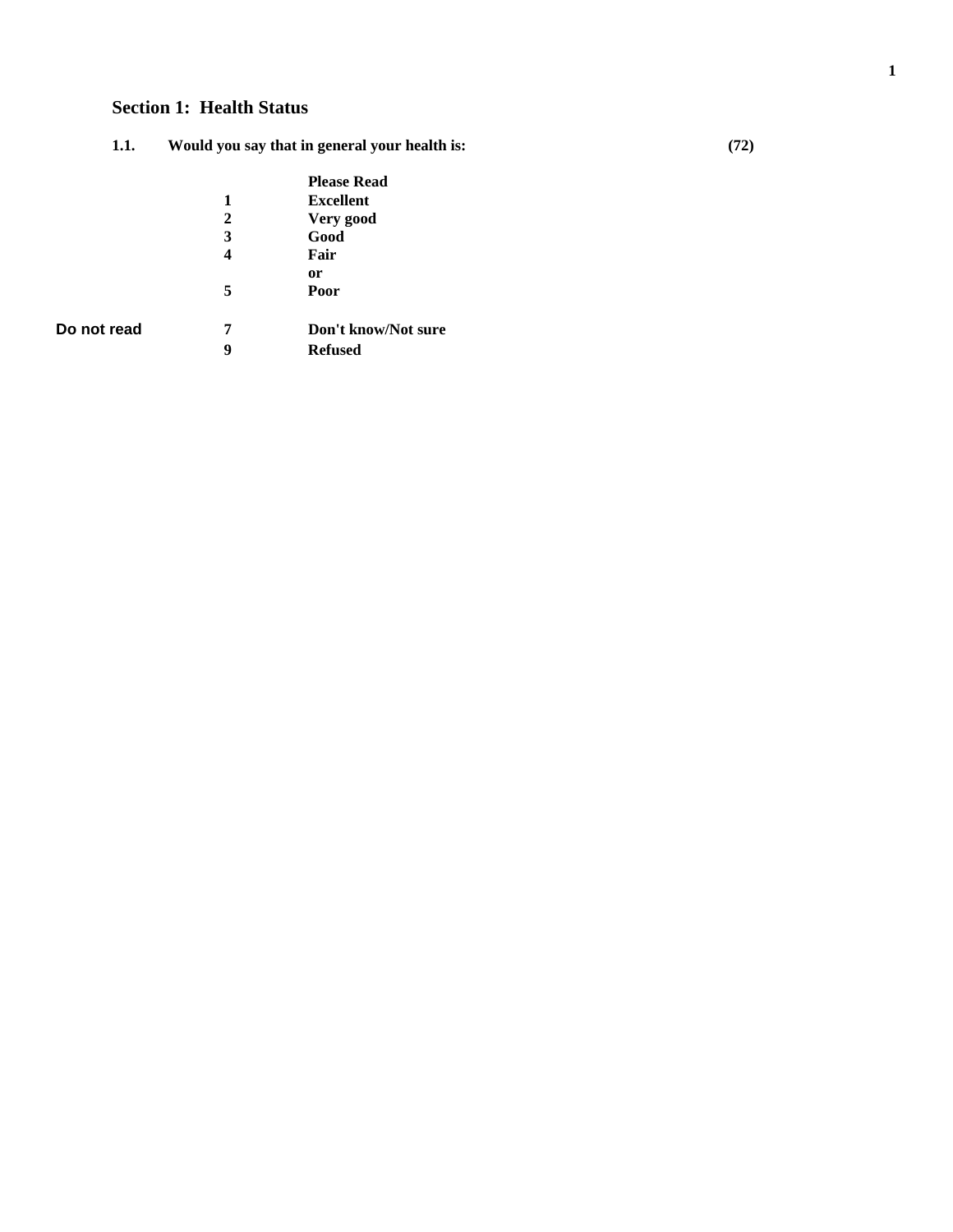#### **Section 2: Health Care Access**

- **2.1. Do you have any kind of health care coverage, including health insurance, prepaid plans such as HMOs, or government plans such as Medicare? (73)** 
	- **1 Yes 2 No 7 Don't know/Not sure**
	-
	- **9 Refused**

**2.2. Do you have one person you think of as your personal doctor or health care provider? (74)** 

| If "no," ask       | 1. | Yes, only one       |
|--------------------|----|---------------------|
| "Is there more     | 2  | More than one       |
| than one or is     | 3  | No                  |
| there no person    | 7  | Don't know/Not sure |
| who you think of?" | Q  | <b>Refused</b>      |

**2.3 When you are sick or need advice about your health, to which one of the following places do you usually go? (75)** 

**Would you say: [Please read]** 

- **1 A doctor's office**
- **2 A public health clinic or community health center**
- **3 A hospital outpatient department**
- **4 A hospital emergency room**
- **5 Urgent care center**
- **6 Some other kind of place**
- **8 No usual place**

**Do not read.** 

- **7 Don**=**t know**
- **9 Refused**

**2.4. Was there a time in the past 12 months when you needed medical care, but could not get it? (76)** 

- **1 Yes Go to 2.5**
- **2 No Go to next section**
- **7 Don**=**t know Go to next section**
- **9 Refused Go to next section**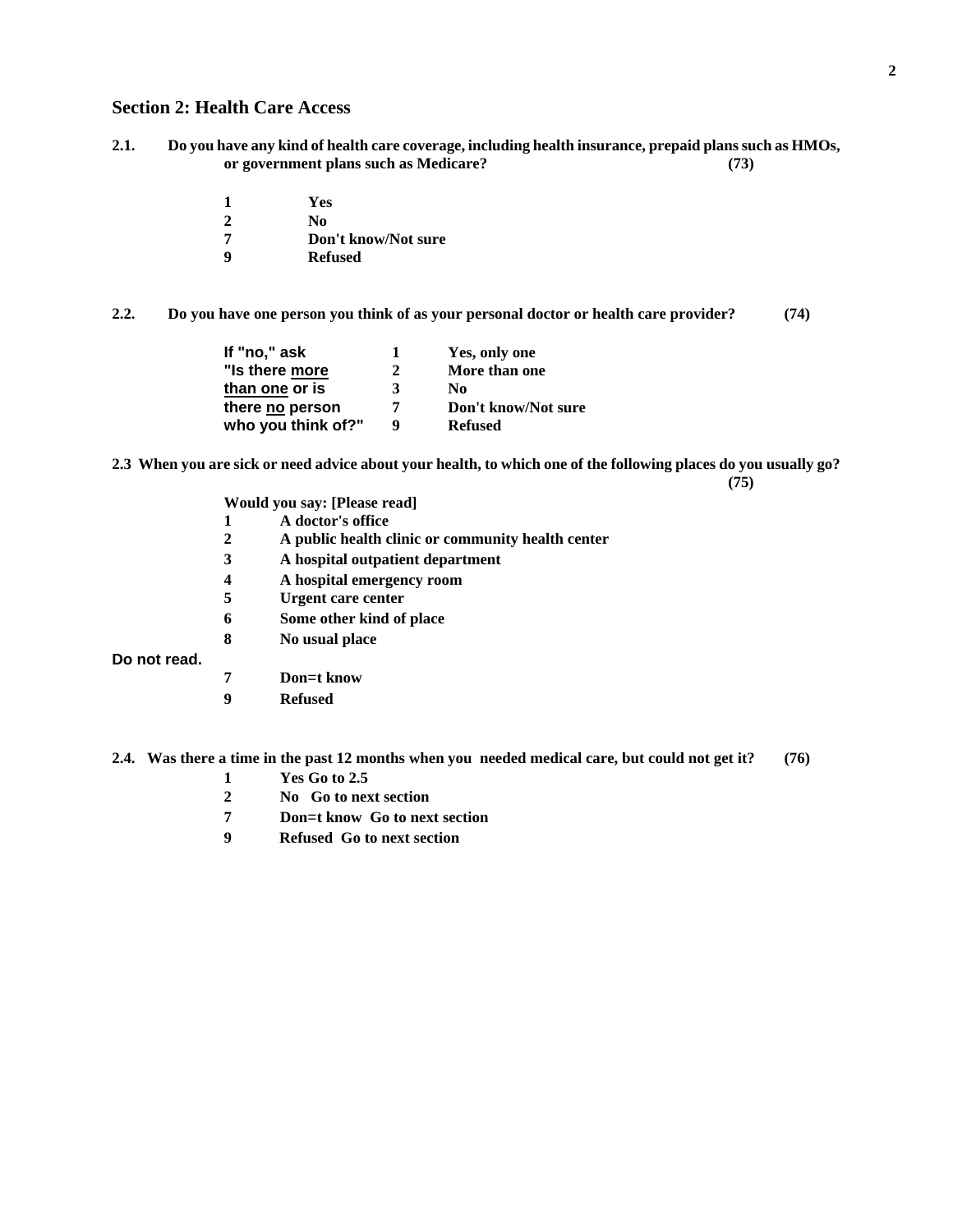#### **2.5. What is the main reason you did not get medical care? (77-78)**

#### **Note: if more than one instance ask about the most recent.**

#### **Would you say: Please read**

- **01 Cost [Include no insurance]** 
	- **Distance**
- **03** Office wasn=t open when I could get there.<br>**04** Too long a wait for an appointment
- **04 Too long a wait for an appointment**
- **05 Too long a wait in waiting room**
- **06 No child care**
- **07 No transportation**
- **08 No access for people with disabilities**
- **09 The medical provider didn**=**t speak my language.**
- **10 Other**

**Do not read.** 

**77 Don**=**t know/ Not sure** 

**99 Refused**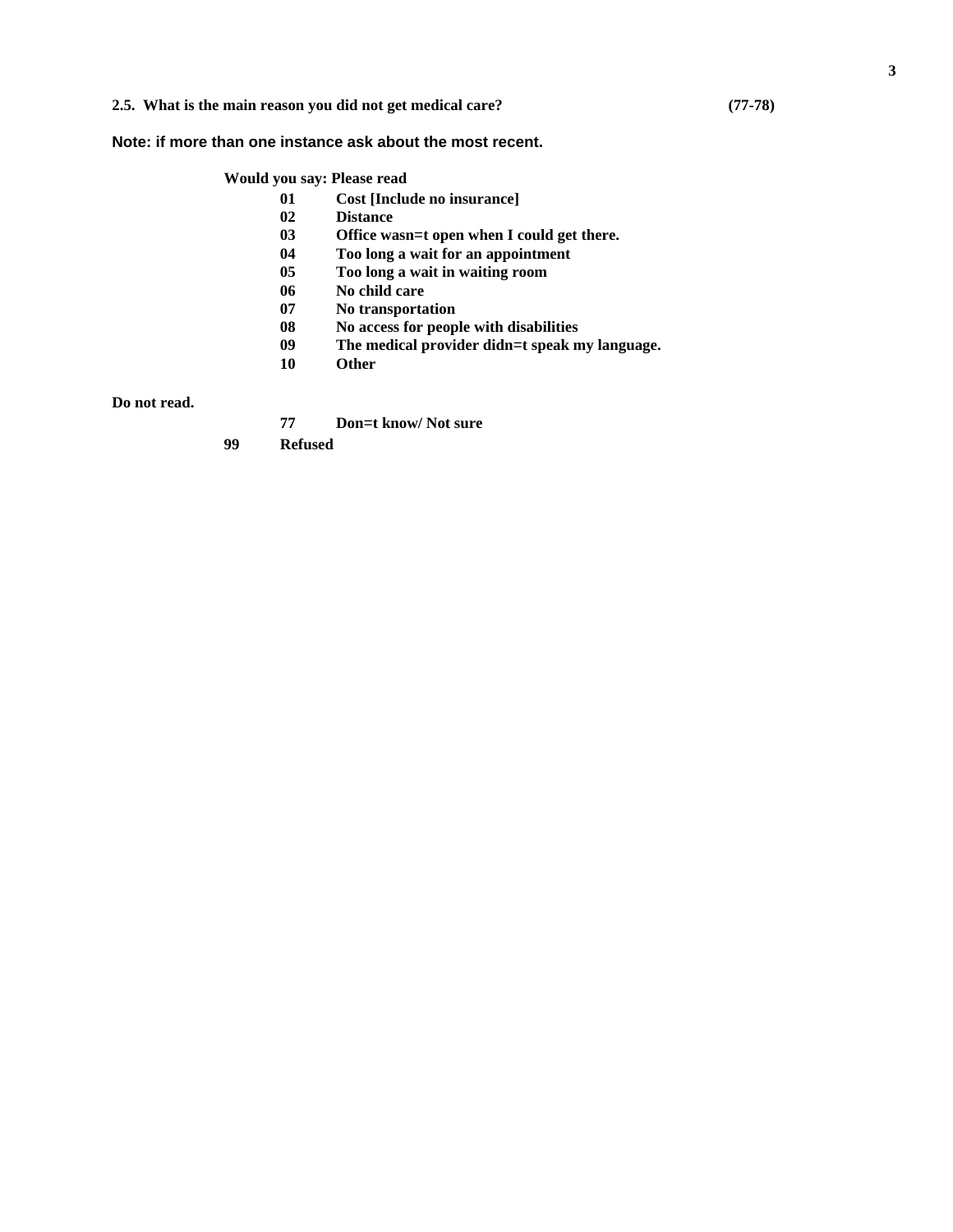# **Section 3: Exercise**

- **3.1. During the past month, other than your regular job, did you participate in any physical activities or exercises such as running, calisthenics, golf, gardening, or walking for exercise? (79)** 
	- **1 Yes**
	- **2 No**
	- **7 Don**=**t know/Not sure**
	- **9 Refused**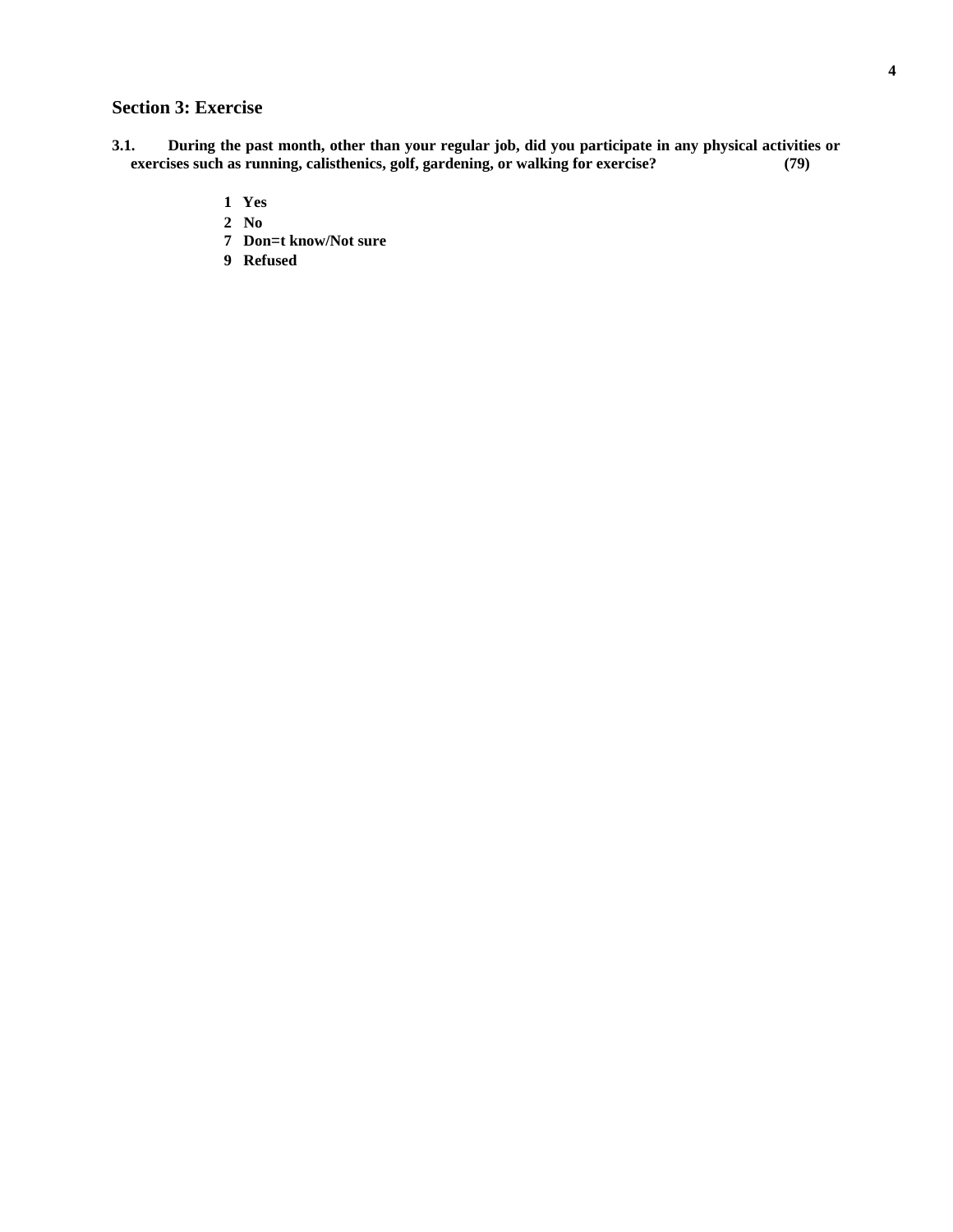#### **Section 4: Fruits and Vegetables**

**These next questions are about the foods you usually eat or drink. Please tell me how often you eat or drink each one, for example, twice a week, three times a month, and so forth. Remember, I am only interested in the foods you eat. Include all foods you eat, both at home and away from home.** 

- **4.1. How often do you drink fruit juices such as orange, grapefruit, or tomato? (80-82)** 
	- $1 \_\_\_\$  Per day
	- **2 \_\_ Per week**
	- 3 \_\_ Per month
	- **4** \_\_ Per year
	- **5 5 5 Never**
	- **7 7 7 Don't know/Not sure**
	- **9 9 9 Refused**

#### **4.2. Not counting juice, how often do you eat fruit? (83-85)**

- $1 \_\_\_\$  Per day
- **2** \_\_ Per week
- $3 \_\_$ **Per month**
- **4** \_\_ Per year
- **5 5 5 Never**
- **7 7 7 Don't know/Not sure**
- **9 9 9 Refused**
- **4.3. How often do you eat green salad? (86-88)** 
	- $1 \_\_\_\$ Per day
	- **2 \_\_ Per week**
	- 3 \_\_ Per month
	- $4 \_\_\_\$ Per year
	- **5 5 5 Never**
	- **7 7 7 Don't know/Not sure**
	- **9 9 9 Refused**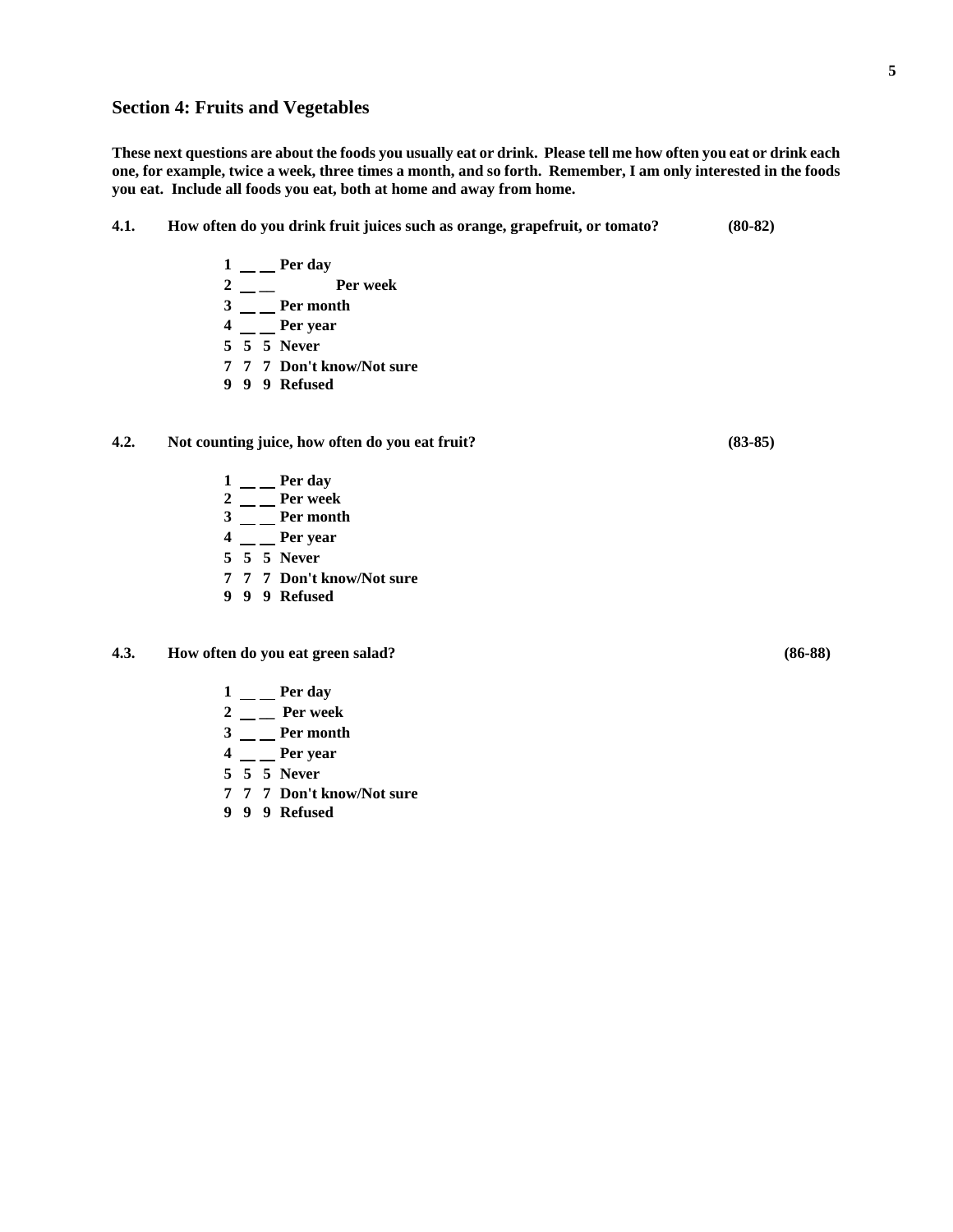## **4.4. How often do you eat potatoes not including french fries, fried potatoes, or potato chips? (89-91)**

- 1 \_\_ Per day
- **2** \_\_ Per week
- $3 \_\_$ **Per month**
- **4** \_\_ Per year
	- **5 5 5 Never**
	- **7 7 7 Don't know/Not sure**
	- **9 9 9 Refused**
- **4.5. How often do you eat carrots? (92-94)** 
	- $1 \_\_\_\$  Per day
	- 2 \_\_ **Per** week
	- $3 \_\_$ **Per month**
	- **4** \_\_ Per year
	- **5 5 5 Never**
	- **7 7 7 Don't know/Not sure**
	- **9 9 9 Refused**

| 4.6.              | Not counting carrots, potatoes, or salad, how many servings of vegetables do you usually eat? |           |
|-------------------|-----------------------------------------------------------------------------------------------|-----------|
| Example:          | 1 Perday                                                                                      | $(95-97)$ |
| A serving of 2    | Per week                                                                                      |           |
| vegetables at $3$ | Per month                                                                                     |           |

- **both lunch**  $4 \overline{)} \overline{ }$  Per year
	-
- **and dinner 5 5 5 Never**
- **would be two 7 7 7 Don't know/Not sure**
- **servings 9 9 9 Refused**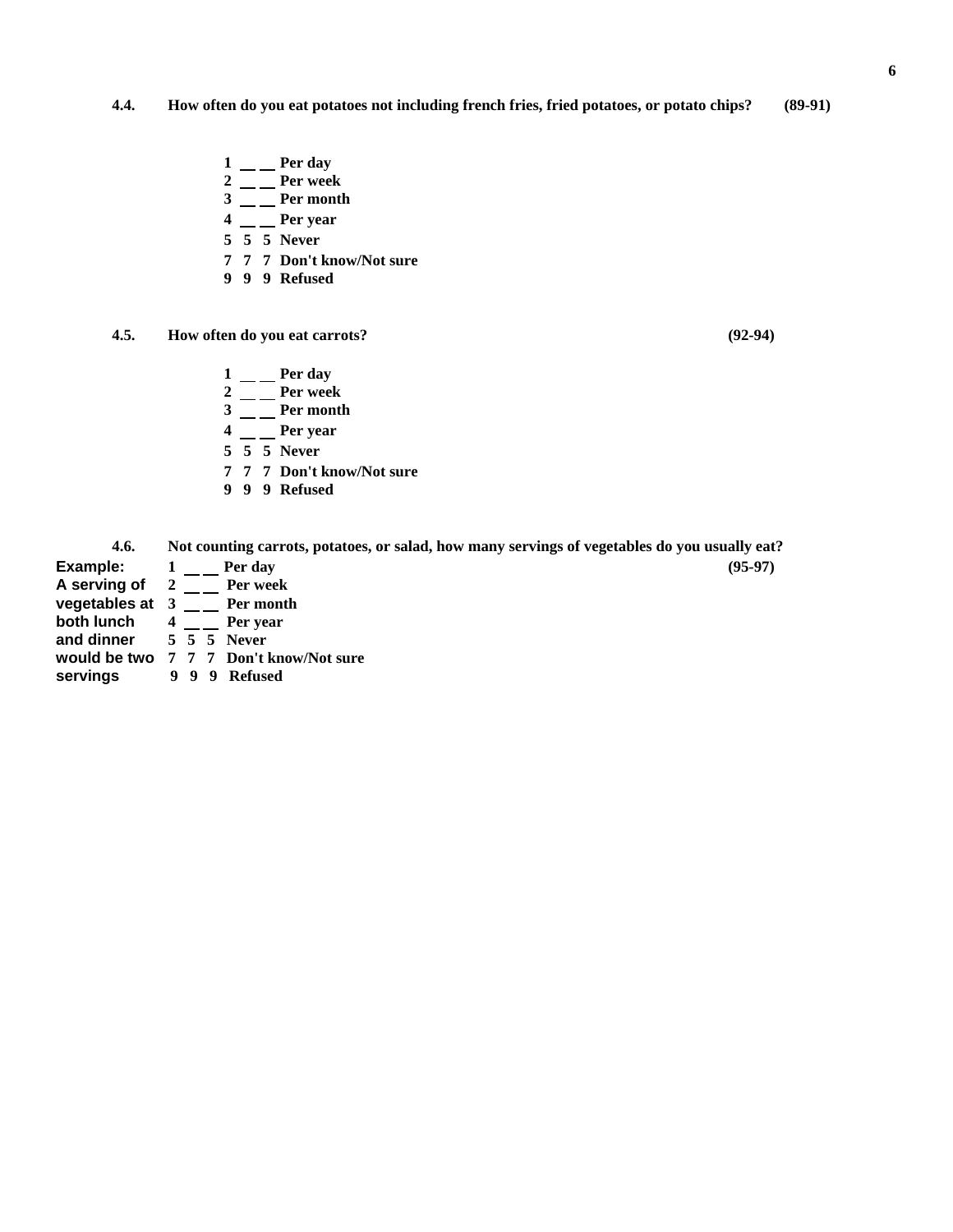### **Section 5: Asthma**

**(98)** 

- **1 Yes**
- **2 No Go to Q6.1**
- **7 Don**=**t know/Not sure Go to Q6.1**
- **9 Refused Go to Q6.1**

**(99)** 

### **5.2. Do you still have asthma?**

- **1 Yes**
- **2 No**
- **7 Don**=**t know/Not sure**
- **9 Refused**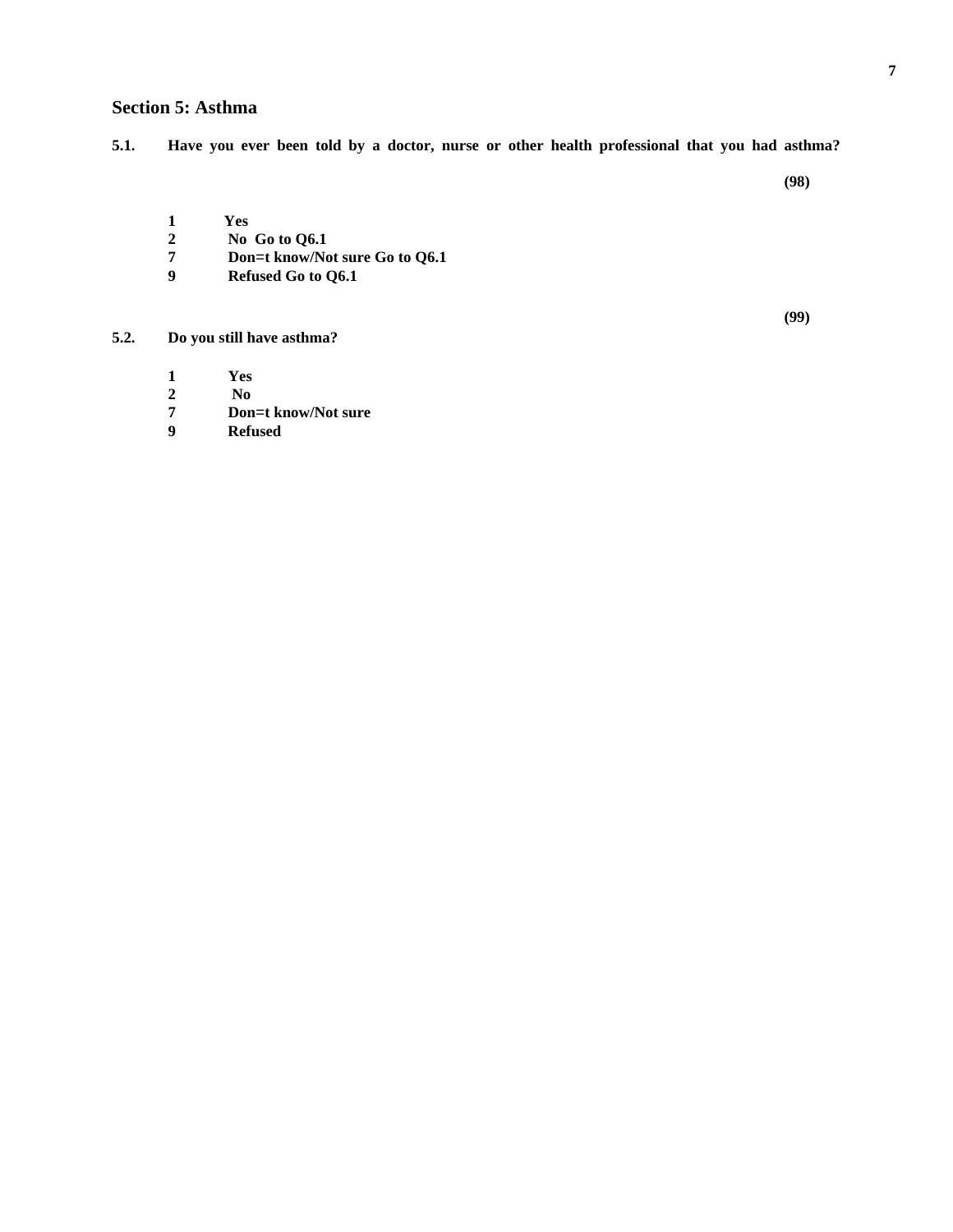# **Section 6: Diabetes**

| If "Yes" and      |   | Yes                                        |
|-------------------|---|--------------------------------------------|
| female, ask       | 2 | Yes, but female told only during pregnancy |
| "Was this         | 3 | No                                         |
| only when         | 7 | Don=t know/Not sure                        |
| you were pregnant | 9 | <b>Refused</b>                             |

**6.1. Have you ever been told by a doctor that you have diabetes? (100)**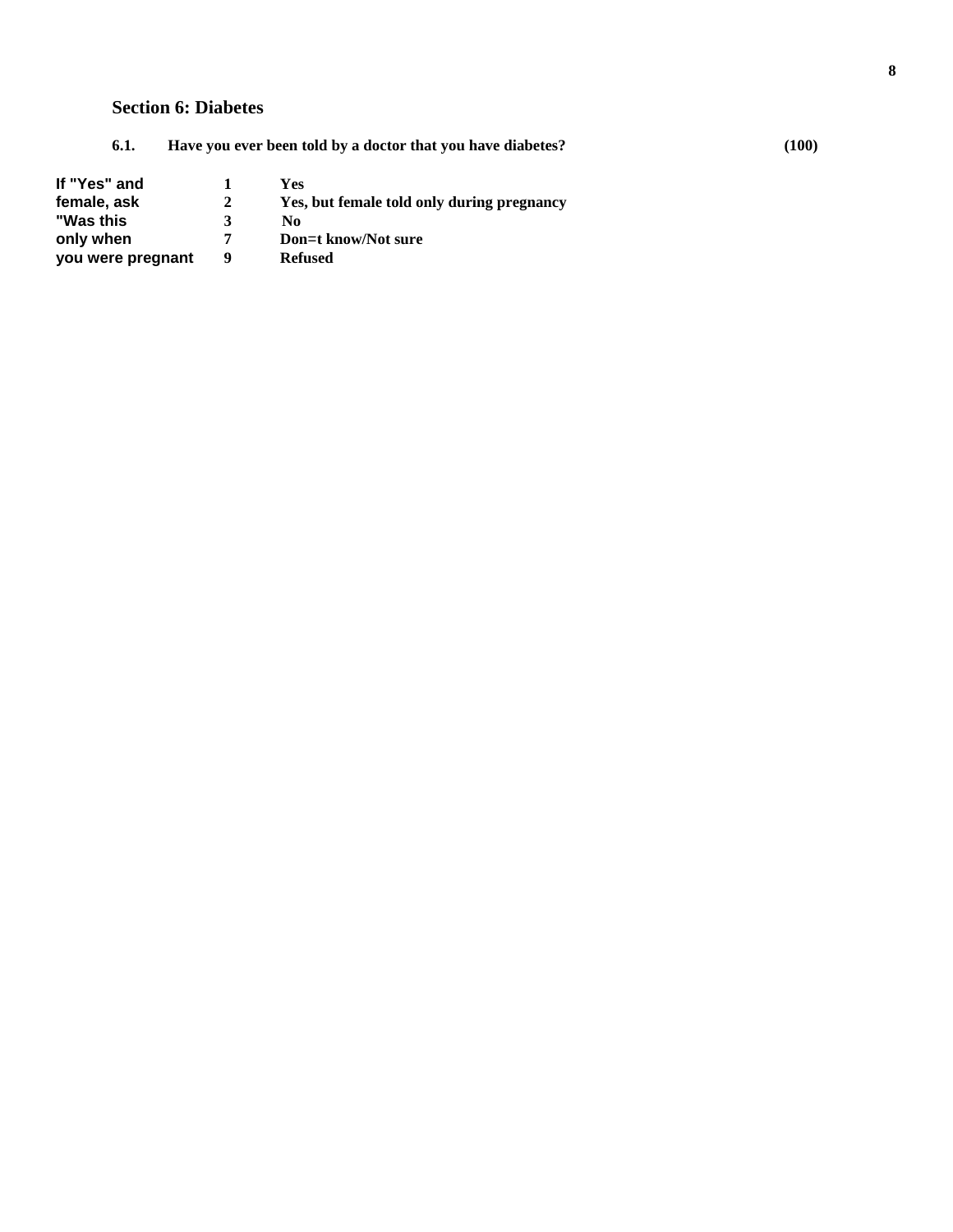#### **Section 7: Oral Health**

**7.1. How long has it been since you last visited a dentist or a dental clinic for any reason? (101)** 

|                |   | <b>Read Only if Necessary</b>                               |
|----------------|---|-------------------------------------------------------------|
| <b>Include</b> |   | Within the past year (anytime less than 12 months ago)      |
| visits to      | 2 | Within the past 2 years (1 year but less than 2 years ago)  |
| dental spec-   | 3 | Within the past 5 years (2 years but less than 5 years ago) |
| ialists, such  | 4 | 5 or more years ago                                         |
| as ortho-      | 7 | Don=t know/Not sure                                         |
| dontists       | 8 | <b>Never</b>                                                |
|                | 9 | <b>Refused</b>                                              |

**7.2. How many of your permanent teeth have been removed because of tooth decay or gum disease? Do not include teeth lost for other reasons, such as injury or orthodontics. (102)** 

| Include teeth |   | 1 to 5                |
|---------------|---|-----------------------|
| lost due to   | 2 | 6 or more but not all |
| "infection"   | 3 | All                   |
|               | 8 | None                  |
|               | 7 | Don=t know/Not sure   |
|               | q | <b>Refused</b>        |

#### **IF Q7.1 = 8/NEVER OR Q7.2 = 3/ALL, SKIP TO NEXT SECTION**

**7.3. How long has it been since you had your teeth cleaned by a dentist or dental hygienist? (103)** 

#### **Read Only if Necessary**

- **1 Within the past year (anytime less than 12 months ago)**
- **2 Within the past 2 years (1 year but less than 2 years ago)**
- **3 Within the past 5 years (2 years but less than 5 years ago)**
- **4 5 or more years ago**
- **7 Don**=**t know/Not sure**
- **Never**
- **9 Refused**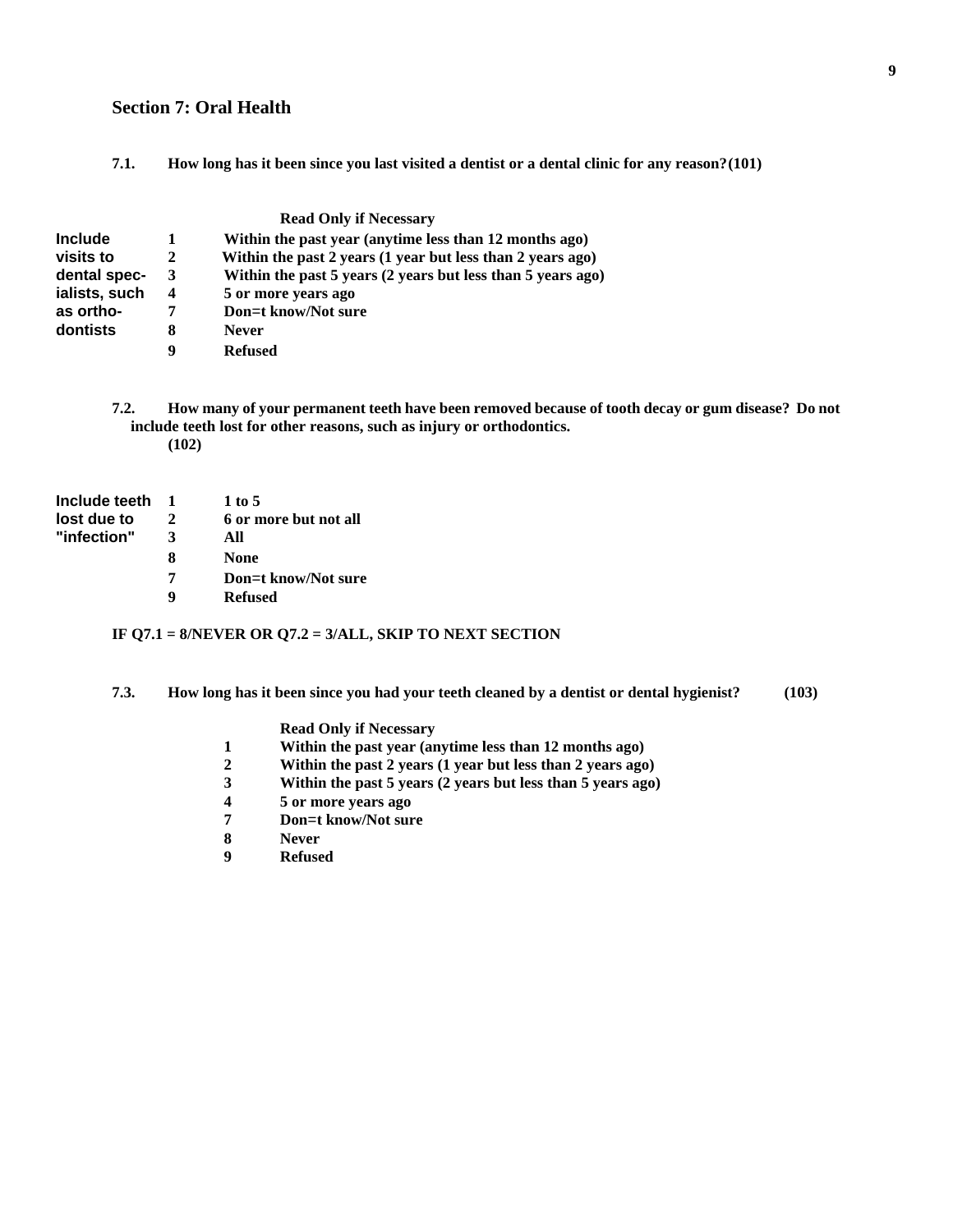### **Section 8: Immunization**

| 8.1. | During the past 12 months, have you had a flu shot? | (104) |
|------|-----------------------------------------------------|-------|
|      |                                                     |       |

- 1 Yes
- 2 No **Go to Q8.3**
- 7 Don=t know/Not sure **Go to Q8.3**
- 9 Refused **Go to Q8.3**
- 8.2. At what kind of place did you get your last flu shot? (105-106)

#### **[READ ONLY IF NECESSARY]**

- 01 A doctor=s office or health maintenance organization
- 02 A health department
- 03 Another type of clinic or health center

#### **[Example: a community health center]**

- 04 A senior, recreation, or community center
	- 05 A store **[Examples: supermarket, drug store]**
	- 06 A hospital or emergency room
	- 07 Workplace
		- or
	- 08 Some other kind of place
	- 77 Don=t know
	- 99 Refused
- **8.3. Have you ever had a pneumonia shot? This shot is usually given only once or twice in a person**=**s lifetime and is different from the flu shot. It is also called the pneumococcal vaccine. (107)** 
	- **1 Yes**
	- **2 No**
	- **7 Don**=**t know/Not sure**
	- **9 Refused**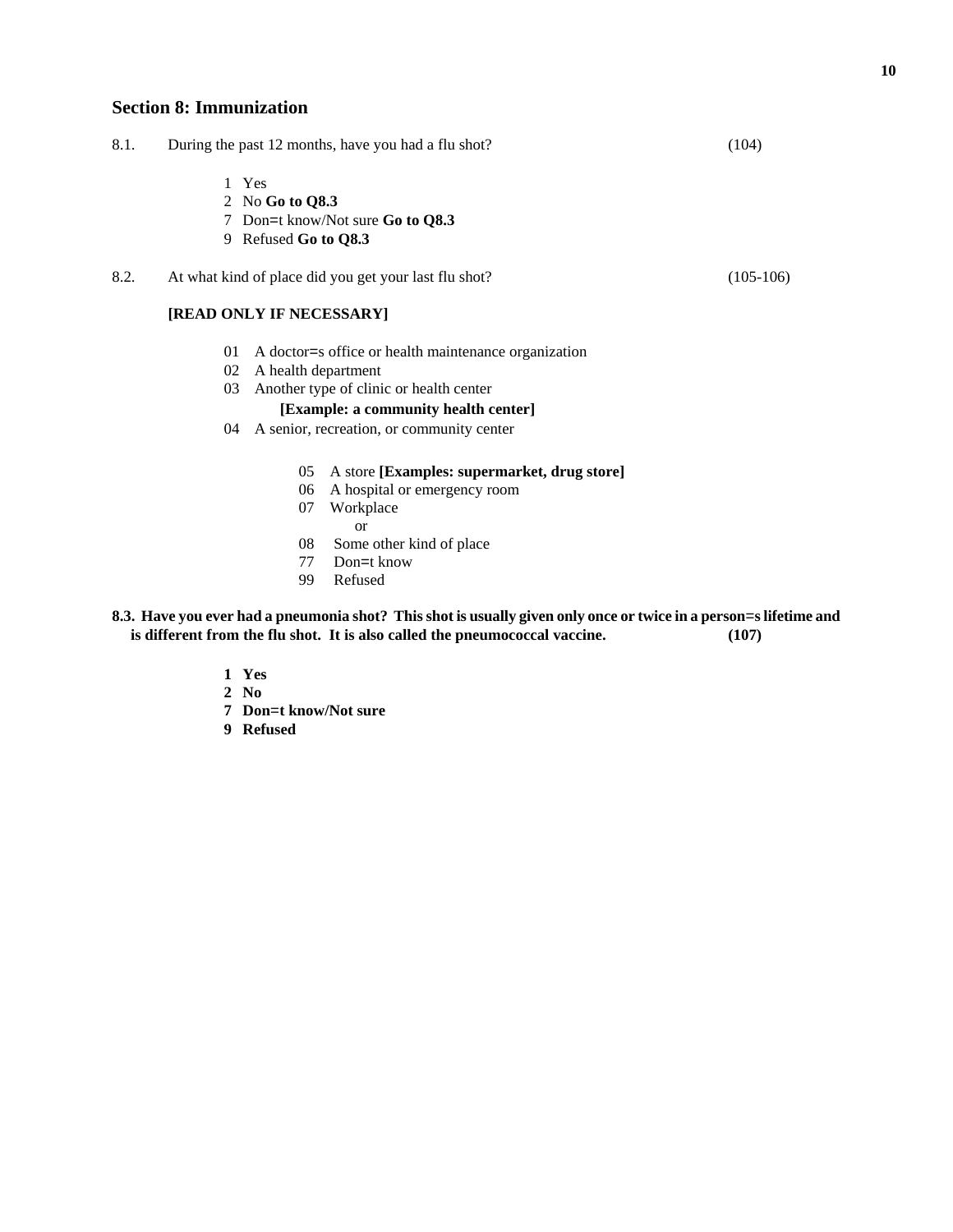| 9.1.       |   | Have you smoked at least 100 cigarettes in your entire life?     | (108) |
|------------|---|------------------------------------------------------------------|-------|
| 5 packs    |   | Yes                                                              |       |
| = 100      | 2 | No Go to $Q10.1$                                                 |       |
| cigarettes | 7 | Don=t know/Not sure $Go to O10.1$                                |       |
|            | 9 | Refused Go to O10.1                                              |       |
| 9.2.       |   | Do you now smoke cigarettes every day, some days, or not at all? | (109) |
|            |   | 1 Every day                                                      |       |
|            |   | $2$ Come dove                                                    |       |

- **2 Some days**
- **3 Not at all Go to Q10.1**
- **9 Refused Go to Q10.1**

**9.3. During the past 12 months, have you stopped smoking for one day or longer because you were trying to**  quit smoking? (110)

- **1 Yes**
- **2 No**
- **7 Don**=**t know/Not sure**
- **9 Refused**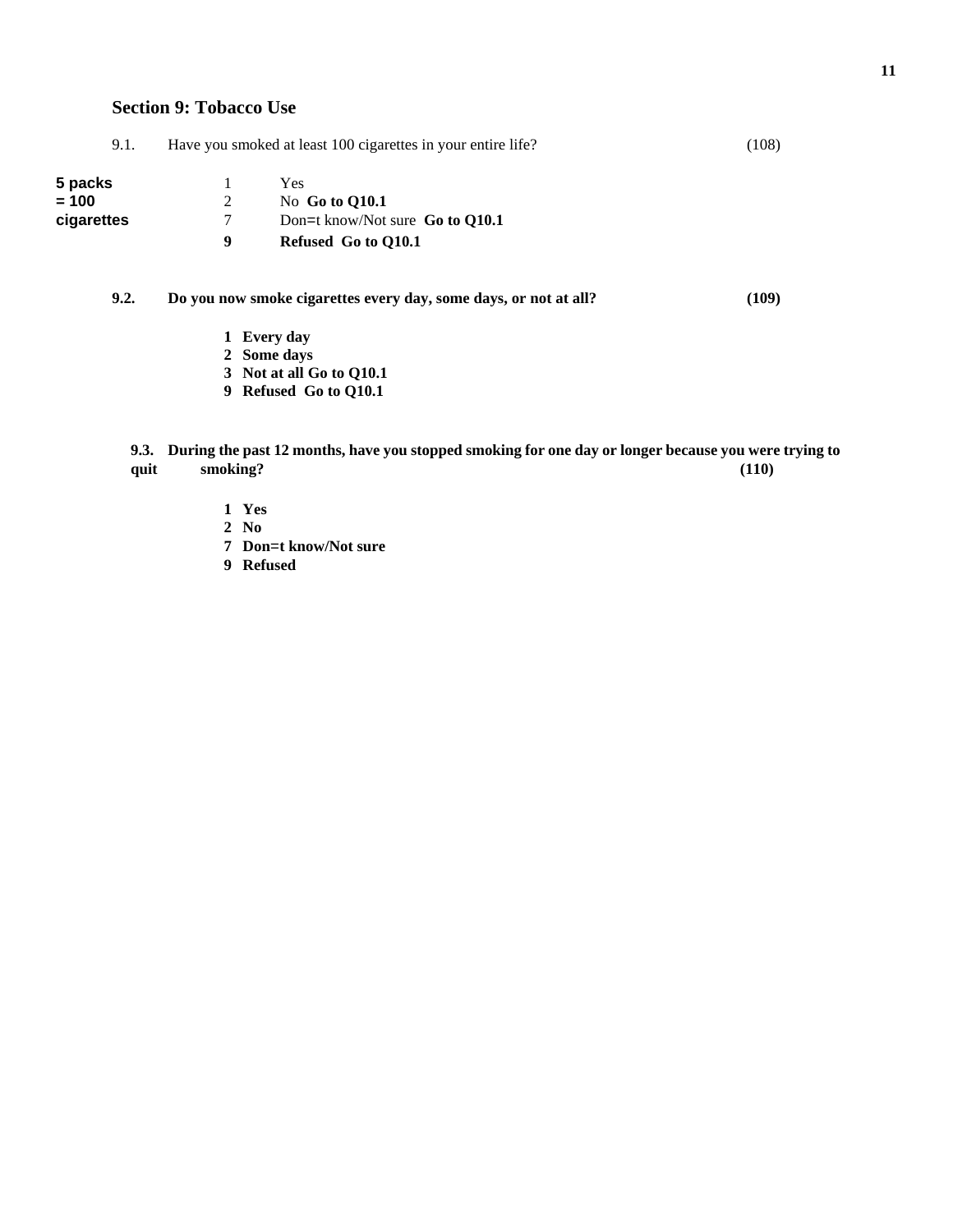### **Section 10: Alcohol Consumption**

- **10.1.** A drink of alcohol is 1 can or bottle of beer, 1 glass of wine, 1 can or bottle of wine cooler, 1 cocktail, or 1 shot of liquor. During the past 30 days, how many days per week or per month did you have at least 1 drink of any alcoholic beverage? **(111-113)** 
	- **1 \_\_ \_\_ Days per week**
	- **2 \_\_ \_\_ Days in past 30**
	- **8 8 8 No drinks in past 30 days Go to Q11.1**
	- **7 7 7 Don't know/Not sure**
	- **9 9 9 Refused Go to 11.1**
- **10.2. On the days when you drank, about how many drinks did you drink on the average? (114-115)** 
	- **T** Number of drinks<br> **7 7** Don't know/Not sum
	- **7 7 Don't know/Not sure**
	- **9 9** Refused
- 10.3. **Considering all types of alcoholic beverages, how many times during the past 30 days did you have 5 or more drinks on an occasion? (116-117)** 
	- **Number of times**
	- **8 8 None**
	- **7 7 Don't know/Not sure**
	- **9 9 Refused**
- **10.4 During the past 30 days, how many times have you driven when you**=**ve had perhaps too much to drink?**  (118-119)
	- \_\_ \_\_ **Number of times**
	- **88 None**
	- **77 Don**=**t know/Not sure**
	- **99 Refused**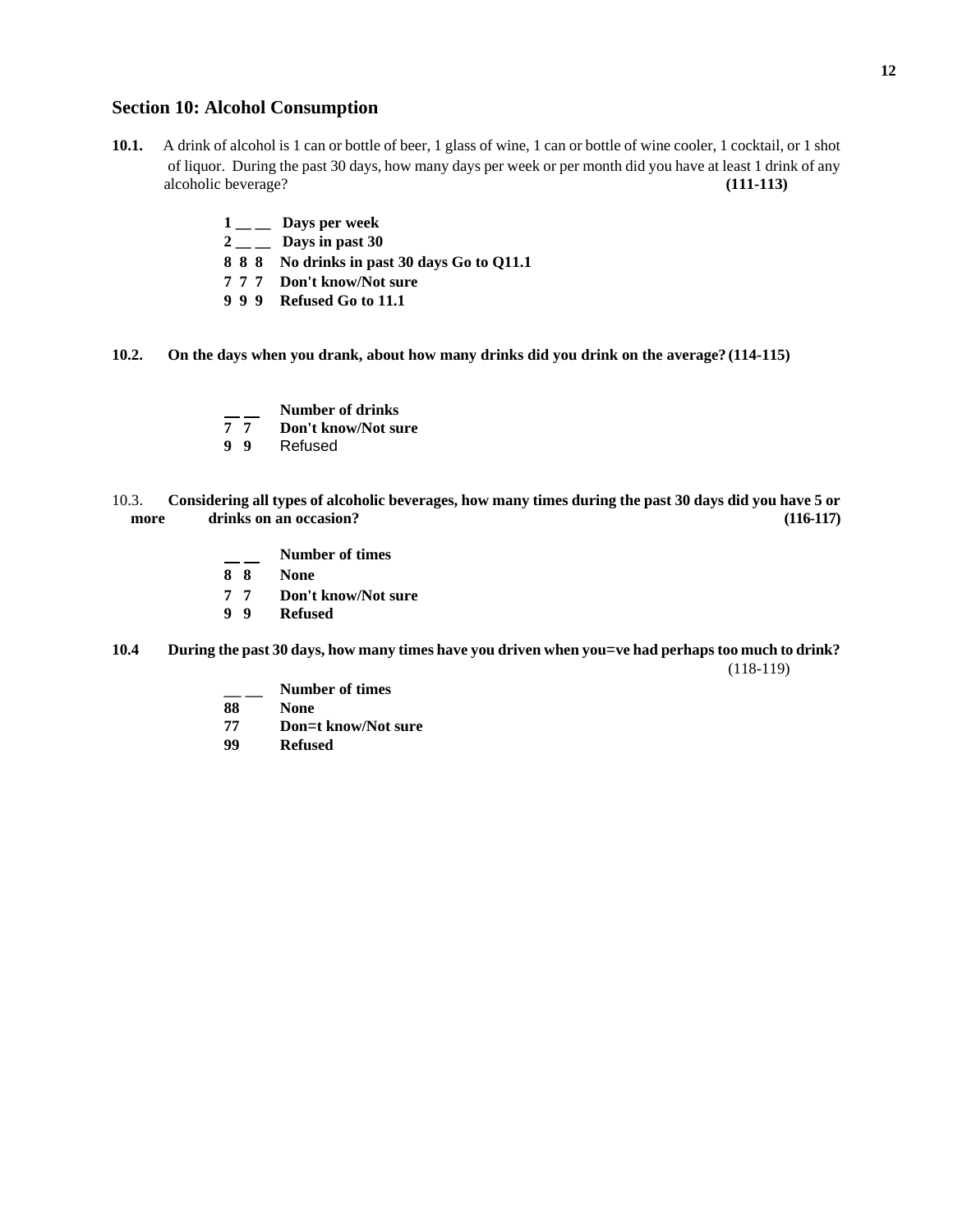**11.1 How often do you use seatbelts when you drive or ride in a car? (120)** 

- **1 Always**
- **2 Nearly always**
- **3 Sometimes**
- **4 Seldom**
- **5 Never**

**Do not read**

- **7 Don**=**t know/Not sure**
- **8 Never drive or ride in a car**
- **9 Refused**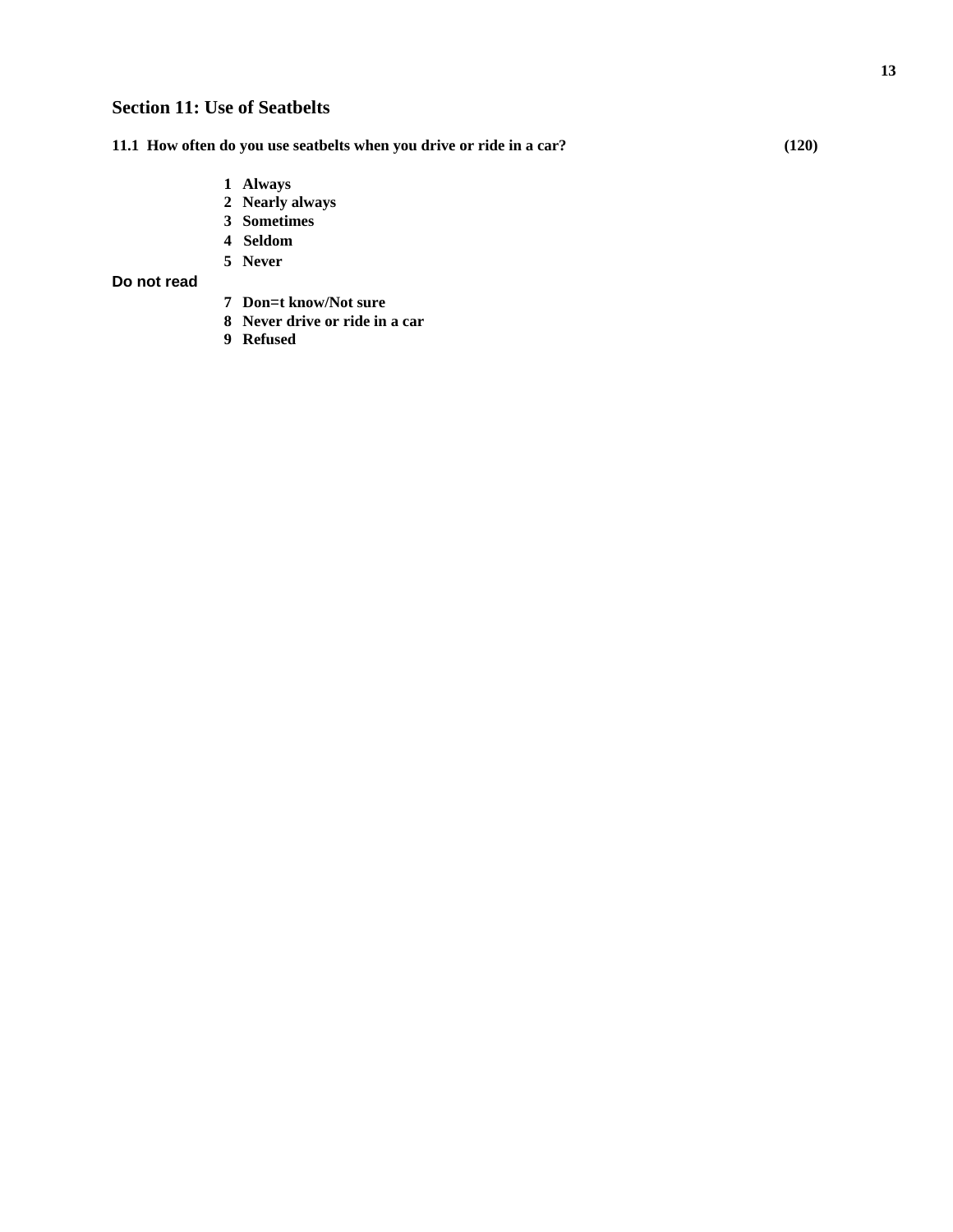# **Section 12: Demographics**

| 12.1.                         | What is your age?                                                                                                                                                                                                                                                                  | $(121-122)$ |
|-------------------------------|------------------------------------------------------------------------------------------------------------------------------------------------------------------------------------------------------------------------------------------------------------------------------------|-------------|
|                               | Code age in years<br>$\frac{1}{0}$ 7 Don=t know/Not sure<br>0 <sub>9</sub><br>Refused                                                                                                                                                                                              |             |
| 12.2.                         | Are you Hispanic or Latino?                                                                                                                                                                                                                                                        | (123)       |
|                               | 1 Yes<br>$2$ No<br>7<br>Don=t know/Not sure<br>9 Refused                                                                                                                                                                                                                           |             |
| 12.3.                         | Which one or more of the following would you say is your race?                                                                                                                                                                                                                     | $(124-129)$ |
|                               | <b>Please Read</b>                                                                                                                                                                                                                                                                 |             |
| <b>Mark all</b><br>that apply | White<br>1<br>$\overline{2}$<br><b>Black or African American</b><br>$\mathbf{3}$<br><b>Asian</b><br><b>Native Hawaiian or Other Pacific Islander</b><br>$\overline{\mathbf{4}}$<br>5<br>American Indian, Alaska Native<br>or<br>Other [specify]<br>6<br>No additional choices<br>8 |             |
| Do not read                   | Don=t know/Not sure<br>7<br>$\boldsymbol{9}$<br><b>Refused</b>                                                                                                                                                                                                                     |             |
|                               | If more than one response to Q12.3, continue. Otherwise, go to Q12.5                                                                                                                                                                                                               |             |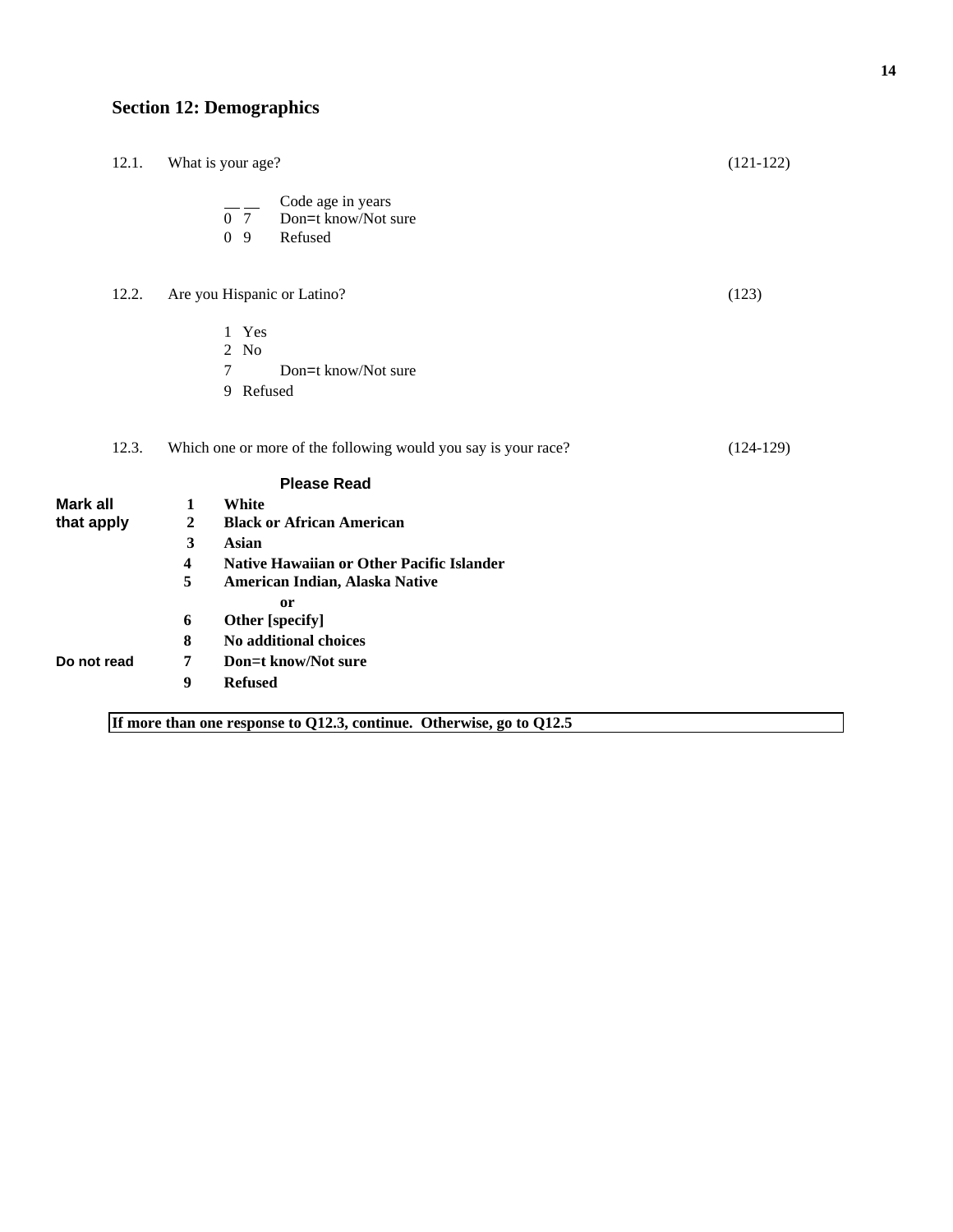**15**

| 12.4. | Which one of these groups would you say best represents your race? | (130) |
|-------|--------------------------------------------------------------------|-------|
|-------|--------------------------------------------------------------------|-------|

- **1 White**
- **2 Black or African American**
- **3 Asian**
- **4 Native Hawaiian or Other Pacific Islander**
- **5 American Indian, Alaska Native**
- **6 Other [specify]**
- **7 Don**=**t know/Not sure**
- **9 Refused**

#### **12.5. Are you: (131)**

**Please Read** 

- **1 Married**
- **2 Divorced**
- **3 Widowed**
- **4 Separated**
- **5 Never married**

**or** 

- **6 A member of an unmarried couple**
- **Do not read 9 Refused**

| 12.6. | How many children less than 18 years of age live in your household? | $(132 -$<br>133)                                               |       |  |  |
|-------|---------------------------------------------------------------------|----------------------------------------------------------------|-------|--|--|
|       |                                                                     | Number of children                                             |       |  |  |
|       | 8 8                                                                 | <b>None</b>                                                    |       |  |  |
|       | 9<br>- 9                                                            | <b>Refused</b>                                                 |       |  |  |
| 12.7. | What is the highest grade or year of school you completed?          |                                                                | (134) |  |  |
|       |                                                                     | <b>Read Only if Necessary</b>                                  |       |  |  |
|       | 1 Never attended school or only attended kindergarten               |                                                                |       |  |  |
|       |                                                                     | 2 Grades 1 through 8 (Elementary)                              |       |  |  |
|       |                                                                     | 3 Grades 9 through 11 (Some high school)                       |       |  |  |
|       |                                                                     | 4 Grade 12 or GED (High school graduate)                       |       |  |  |
|       |                                                                     | 5 College 1 year to 3 years (Some college or technical school) |       |  |  |
|       |                                                                     | 6 College 4 years or more (College graduate)                   |       |  |  |
|       | 9 Refused                                                           |                                                                |       |  |  |
| 12.8. | Are you currently:                                                  |                                                                | (135) |  |  |
|       |                                                                     | <b>Please Read</b>                                             |       |  |  |
|       |                                                                     | 1 Employed for wages                                           |       |  |  |
|       |                                                                     |                                                                |       |  |  |

- **2 Self-employed**
- **3 Out of work for more than 1 year**
- **4 Out of work for less than 1 year**
- **5 A Homemaker**
- **6 A Student**
- **7 Retired** 
	- **or**
- **8 Unable to work**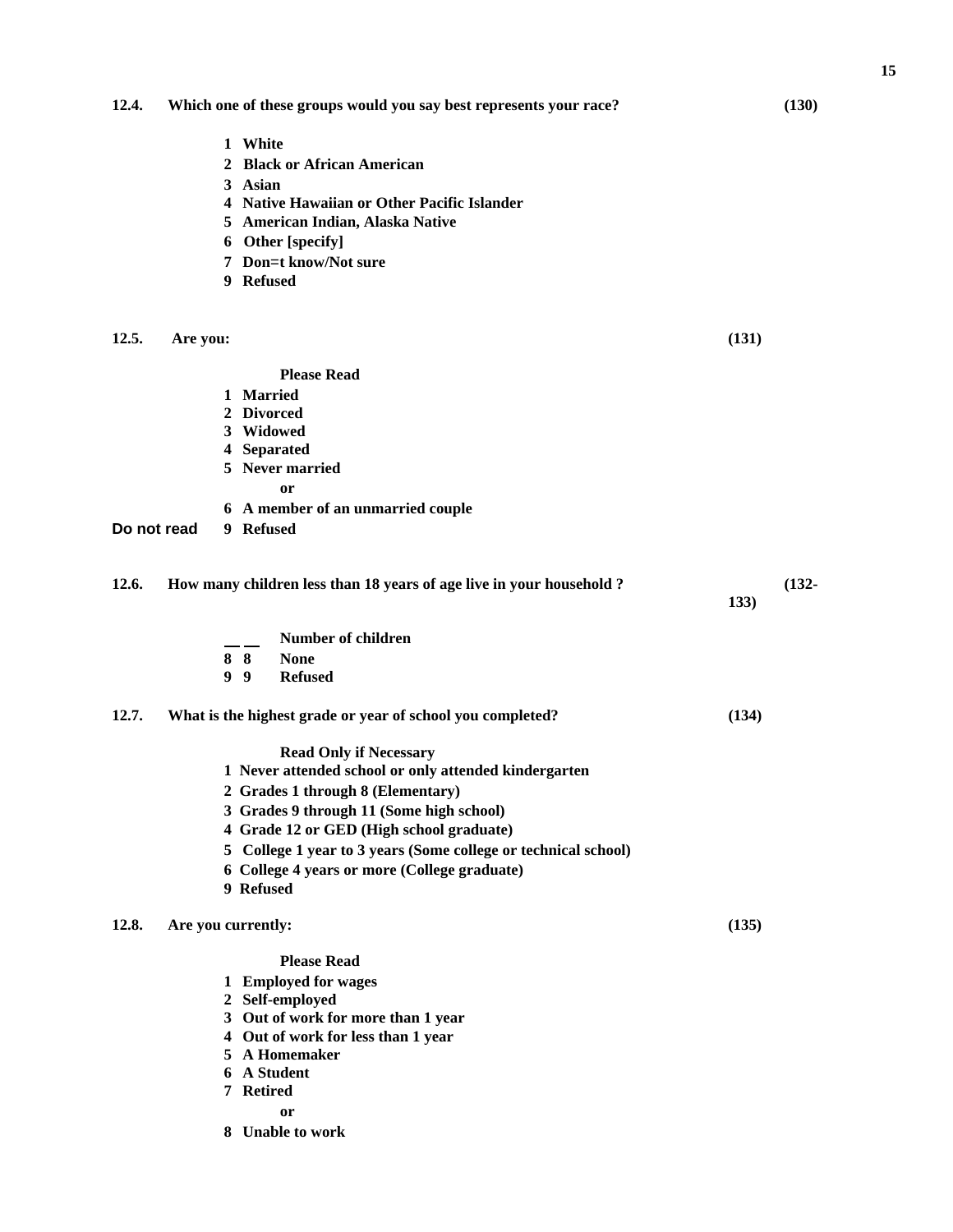#### **Do not read 9 Refused**

#### **12.9. Is your annual household income from all sources: (136-**

**137)** 

**Read as Appropriate** 

| If respondent<br>refuses at | 04 | Less than \$25,000 If "no," ask 05; if "yes," ask 03<br>$(\$20,000$ to less than $\$25,000$ )        |
|-----------------------------|----|------------------------------------------------------------------------------------------------------|
| any income<br>level, code   | 03 | Less than \$20,000 If "no," code 04; if "yes," ask 02<br>$($15,000$ to less than $$20,000$           |
| refused                     | 02 | Less than \$15,000 If "no," code 03; if "yes," ask 01<br>$(\$10,000 \text{ to less than } \$15,000)$ |
|                             | 01 | Less than $$10,000$ If "no," code $02$                                                               |
|                             | 05 | Less than \$35,000 If "no," ask 06                                                                   |
|                             |    | $(\$25,000$ to less than $\$35,000$ )                                                                |
|                             | 06 | Less than $$50,000$ If "no," ask 07                                                                  |
|                             |    | $(\$35,000$ to less than $\$50,000$                                                                  |
|                             | 07 | Less than \$75,000 If "no," code 08                                                                  |
|                             |    | (\$50,000 to less than \$75,000)                                                                     |
|                             | 08 | \$75,000 or more                                                                                     |
| Do not read                 | 77 | Don=t know/Not sure                                                                                  |
|                             | 99 | <b>Refused</b>                                                                                       |
|                             |    |                                                                                                      |

#### **12.10. About how much do you weigh without shoes? (138-140)**

| <b>Round</b> | Weight                    |
|--------------|---------------------------|
| fractions up | pounds                    |
|              | 7 7 7 Don=t know/Not sure |
|              | 9 9 9 Refused             |

### **12.11. About how tall are you without shoes? (141-143)**

| Round     | $\_\_\_\_\_\$ Height      |
|-----------|---------------------------|
| fractions | ft/inches                 |
| down      | 7 7 7 Don=t know/Not sure |
|           | 9 9 9 Refused             |

**12.12. What county do you live in? (144-146)** 

**1 Yes** 

**2 No Go to Q12.15** 

**7 Don**=**t know/Not sure Go to Q12.15** 

|  | <b>FIPS</b> county code   |
|--|---------------------------|
|  | 7 7 7 Don=t know/Not sure |
|  | 9 9 9 Refused             |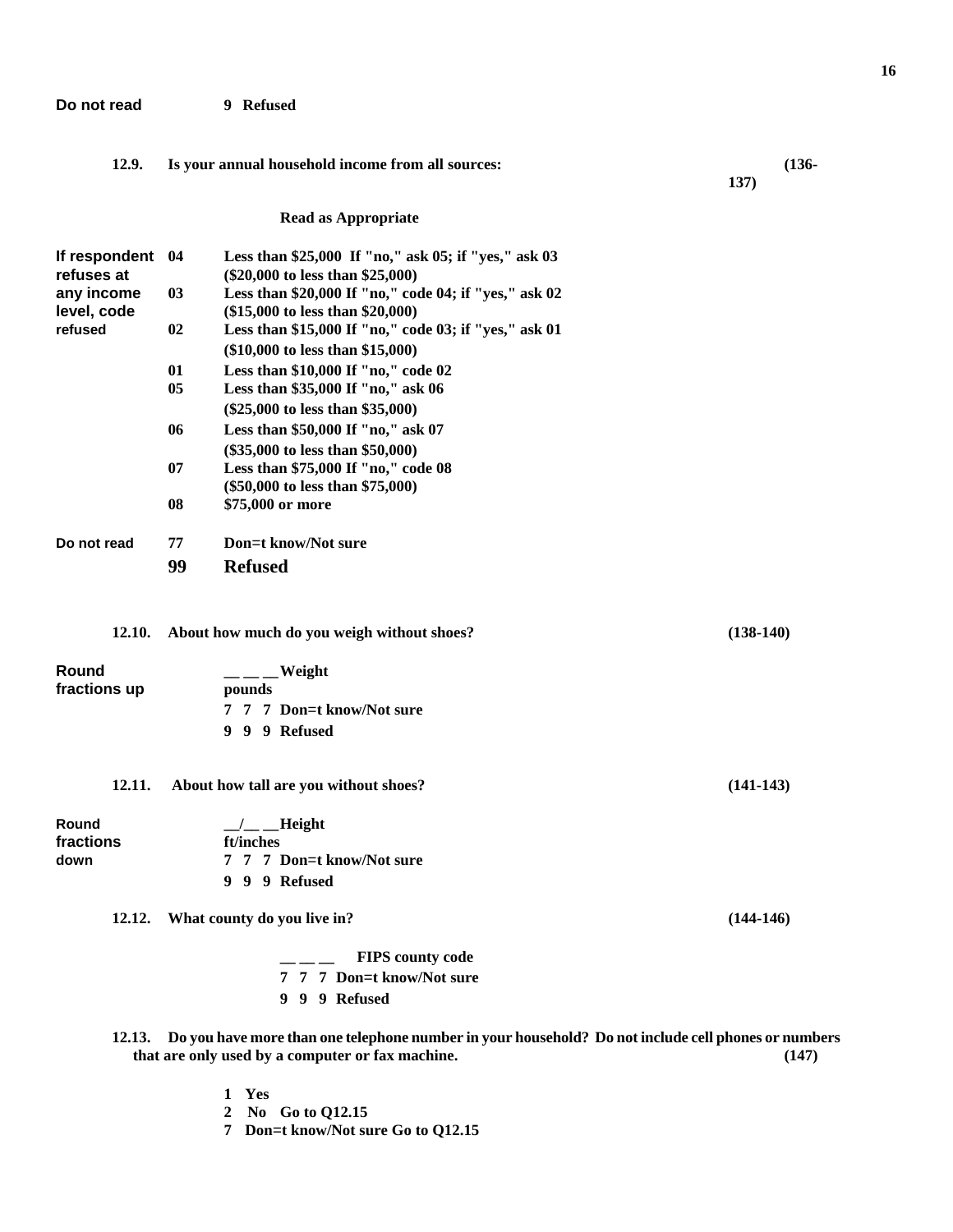# **9 Refused Go to Q12.15**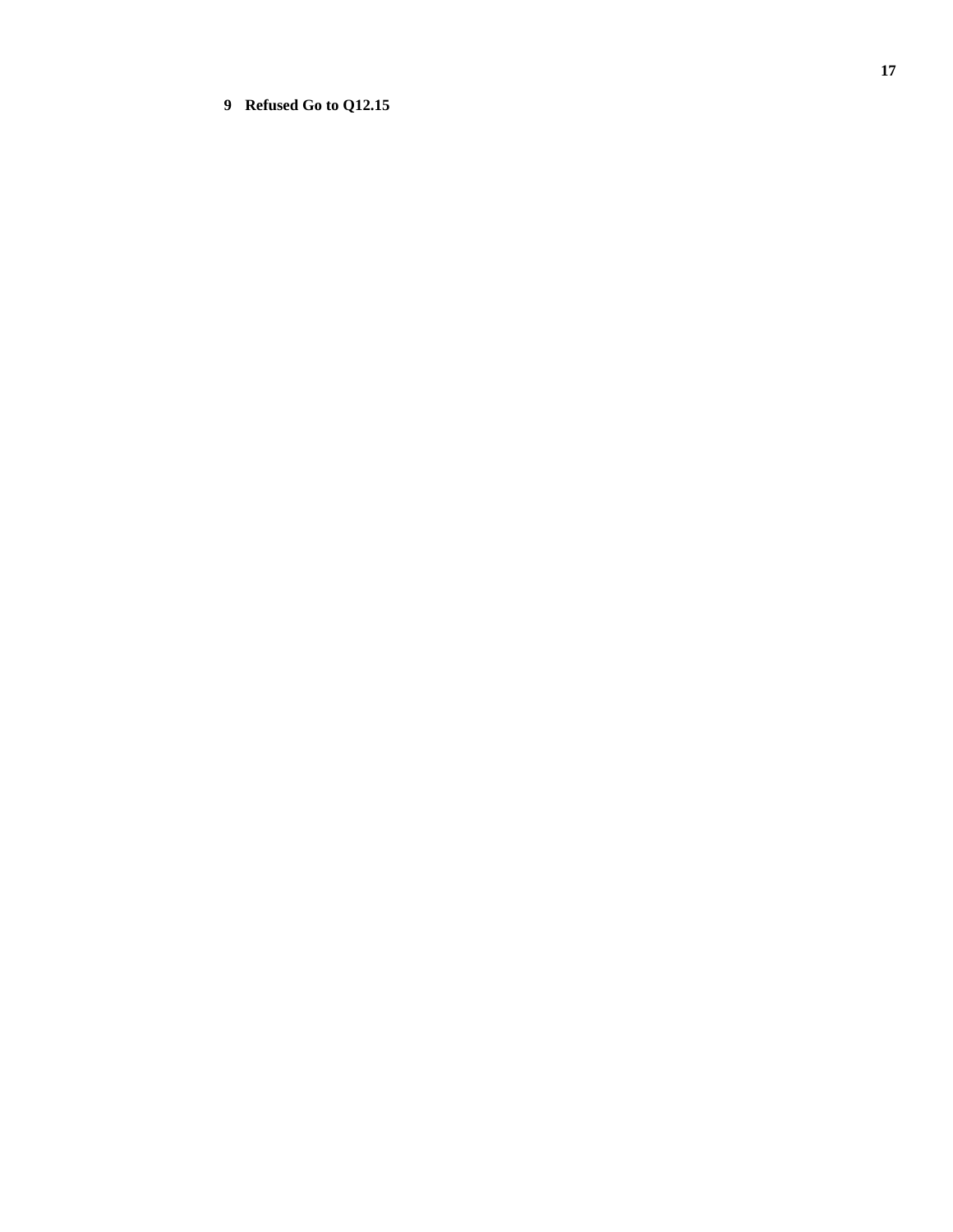| 12.14. How many of these are residential numbers?        | (148) |
|----------------------------------------------------------|-------|
| Residential telephone numbers [6=6 or more]              |       |
| 7 Don=t know/Not sure                                    |       |
| Refused<br>9.                                            |       |
| 12.15. Indicate sex of respondent. Ask only if necessary | (149) |
| 1 Male Go to 013.1                                       |       |
| 2 Female                                                 |       |

- **12.16. To your knowledge, are you now pregnant?** 
	- **1 Yes**
	- **2 No**
	- **7 Don**=**t know/Not sure**
	- **9 Refused**

**(150)**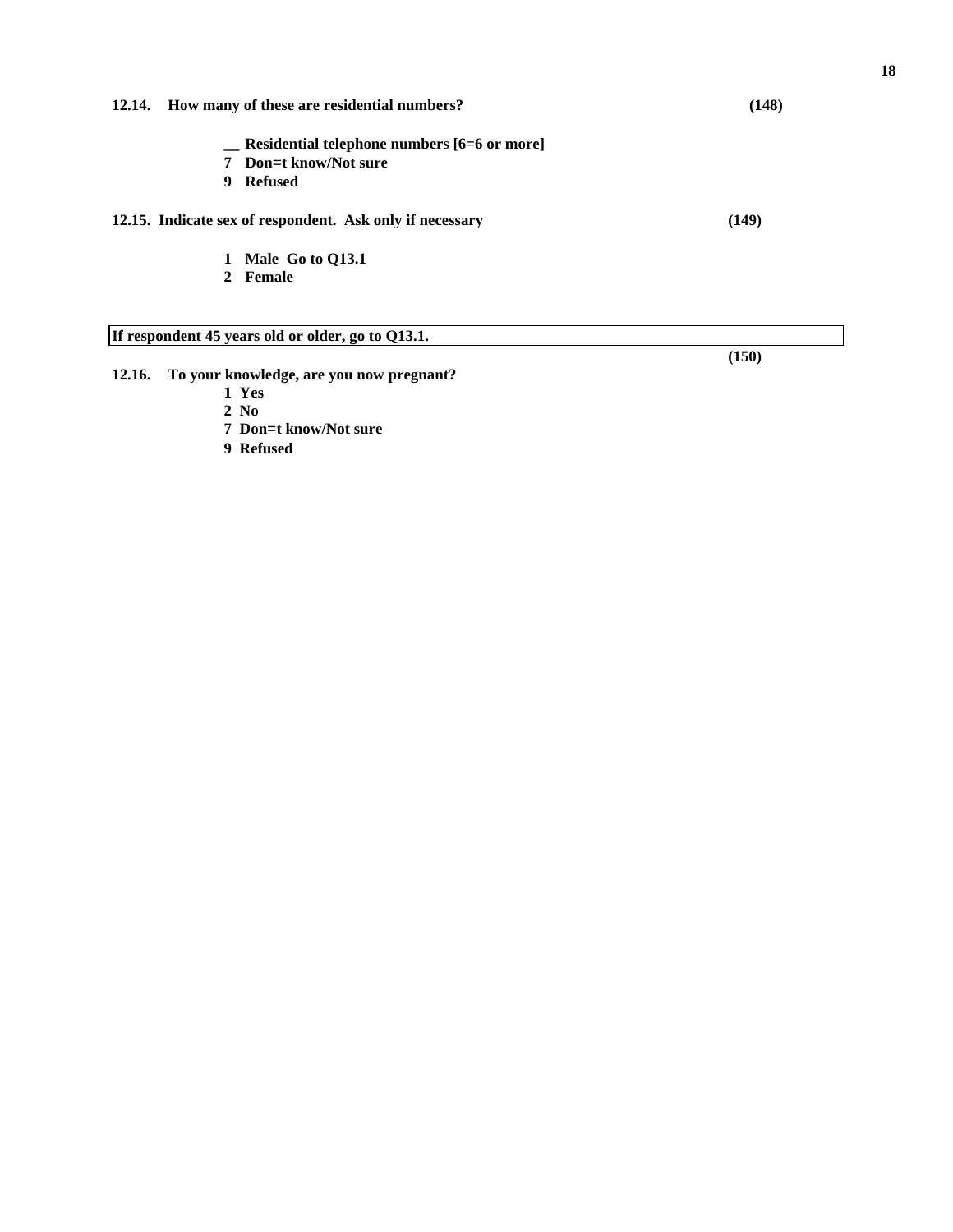### **If respondent is female and 45 years of age or older, or pregnant , or male 60 years or older, go to next section.**

Questions are asked of females 18-44 years of age and males 18-59 years of age

The next few questions ask about pregnancy and ways to prevent pregnancy.

13.1. Are you or your **[if female, insert husband/partner; if male, insert wife/partner] doing anything now to keep [if female, insert Ayou@; insert Aher@ if male] from getting pregnant? Some things people do to keep from getting pregnant include not having sex at certain times, using birth control methods such as the pill, Norplant, shots or Depo-provera, condoms, diaphragm, foam, IUD, having their tubes tied, or having a vasectomy.** 

 **(If multiple partners, consider usual method.) (151)** 

- 1 Yes
- 2 No **Go to Q13.4**
- 3 No partner/not sexually active **Go to 14.1**
- 4 Same sex partner **Go to 14.1**
- 7 Don=t know/Not sure **Go to 14.1**
- 9 Refused **Go to 14.1**

13.2. What are you or your **[if female, insert husband/partner; if male, insert wife/partner] doing now to keep [if female, insert Ayou@; insert Aher@ if male]** from getting pregnant? (152-153)  **(INTERVIEWER: Record respondent's condition if both have had sterilization procedures)** 

**Read Only if Necessary** 

- **01 Tubes tied (sterilization) Go to 14.1**
- **02 Vasectomy (sterilization) Go to 14.1**
- **03 Pill**
- **04 Condoms**
- **05 Foam, jelly, cream**
- **06 Diaphragm**
- **07 Norplant**
- **08 IUD**
- **09 Shots (Depo-Provera)**
- **10 Withdrawal**
- **11 Not having sex at certain times (rhythm)**
- **12 No partner/Not sexually active Go to 14.1**
- **13 Other method(s)**
- **77 Don**=**t know/not sure Go to 14.1**
- 99 Refused **Go to 14.1**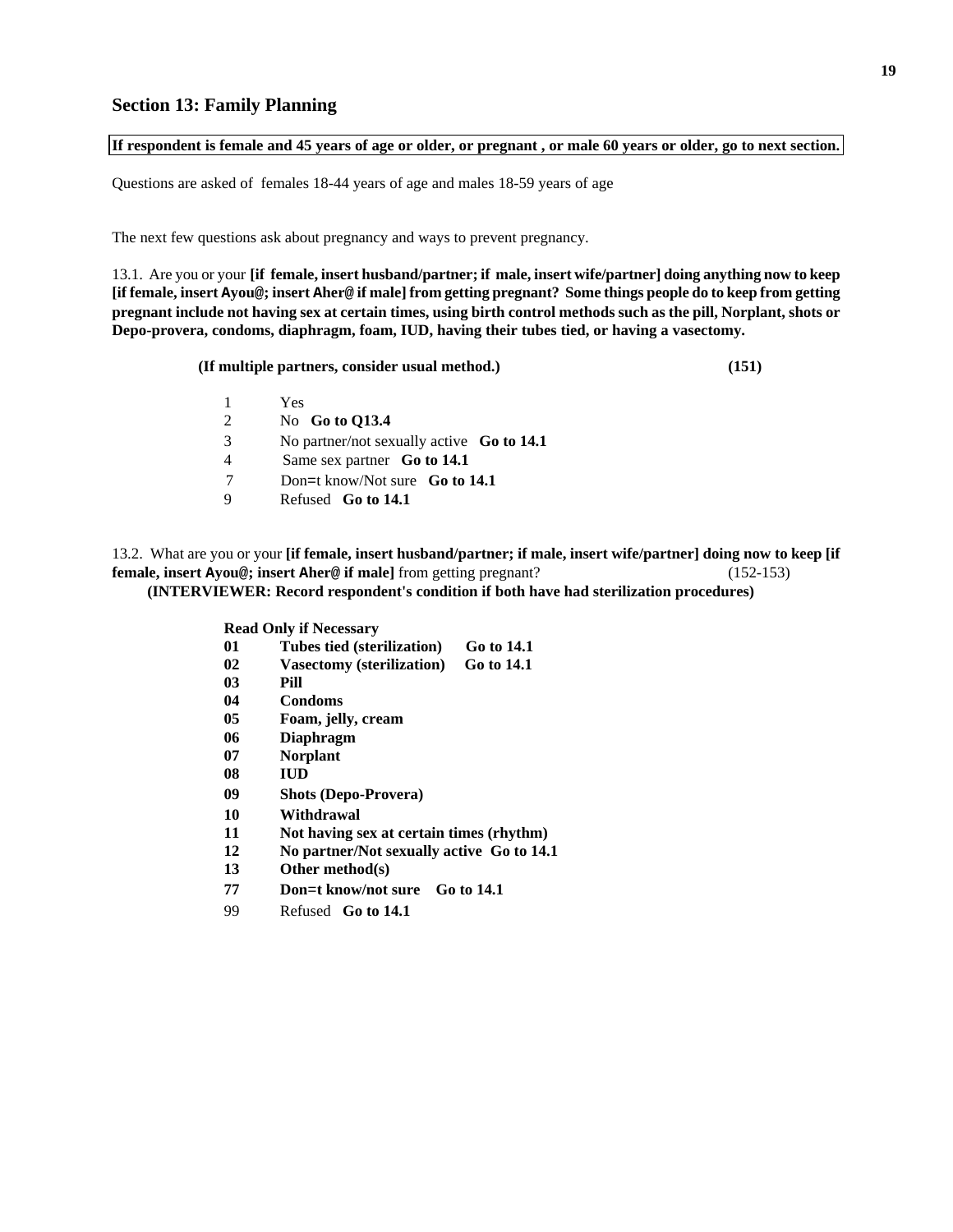#### **13.3. What other method are you also using to prevent pregnancy? (154-155) Read only if necessary**

- **01 Tubes tied (sterilization) Go to 14.1**
- **02 Vasectomy (sterilization) Go to 14.1**
- **03 Pill Go to 14.1**
- **04 Condoms Go to 14.1**
- **05 Foam, jelly, cream Go to 14.1**
- **06 Diaphragm Go to 14.1**
- **07 Norplant Go to 14.1**
- **08 IUD Go to 14.1**
- **09 Shots (Depo-Provera) Go to 14.1**
- **10 Withdrawal Go to 14.1**
- **11 Not having sex at certain times (rhythm) Go to 14.1**
- **12 No partner/Not sexually active Go to 14.1**
- **13 Other methods(s) Go to 14.1**
- **87 NO other method(s) Go to 14.1**
- **77 Don't know/not sure Go to 14.1**
- **99 Refused Go to 14.1**

**Go to next section** 

**13.4. [FEMALES] What is your main reason for not doing anything to keep you from getting pregnant? [MALES] What is your main reason for not doing anything to keep your partner from getting pregnant?** 

**(156-157)** 

**Read Only if Necessary** 

- **01 Not sexually active/no partner**
- **02 Didn**=**t think was going to have sex/no regular partner**
- **03 You want a pregnancy**
- **04 You or your partner don**=**t want to use birth control**
- **05 You or your partner don**=**t like birth control/fear side effects**
- **06 You can**=**t pay for birth control**
- **07 Lapse in use of a method**
- **08 Don**=**t think you or your partner can get pregnant**
- **09 You or your partner had tubes tied (sterilization)**
- **10 You or your partner had a vasectomy (sterilization)**
- **11 You or your partner had a hysterectomy**
- **12 You or your partner are too old**
- **13 You or your partner are currently breast-feeding**
- **14 You or your partner just had a baby/postpartum**
- **15 Other reason**
- **16 Don't care if get pregnant**
- **18 Partner is pregnant now**
- **77 Don't know/not sure**
- **99 Refused**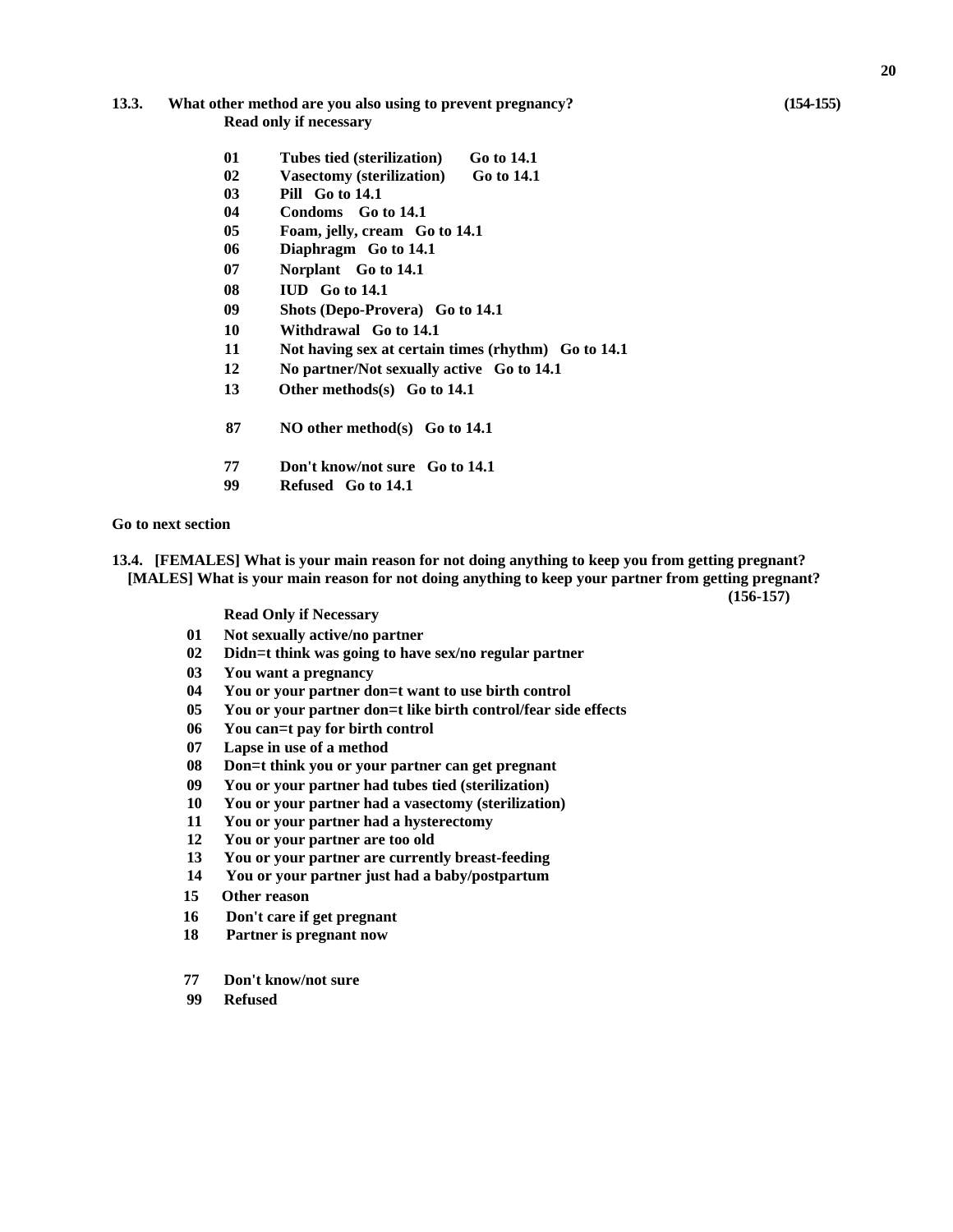### **Section 14: Women=s Health**

14.1. A mammogram is an x-ray of each breast to look for breast cancer. Have you ever had a mammogram?

(158)

- 1 Yes
- 2 No Go to Q14.3
- 7 Don't know/Not sure Go to Q14.3
- 9 Refused Go to Q14.3
- 14.2. How long has it been since you had your last mammogram? (159)

Read only if Necessary

- 1 Within the past year (anytime less than 12 months ago)
- 2 Within the past 2 years (1 year but less than 2 years ago)
- 3 Within the past 3 years (2 years but less than 3 years ago)
- 4 Within the past 5 years (3 years but less 5 years ago)
- 5 5 or more years ago
- 7 Don't know/Not sure
- 9 Refused

14.3. A clinical breast exam is when a doctor, nurse or other health professional feels the breast for lumps. Have you ever had a clinical breast exam?

(160)

- 1 Yes
- 2 No Go to Q14.5
- 7 Don't know/Not sure Go to Q14.5
- 9 Refused Go to Q14.5

14.4. How long has it been since your last breast exam? (161)

Read Only if Necessary

- 1 Within the past year (anytime less than 12 months ago)
- 2 Within the past 2 years (1 year but less than 2 years ago)
- 3 Within the past 3 years (2 years but less than 3 years ago)
- 4 Within the past 5 years (3 years but less than 5 years ago)
- 5 5 or more years ago
- 7 Don't know/Not sure
- 9 Refused

14.5. A Pap smear is a test for cancer of the cervix. Have you ever had a Pap smear?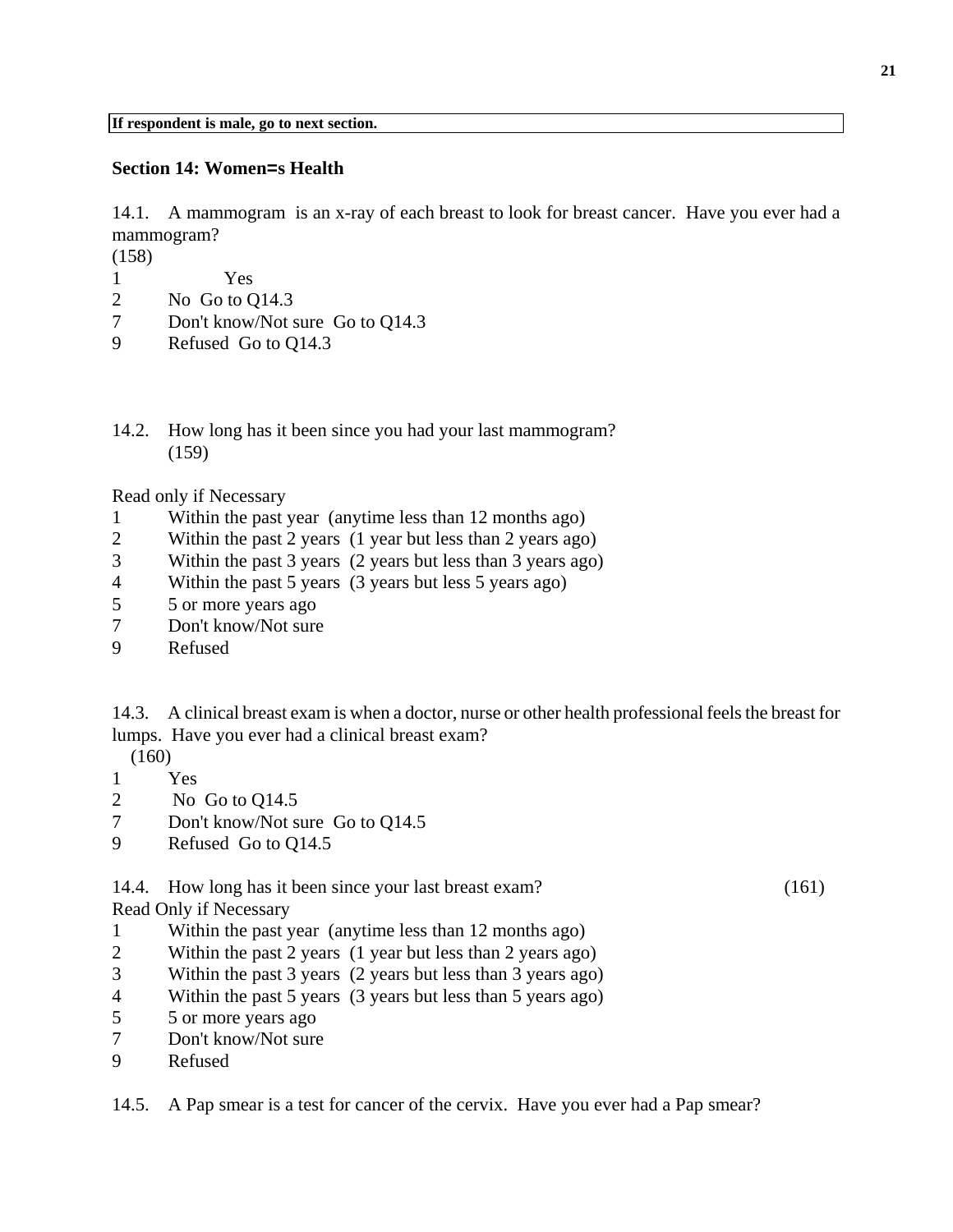(162)

- 1 Yes
- 2 No Go to Q14.7
- 7 Don't know/Not sure Go to Q14.7
- 9 Refused Go to Q14.7

14.6. How long has it been since you had your last Pap smear? (163)

# **Read Only if Necessary**

- **1 Within the past year (anytime less than 12 months ago)**
- **2 Within the past 2 years (1 year but less than 2 years ago)**
- **3 Within the past 3 years (2 years but less than 3 years ago)**
- **4 Within the past 5 years (3 years but less than 5 years ago)**
- **5 5 or more years ago**
- **7 Don't know/Not sure**
- **9 Refused**

**If response to Q 13.4 is 11 (had hysterectomy) or Q 12.16 is 1 (is pregnant) then go to next section.**

**(164)** 

**14.7. Have you had a hysterectomy?** 

**1 Yes** 

**A hysterec- 2 No Don't know/Not sure operation 9 Refused to remove the uterus (womb)**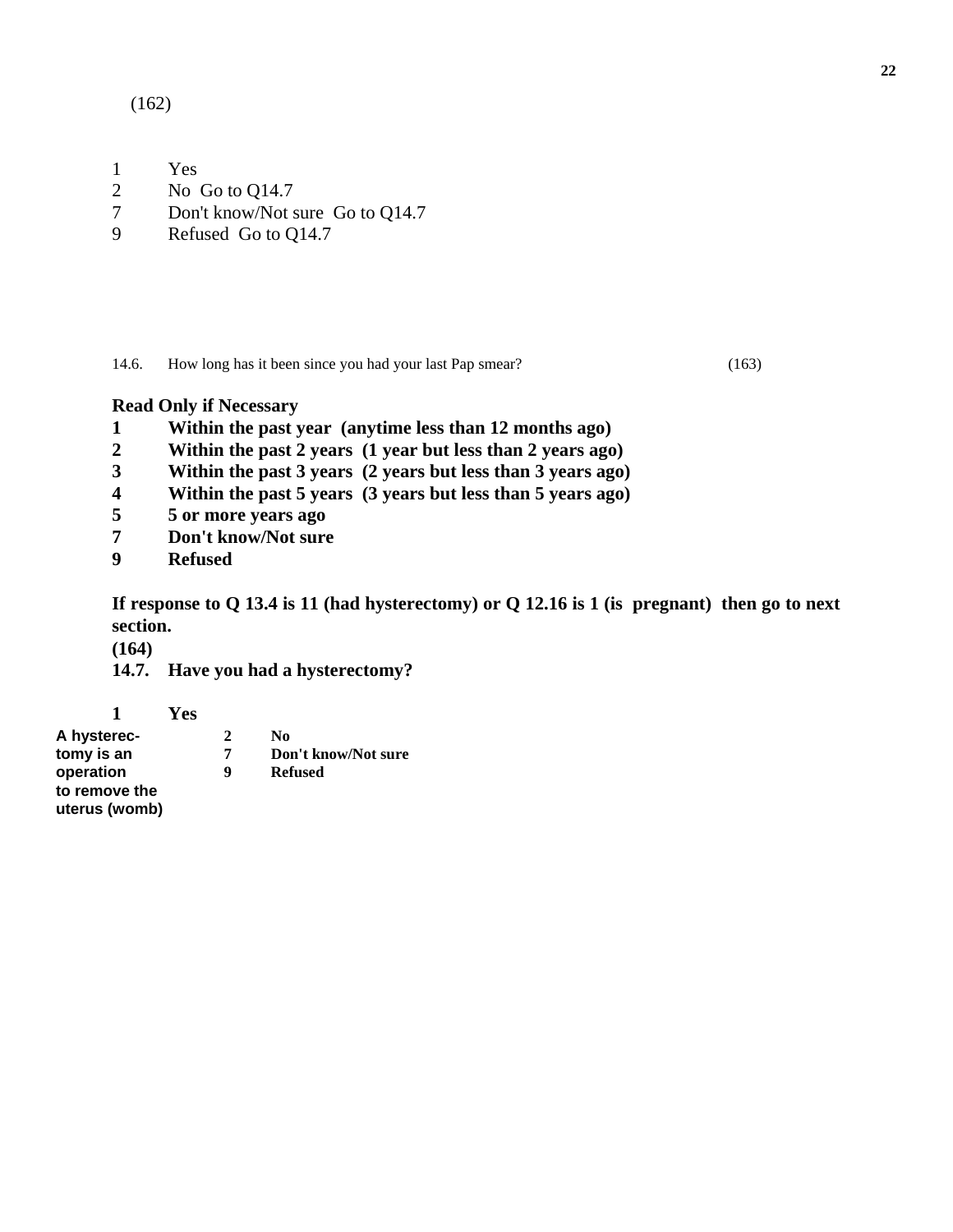**15.1. A Prostate-Specific Antigen test, also called a PSA test, is a blood test used to check men for prostate cancer. Have you ever had a PSA test? (165)** 

- **1 Yes**
- **2 No Go to Q15.3**
- **7 Don**=**t Know/not Sure Go to Q15.3**
- **9 Refused Go to Q15.3**

**If respondent is 39 years old or younger, or is female, go to Q16.1** 

**15.2. How long has it been since you had your last PSA test? (166)** 

**Read Only if Necessary** 

- **1 Within the past year (anytime less than 12 months ago)**
- 2 Within the past 2 years (1 year but less than 2 years)<br>3 Within the past 3 years (2 years but less than 3 years)
- **3 Within the past 3 years (2 years but less than 3 years)**
- **4 Within the past 5 years (3 years but less than 5 years)**
- **5 5 or more years ago**
- **7 Don**=**t know**
- **9 Refused**
- **15.3. A digital rectal exam is an exam in which a doctor, nurse or other health professional places a gloved finger into the rectum to feel the size, shape, and hardness of the prostate gland. Have you ever had a digital rectal exam?**

**1 Yes 2 No Go to Q15.5** 

- **7 Don**=**t know/Not sure Go to Q15.5**
- **9 Refused Go to Q15.5**

#### **15.4. How long has it been since your last digital rectal exam? (168)**

- **1 Within the past year (anytime less than 12 months ago)**
- **2 Within the past 2 years (1 year but less than 2 years)**
- **3 Within the past 3 years (2 years but less than 3 years)**
- **4 Within the past 5 years (3 years but less than 5 years)**
- **5 5 or more years ago**
- **7 Don**=**t know/Not sure**
- **9 Refused**

**15.5. Have you ever been told by a doctor, nurse or other health professional that you had prostate cancer?** 

**(169)** 

- **1 Yes**
- **2 No**
- **7 Don**=**t know/Not sure**
- **9 Refused**

**(167)**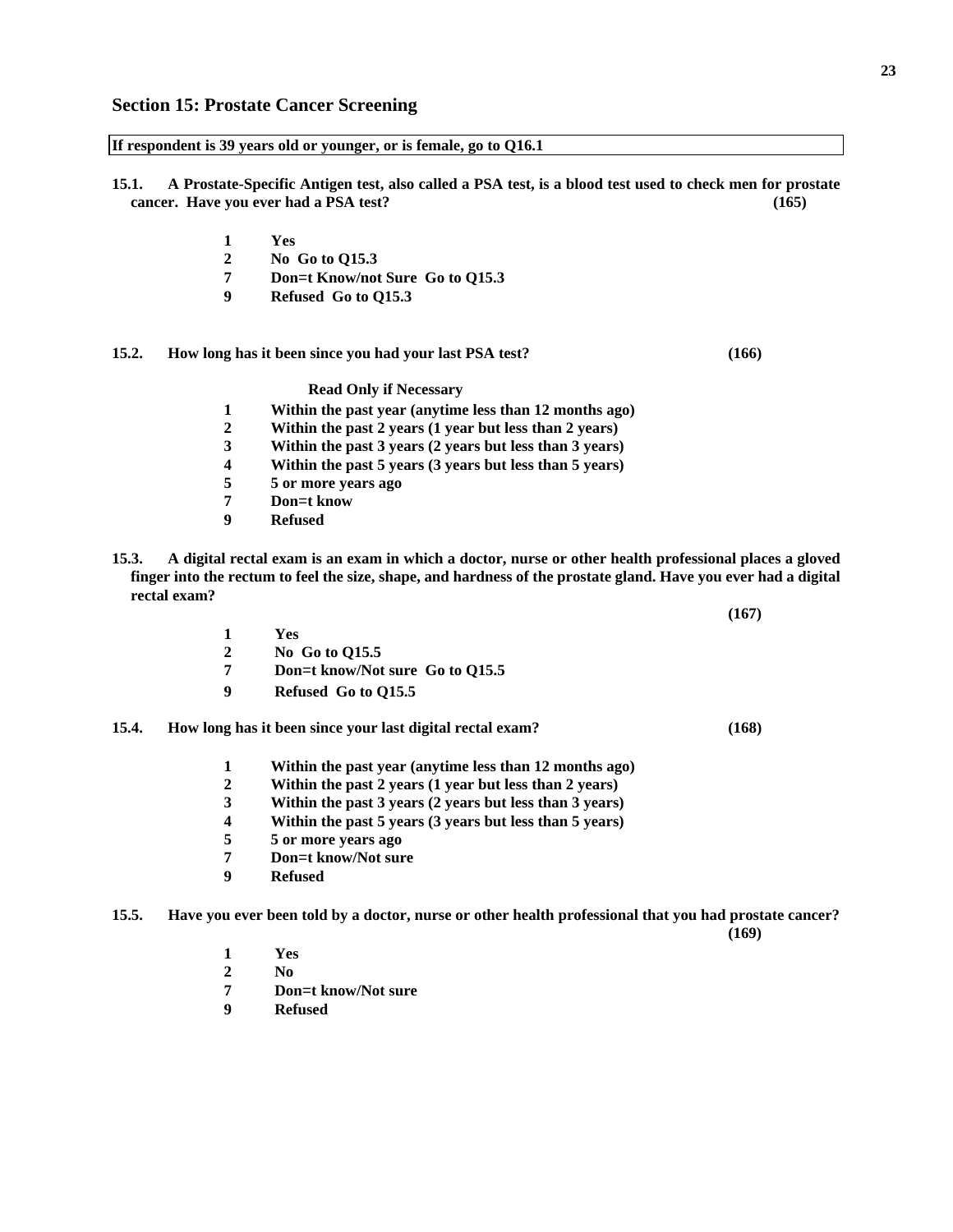#### **If respondent 49 years old or younger, go to Q17.1**

**16.1. A blood stool test is a test that may use a special kit at home to determine whether the stool contains blood. Have you ever had this test using a home kit? (170)** 

- **1 Yes**
- **2 No Go to Q16.3**
- **7 Don't know/Not sure Go to Q16.3**
- **9 Refused Go to Q16.3**
- **16.2. How long has it been since you had your last blood stool test using a home kit? (171)**

**Read Only if Necessary** 

- **1 Within the past year (anytime less than 12 months ago)**
- **2 Within the past 2 years (1 year but less than 2 years ago)**
- **3 Within the past 5 years (2 years but less than 5 years ago)**
- **4 5 or more years ago**
- **7 Don't know/Not sure**
- **9 Refused**
- **16.3. Sigmoidoscopy and colonoscopy are exams in which a tube is inserted in the rectum to view the bowel for signs of cancer or other health problems. Have you ever had either of these exams? (172)** 
	- **1 Yes**
	- **2 No Go to 17.1**
	- **7 Don**=**t know/Not sure Go to 17.1**
	- **9 Refused Go to 17.1**
- **16.4. How long has it been since you had your last sigmoidoscopy or colonoscopy? (173)**

**Read Only if Necessary** 

- **1 Within the past year (anytime less than 12 months ago)**
- **2 Within the past 2 years (1 year but less than 2 years ago)**
- **3 Within the past 5 years (2 years but less than 5 years ago)**
- **4 Within the past 10 years (5 years but less than10 years ago)**
- **5 10 or more years ago**
- **7 Don't know/Not sure**
- **9 Refused**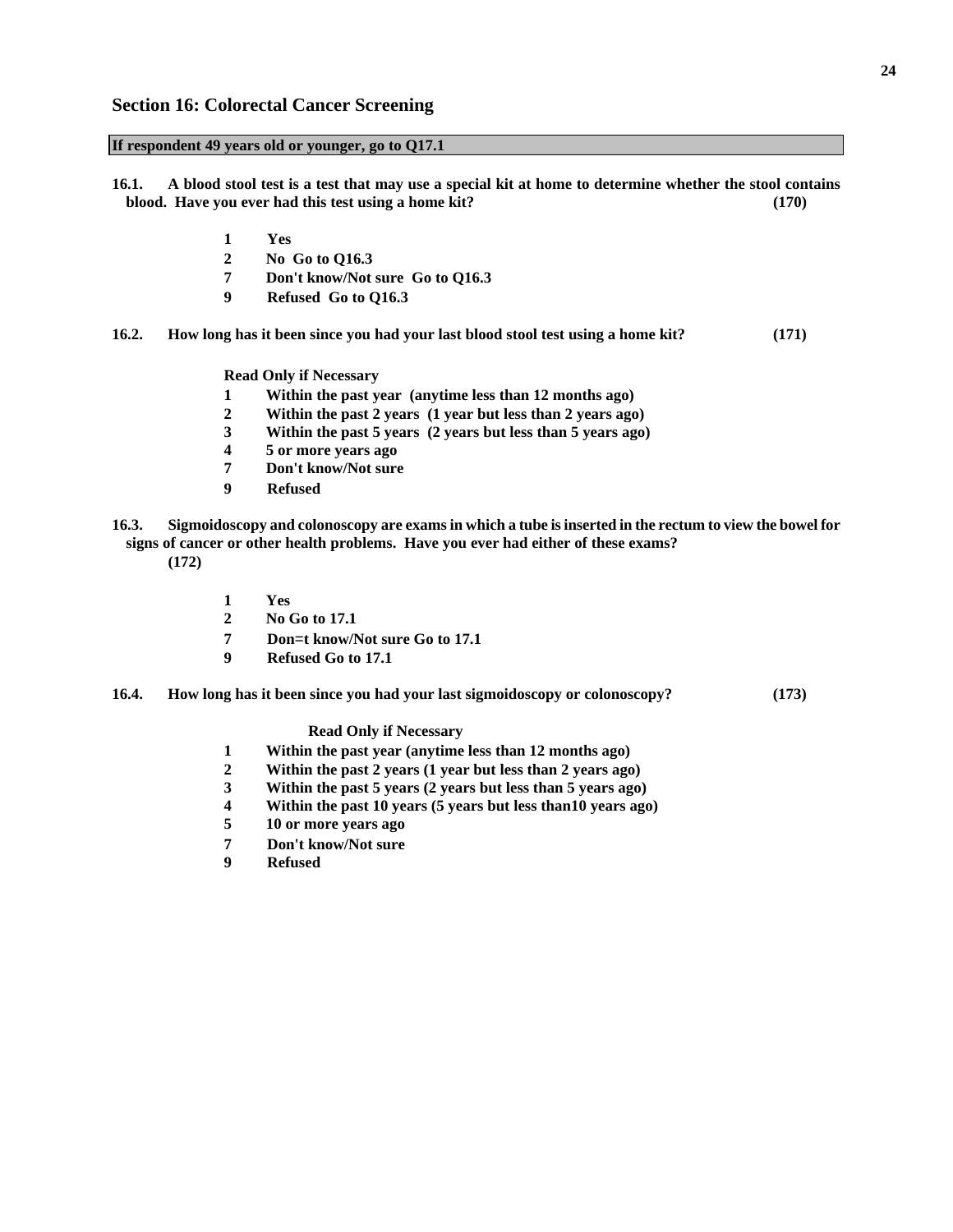### **Section 17: HIV/AIDS**

#### **If respondent is 65 years old or older, go to next section**

**The next few questions are about the national health problem of HIV, the virus that causes AIDS. Please remember that your answers are strictly confidential and that you don't have to answer every question if you don't want to.** 

**I**=**m going to read two statements about HIV, the virus that causes AIDS. After I read each one, please tell me whether you think it is true or false, or if you don**=**t know.** 

**17.1. A pregnant woman with HIV can get treatment to help reduce the chances that she will pass the virus on to her baby.** 

 **(174)** 

- **1 True**
- **2 False**
- **7 Don't know/Not Sure**
- **9 Refused**
- **17.2. There are medical treatments available that are intended to help a person who is infected with HIV to live longer.** (175)
	- **1 True**
	- **2 False**
	- **7 Don't know/Not Sure**
	- **9 Refused**
- **17.3. How important do you think it is for people to know their HIV status by getting tested? (176)**

 **Would you say:** 

**Please Read** 

- **1 Very important**
- **2 Somewhat important** 
	-
- **or 3 Not at all important**
- **Do not read 7 Don**=**t know/Not sure**
- **9 Refused**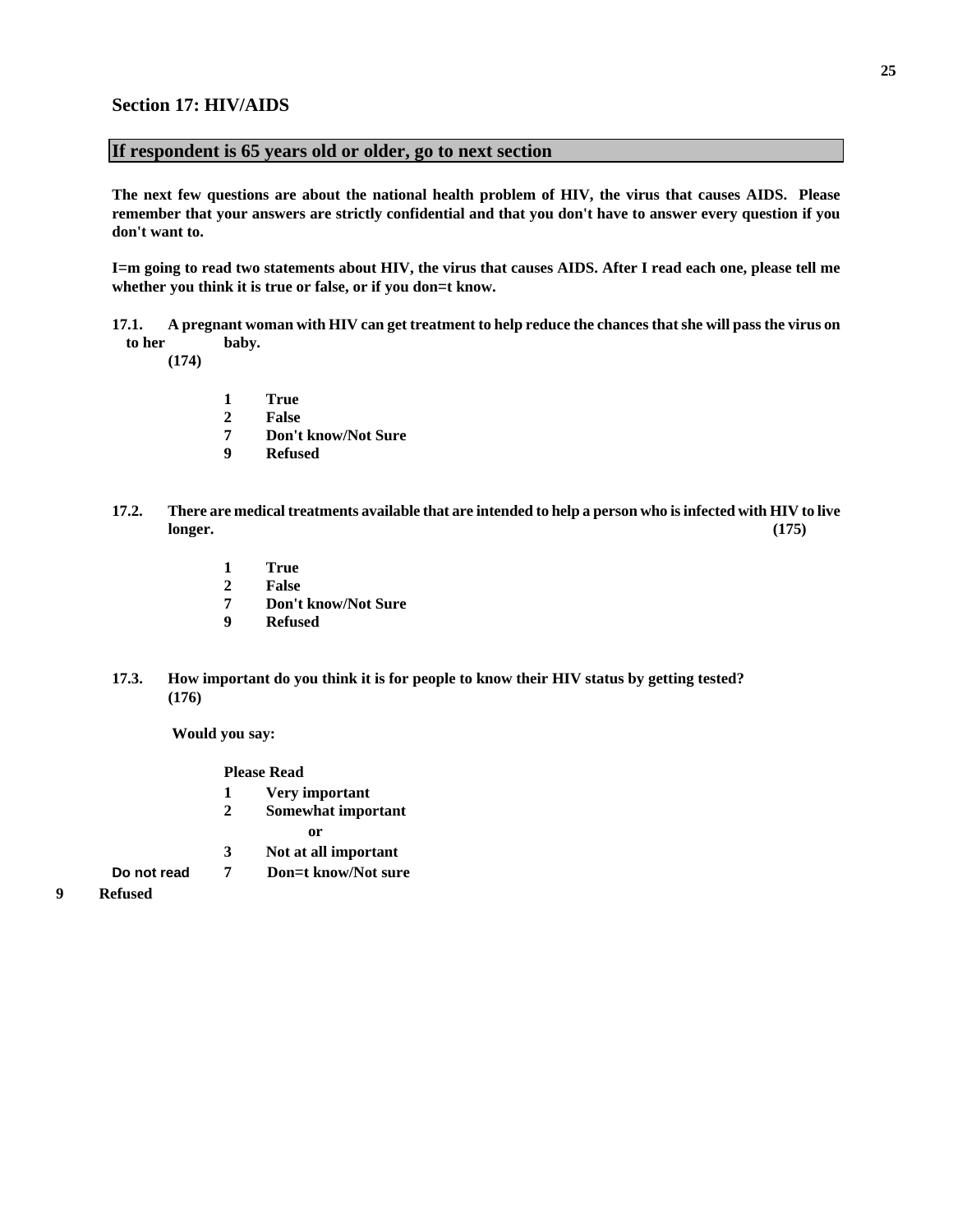**17.4. Have you ever been tested for HIV? Do not count tests you may have had as part of a blood donation.**

 **(177)** 

| <b>Include</b><br>saliva tests | <b>Yes</b><br>1<br>$\boldsymbol{2}$<br>No Go to Q17.8<br>Don=t know/Not sure Go to Q17.8<br>7<br>9<br>Refused Go to Q17.8                                                                                                                                                                                                                                                     |
|--------------------------------|-------------------------------------------------------------------------------------------------------------------------------------------------------------------------------------------------------------------------------------------------------------------------------------------------------------------------------------------------------------------------------|
| 17.5.                          | Not including blood donations, in what month and year was your last HIV test?<br>$(178-183)$<br>interviewer note: If response is before January 1985 code "don't know".                                                                                                                                                                                                       |
| <b>Include</b><br>saliva tests | $\frac{1}{2}$ _ _ _ _ _ Code month and year<br>$\frac{1}{7}$ $\frac{1}{7}$ $\frac{1}{7}$ $\frac{1}{7}$ $\frac{1}{7}$<br>Don=t know/Not sure<br>999999<br><b>Refused</b>                                                                                                                                                                                                       |
| 17.6.                          | I am going to read you a list of reasons why some people have been tested for HIV. Not including blood<br>donations, which of these would you say was the MAIN reason for your last HIV test?<br>$(184-185)$                                                                                                                                                                  |
|                                | <b>Please Read</b>                                                                                                                                                                                                                                                                                                                                                            |
|                                | <b>Reason code</b>                                                                                                                                                                                                                                                                                                                                                            |
|                                | It was required<br>01<br>02<br>Someone suggested you should be tested<br>You thought you may have gotten HIV through sex or drug use<br>0 <sub>3</sub><br>04<br>You just wanted to find out whether you had HIV<br>05<br>You were worried that you could give HIV to someone<br>IF FEMALE: You were pregnant<br>06<br>It was done as part of a routine medical check-up<br>07 |

**08 Or you were tested for some other reason** 

**Do not read 7 7 Don't Know/Not Sure** 

**9 9 Refused**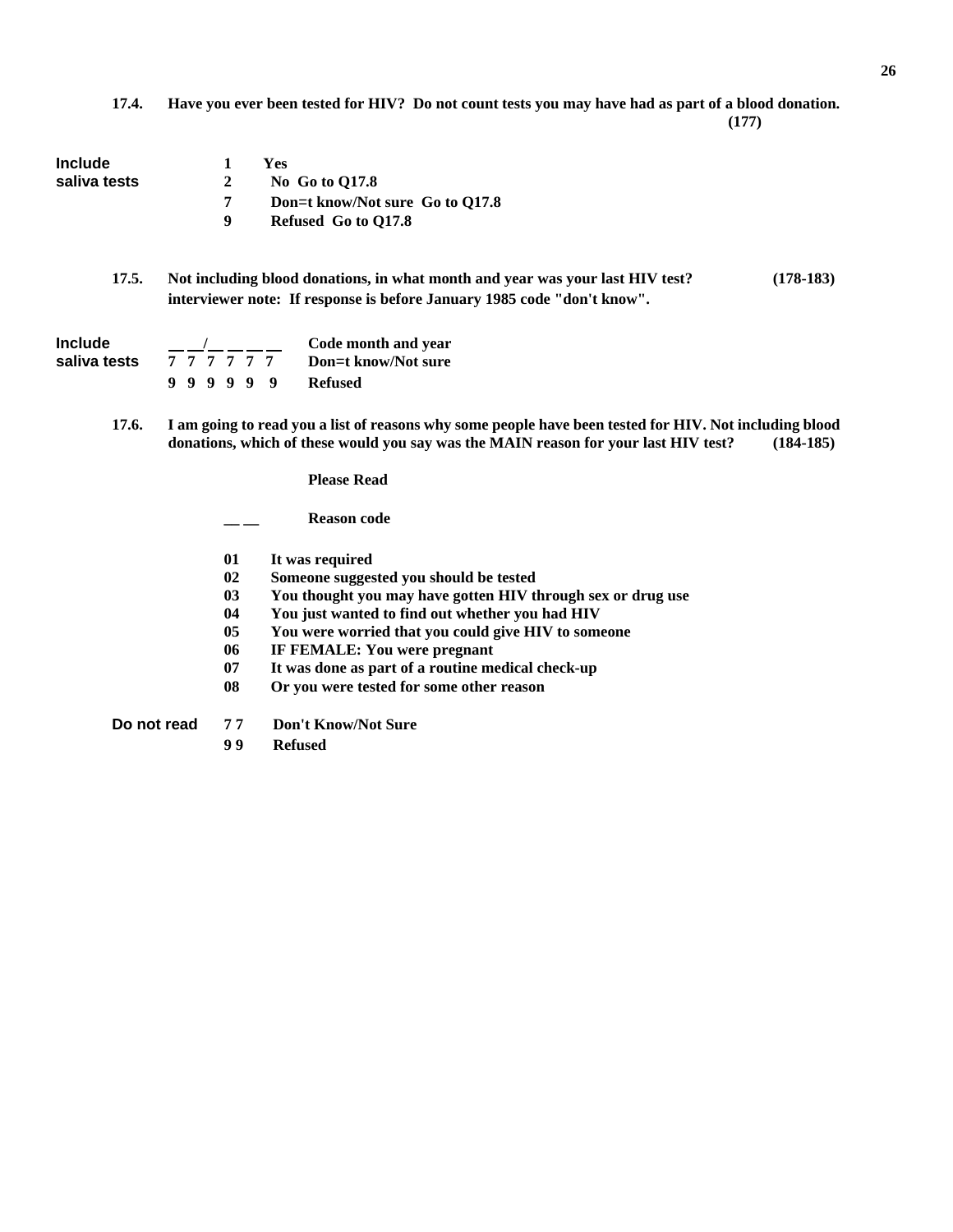### **17.7. Where did you have your last HIV test**B**at a private doctor or HMO office, at a counseling and testing site, at a hospital, at a clinic, in a jail or prison, at home, or somewhere else?**

 **(186-187)** 

| 03 | <b>Hospital</b>                                                   |
|----|-------------------------------------------------------------------|
| 04 | <b>Clinic</b>                                                     |
| 05 | In a jail or prison (or other correctional facility)              |
| 06 | Home                                                              |
| 07 | Somewhere else                                                    |
| 77 | <b>Don't Know/Not Sure</b>                                        |
| 99 | <b>Refused</b>                                                    |
|    | I=m going to read you a list. When I=m done, please tell me if an |
|    | Do not read                                                       |

**17.8 I**=**m going to read you a list. When I**=**m done, please tell me if any of the situations apply to you. You don't need to tell me which one.** 

 **(188)** 

**You have used intravenous drugs in the past year You have been treated for a sexually transmitted or venereal disease in the past year You have given or received money or drugs in exchange for sex in the past year You had anal sex without a condom in the past year** 

**Do any of these situations apply to you?** 

 **\_\_ \_\_ Facility code** 

**01 Private doctor or HMO** 

**02 Counseling and testing site** 

- **1 Yes**
- **2 No**
- **7 Don't Know/Not Sure**
- **9 Refused**

**The next question is about sexually transmitted diseases other than HIV, such as syphilis, gonorrhea, chlamydia, or genital herpes.** 

- **17.9. In the past 12 months has a doctor, nurse or other health professional talked to you about preventing sexually transmitted diseases through condom use? (189)** 
	- **1 Yes**
	- **2 No**
	- **7 Don't know/Not sure**
	- **9 Refused**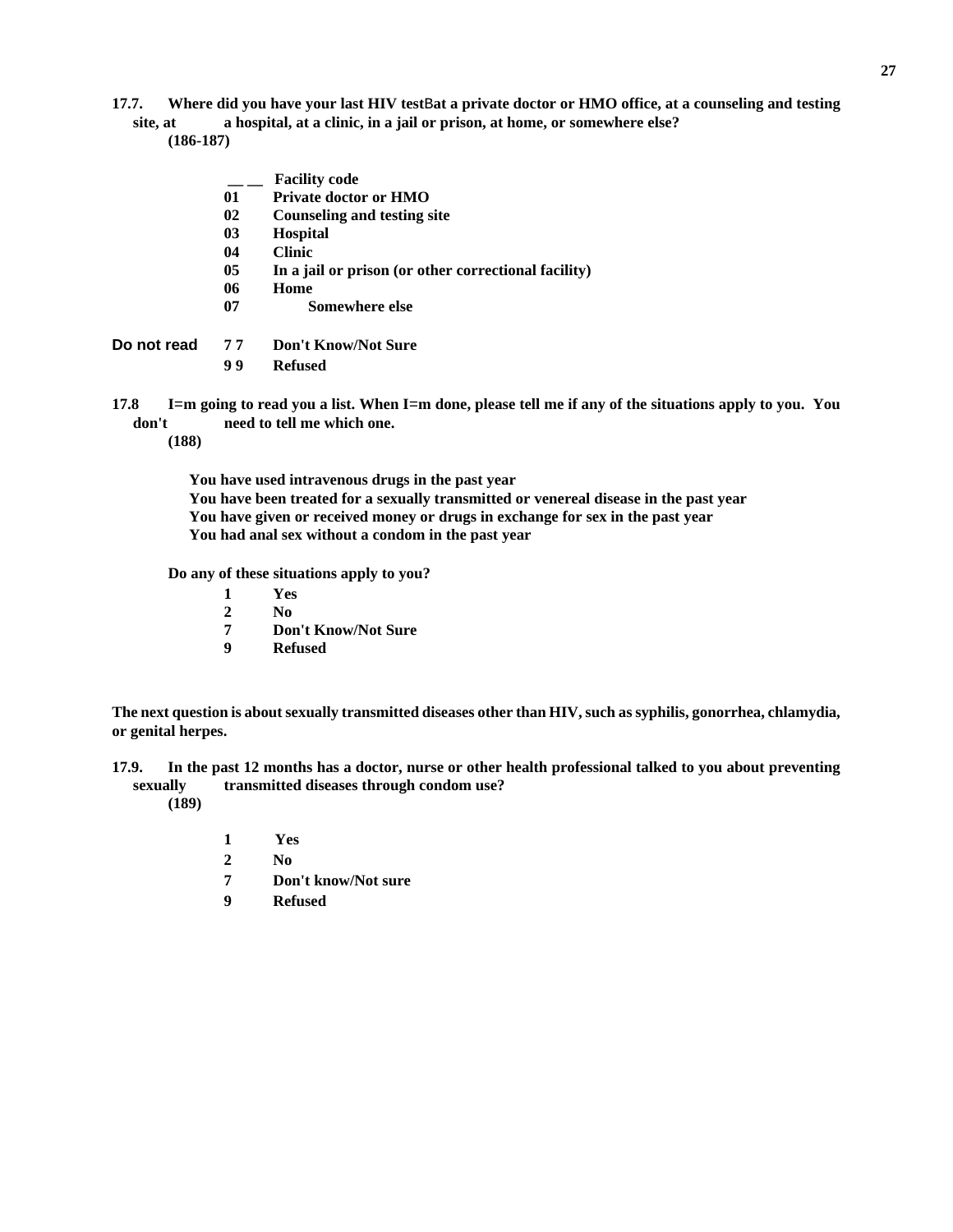**Section 18: Firearms** 

**The next three questions are about firearms. We are asking these in a health survey because of our interest in firearm-related injuries.** 

**Please include weapons such as pistols, shotguns, and rifles; but not BB guns, starter pistols, or guns that cannot fire. Include those kept in a garage, outdoor storage area, or motor vehicle.** 

**18.1. Are any firearms kept in or around your home? (190)** 

- **1 Yes**
- **2 No Go closing statement**
- **7 Don**=**t know/Not sure Go to closing statement**
- **9 Refused Go to closing statement**

**18.2. Are any of these firearms now loaded? (191)** 

- **1 Yes**
- **2 No Go to closing statement**
- **7 Don**=**t know/Not sure Go to closing statement**
- **9 Refused Go to closing statement**

**18.3 Are any of these loaded firearms also unlocked? By** A**unlocked**@ **we mean you do not need a key or combination to get the gun or to fire it. We don**=**t count a safety as a lock. (192)** 

- **1 Yes**
- **2 No**
- **7 Don**=**t know/Not sure**
- **9 Refused**

# **Closing Statement**

**That's my last question. Everyone's answers will be combined to give us information about the health practices of people in this state. Thank you very much for your time and cooperation.** 

### **OR**

**Transition to Modules and/or State-added Questions**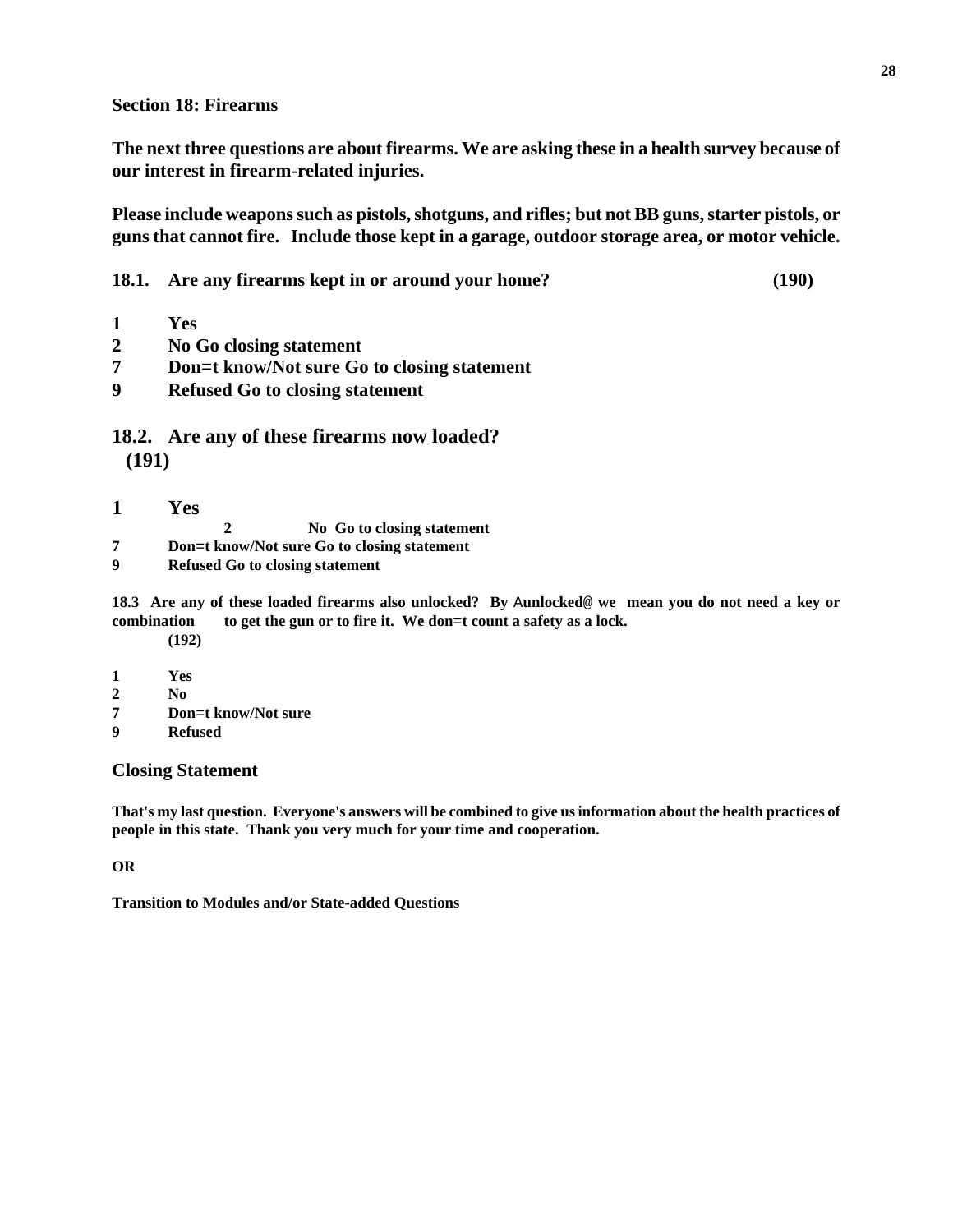#### **To be asked following core Q6.1 if response is "yes"**

| 1. | 98<br>99                                               | How old were you when you were told you have diabetes?<br>Code age in years $[97 = 97$ and older]<br>Don=t know/Not sure<br>Refused | (193-194) |
|----|--------------------------------------------------------|-------------------------------------------------------------------------------------------------------------------------------------|-----------|
| 2. | Are you now taking insulin?<br>1<br>2<br>9             | Yes<br>N <sub>0</sub><br>Refused                                                                                                    | (195)     |
| 3. | Are you now taking diabetes pills?<br>1<br>2<br>7<br>9 | Yes<br>N <sub>0</sub><br>Don=t know/Not sure<br>Refused                                                                             | (196)     |

- 4. About how often do you check your blood for glucose or sugar? Include times when checked by a family member or friend, but do not include times when checked by a health professional. (197-199)
	- $\frac{1}{2}$  Times per day<br>Times per weel 2 Times per week Times per month 4 Times per year  $\frac{4}{8}$   $\frac{1}{8}$  Times per y<br>  $\frac{8}{7}$   $\frac{8}{7}$  Don=t know 7 7 7 Don=t know/Not sure<br>9 9 9 Refused **Refused**
- 5. About how often do you check your feet for any sores or irritations? Include times when checked by a family member or friend, but do not include times when checked by a health professional. (200-202)

|   |       | Times per day       |
|---|-------|---------------------|
|   |       | Times per week      |
| 3 |       | Times per month     |
|   |       | Times per year      |
|   | 88    | Never               |
|   | 5 5 5 | No feet             |
|   | 77    | Don=t know/Not sure |
|   |       | Refused             |

6. Have you ever had any sores or irritations on your feet that took more than four weeks to heal?

(203)

1 Yes 2 No 7 Don=t know/Not sure 9 Refused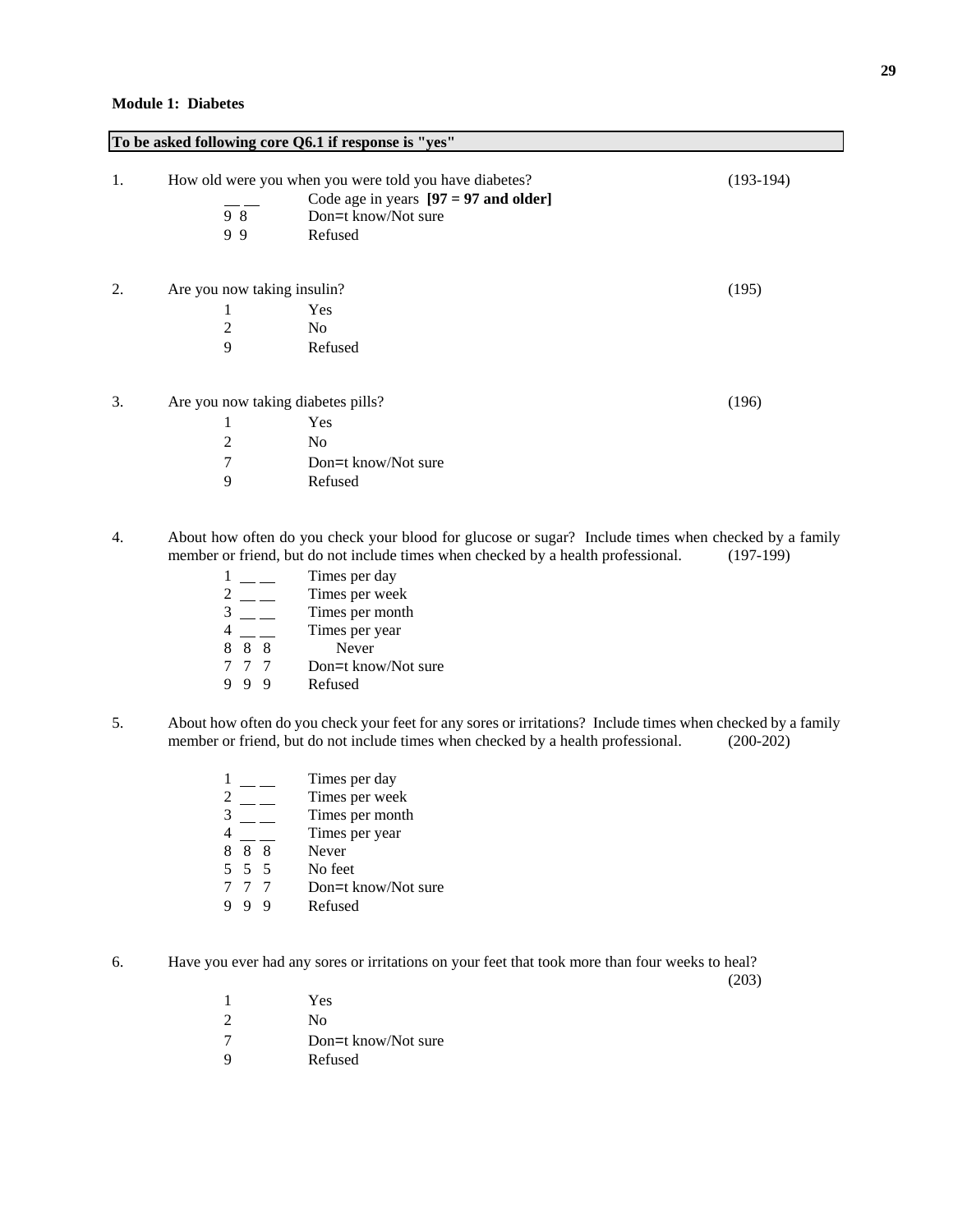7. About how many times in the past 12 months have you seen a doctor, nurse, or other health professional for your diabetes? (204-205)

|    | Number of times $[76 = 76$ or more] |
|----|-------------------------------------|
| 88 | None                                |
| 77 | Don=t know/Not sure                 |
| 99 | Refused                             |

8. A test for hemoglobin "A one C" measures the average level of blood sugar over the past three months. About how many times in the past 12 months has a doctor, nurse, or other health professional checked you for hemoglobin "A one C"? (206-207)

|    | Number of times $[76 = 76$ or more]      |
|----|------------------------------------------|
| 88 | None                                     |
| 98 | Never heard of hemoglobin "A one C" test |
| 77 | Don=t know/Not sure                      |
| 99 | Refused                                  |

# **If "no feet" to Q5, go to Q10**

9. About how many times in the past 12 months has a health professional checked your feet for any sores or irritations? (208-209)

|    | Number of times $[76 = 76$ or more] |
|----|-------------------------------------|
| 88 | None                                |
| 77 | Don=t know/Not sure                 |
| 99 | Refused                             |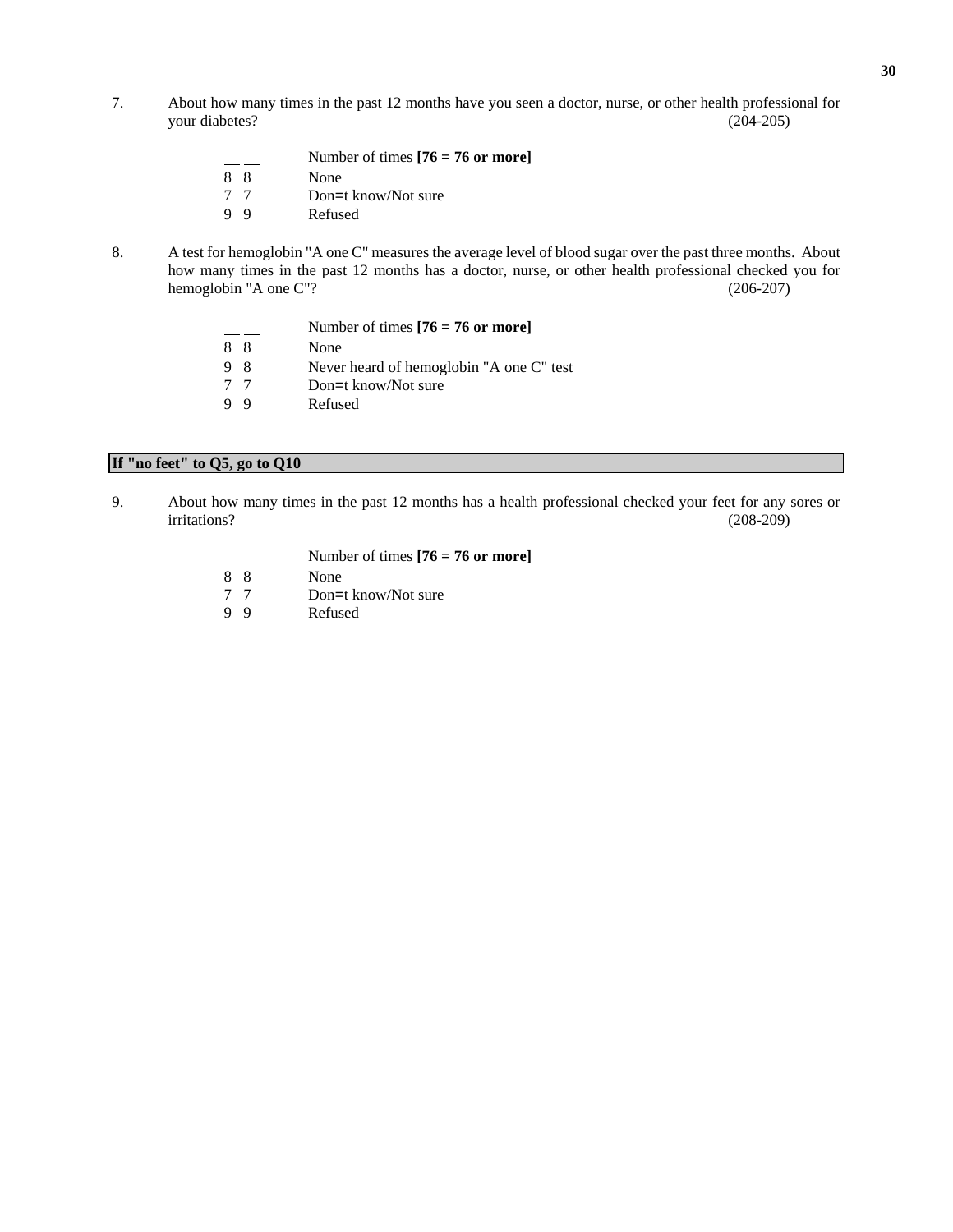10. When was the last time you had an eye exam in which the pupils were dilated? This would have made you temporarily sensitive to bright light. (210)

#### **Read Only if Necessary**

- 1 Within the past month (anytime less than 1 month ago)<br>
2 Within the past year (1 month but less than 12 months a
- 2 Within the past year (1 month but less than 12 months ago)<br>3 Within the past 2 years (1 year but less than 2 years ago)
- Within the past 2 years (1 year but less than 2 years ago)
- 4 2 or more years ago<br>8 Never
- Never
- 7 Don=t know/Not sure<br>9 Refused
- **Refused**

# 11. Has a doctor ever told you that diabetes has affected your eyes or that you had retinopathy?

(211)

- 1 Yes<br>2 No
- 2 No<br>7 Dor
- Don=t know/Not sure
- 9 Refused

#### 12. Have you ever taken a course or class in how to manage your diabetes yourself? (212)

- 1 Yes<br>2 No
- 2 No<br>7 Dor
- Don't know/Not sure
- 9 Refused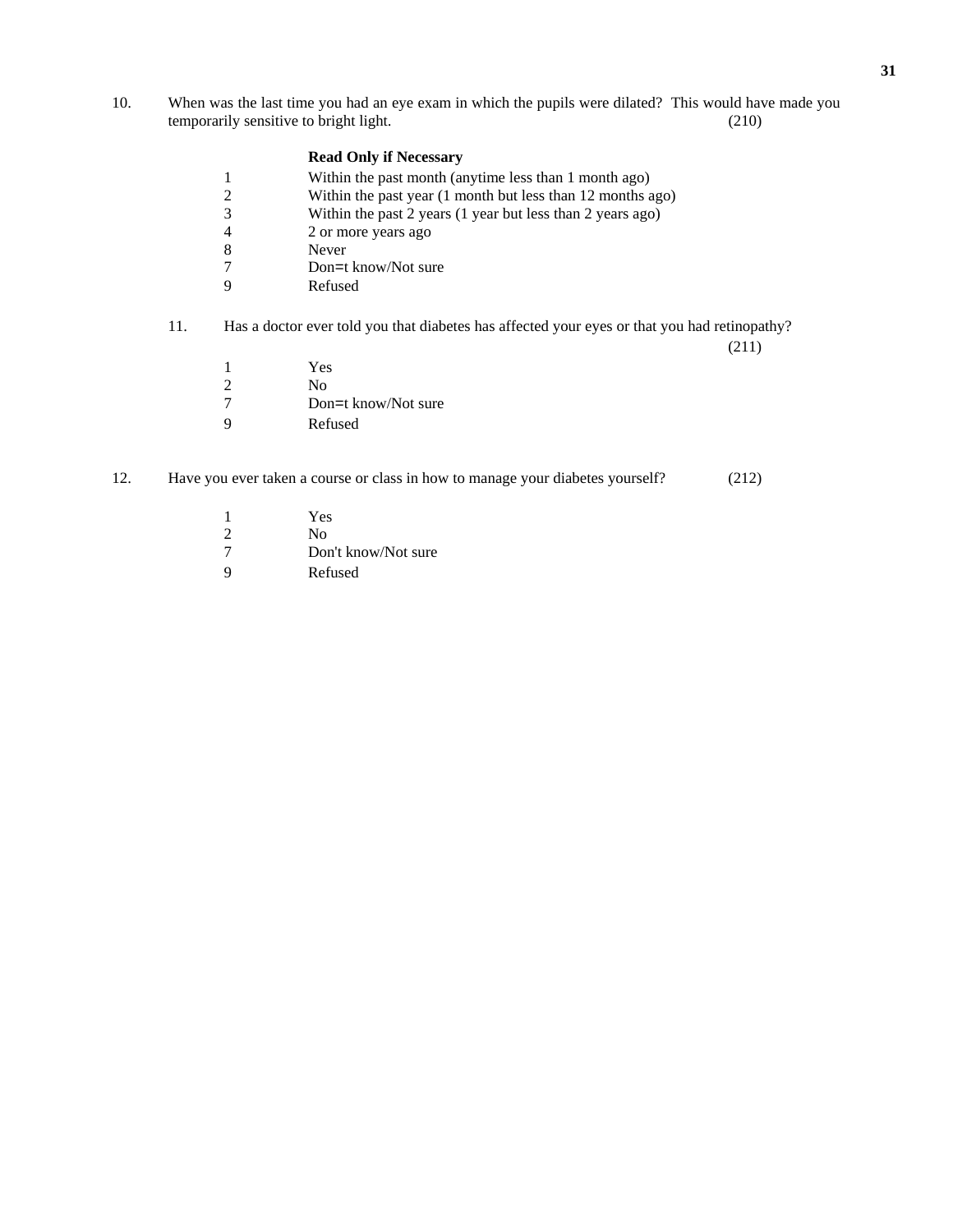|                   |           | If "employed" or "self-employed" to core Q12.8, continue. Otherwise go to Q2. |       |
|-------------------|-----------|-------------------------------------------------------------------------------|-------|
| 1.                |           | When you are at work, which of the following best describes what you do?      | (218) |
|                   |           | Would you say: <b>Please Read</b>                                             |       |
| If respondent has |           | Mostly sitting or standing                                                    |       |
| multiple jobs,    | 2         | Mostly walking                                                                |       |
| include all jobs  | <b>or</b> |                                                                               |       |
|                   | 3         | Mostly heavy labor or physically demanding work                               |       |
| Do not read       | 7         | Don=t know/Not sure                                                           |       |
|                   | 9         | Refused                                                                       |       |
|                   |           |                                                                               |       |

We are interested in two types of physical activity: vigorous and moderate. Vigorous activities cause large increases in breathing or heart rate while moderate activities cause small increases in breathing or heart rate.

- 2. Now, thinking about the moderate physical activities you do **[fill in (when you are not working) if "employed" or "self-employed" to core Q12.8]** in a usual week, do you do moderate activities for at least 10 minutes at a time, such as brisk walking, bicycling, vacuuming, gardening, or anything else that causes small increases in breathing or heart rate? (219)
	- 1 Yes
	- 2 No **Go to Q5**<br>7 Don=t know/
	- 7 Don=t know/Not sure **Go to Q5**
	- 9 Refused **Go to Q5**
- 3. How many days per week do you do these moderate activities for at least 10 minutes at a time?

(220-221)

- Days per week
- 8 8 Do not do any moderate physical activity for at least 10 minutes at a time **Go to Q5**
- Don=t know/Not sure
- 9 9 Refused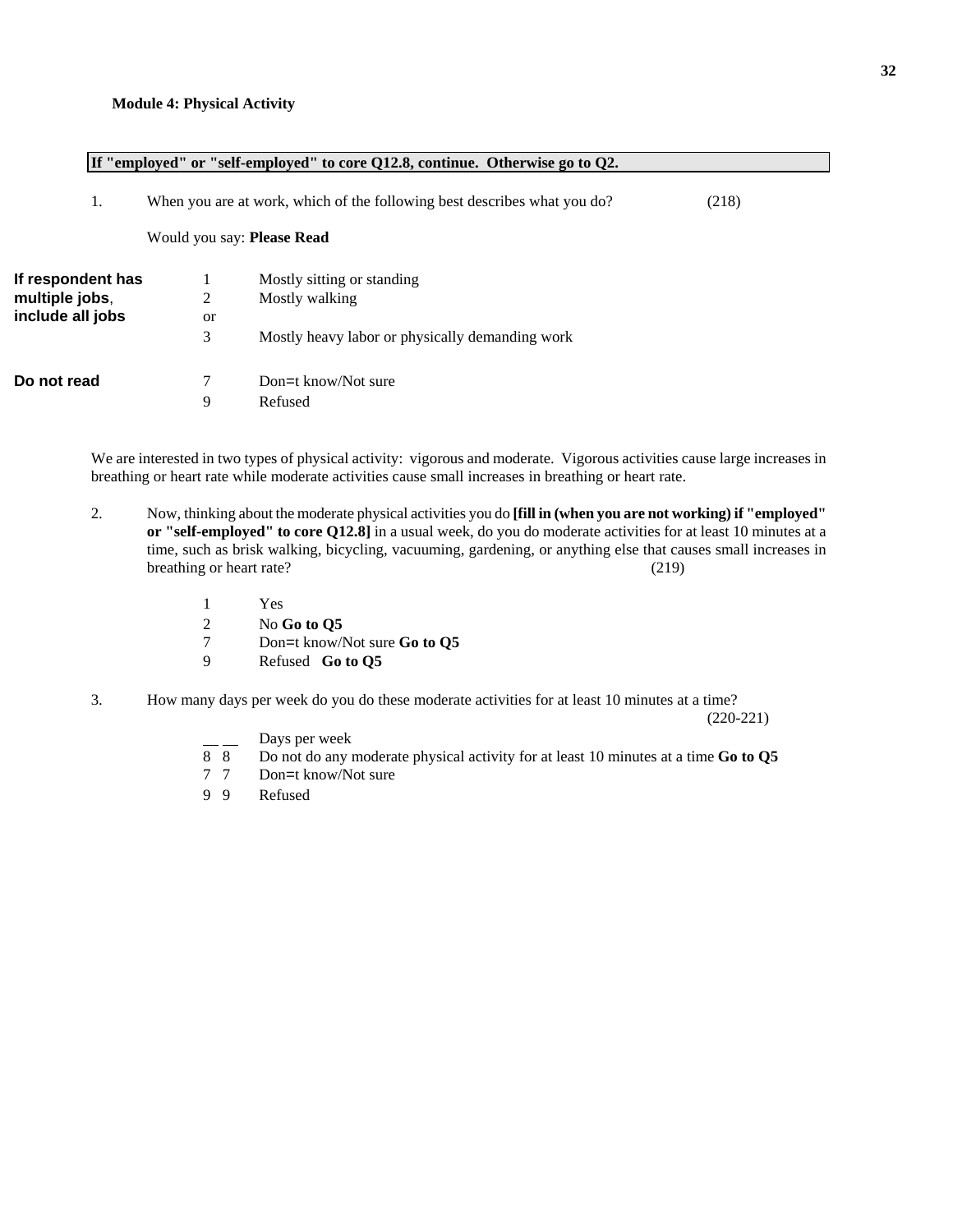- 4. On days when you do moderate activities for at least 10 minutes at a time, how much total time per day do you spend doing these activities? (222-224)
	- : Hours and minutes per day
	- $\frac{2}{7}$   $\frac{2}{7}$  Don=t know/Not sure
	- 9 9 9 Refused
- 5. Now thinking about the vigorous physical activities you do **[fill in (when you are not working) if "employed" or "self-employed" to core Q12.8]** in a usual week, do you do vigorous activities for at least 10 minutes at a time, such as running, aerobics, heavy yard work, or anything else that causes large increases in breathing or heart rate? (225)
	- 1 Yes
	- 2 No **Go to next module**
	- 7 Don=t know/Not sure **Go to next module**
	- 9 Refused **Go to next module**
- 6. How many days per week do you do these vigorous activities for at least 10 minutes at a time?

 $(226-227)$ 

 $\frac{1}{8}$  Days per week<br>Bo not do any 8 8 Do not do any vigorous physical activity for at least 10 minutes at a time **Go to next module** 7 7 Don=t know/Not sure **Go to next module**

#### 9 9 Refused **Go to next module**

- 7. On days when you do vigorous activities for at least 10 minutes at a time, how much total time per day do you spend doing these activities? (228-230)
	- : Hours and minutes per day
	- 7 7 7 Don=t know/Not sure
	- 9 9 9 Refused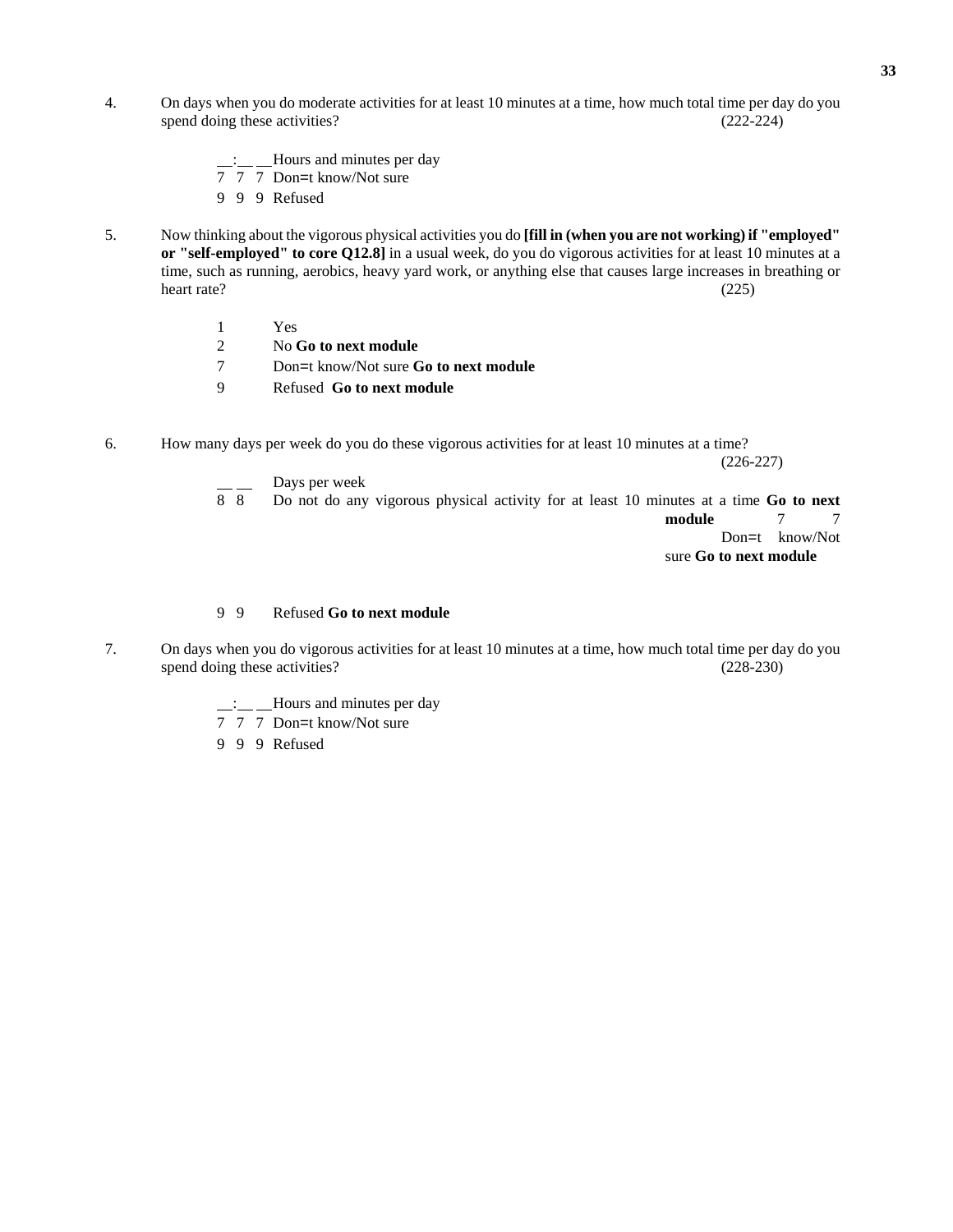#### **Module 5: Healthy Days - Health-Related Quality of Life**

#### **Earlier, I asked you to rate your general health as excellent, very good, good, fair, or poor.**

- 1. Now thinking about your physical health, which includes physical illness and injury, for how many days during the past 30 days was your physical health not good? (231-232)
	- $\frac{1}{8}$  Number of days<br>None 8 8 None<br>
	7 7 Don't 7 7 Don't know/Not sure<br>9 9 Refused **Refused**
- 2. Now thinking about your mental health, which includes stress, depression, and problems with emotions, for how many days during the past 30 days was your mental health not good? (233-234)

|     | Number of days                              |
|-----|---------------------------------------------|
| 88  | None If Q1 also "None", skip to next module |
| 7 7 | Don't know/Not sure                         |
| 99  | Refused                                     |

3. During the past 30 days, for about how many days did poor physical or mental health keep you from doing your usual activities, such as self-care, work, or recreation? (235-236)

\_\_ Number of days 8 8 None 7 7 Don't know/Not sure Refused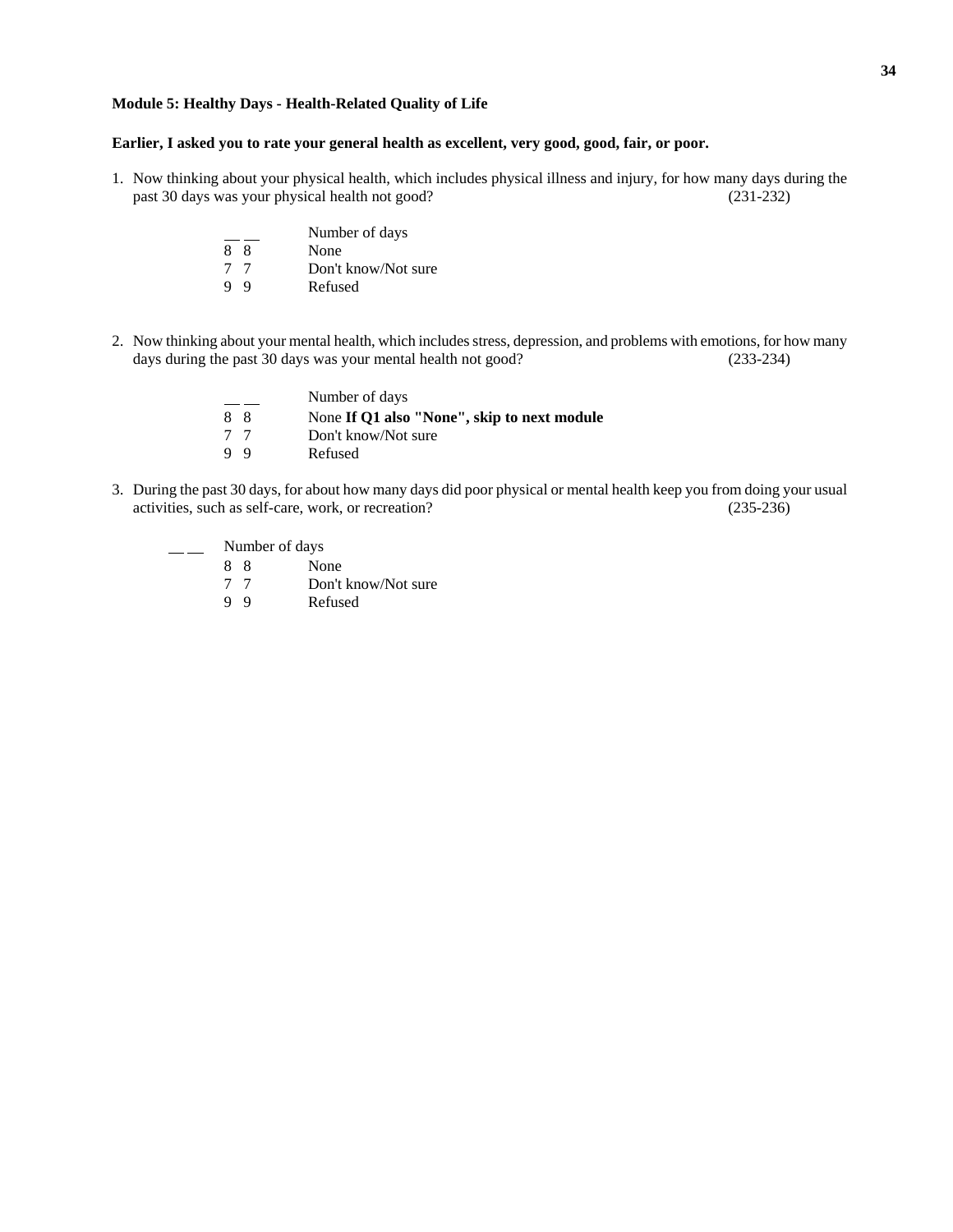#### **Module 6: Quality of Life**

1. Are you limited in any way in any activities because of physical, mental, or emotional problems?

1 Yes<br>
2 No<br>
7 Don No. 7 Don't know/Not sure<br>9 Refused **Refused** 

2. Do you now have any health problem that requires you to use special equipment, such as a cane, a wheel chair, a special bed, or a special telephone? (238)

| Include occa-  |               | - Yes                 |
|----------------|---------------|-----------------------|
| sional use or  | $\mathcal{L}$ | - No                  |
| use in certain |               | 7 Don't know/Not sure |
| circumstances  |               | Refused               |

| If "yes" to $Q1$ or "yes" to $Q2$ , continue. Otherwise go to $Q7$ . |  |  |  |  |  |  |  |  |  |
|----------------------------------------------------------------------|--|--|--|--|--|--|--|--|--|
|----------------------------------------------------------------------|--|--|--|--|--|--|--|--|--|

**3. What is your major impairment or health problem? (239-240)** 

|          | <b>Reason code</b>                      |
|----------|-----------------------------------------|
|          | <b>Read Only if Necessary</b>           |
| 01       | Arthritis/rheumatism                    |
| 02       | <b>Back or neck problem</b>             |
| $0\,3$   | Fractures, bone/joint injury            |
| 04       | <b>Walking problem</b>                  |
| 05       | Lung/breathing problem                  |
| 06       | <b>Hearing problem</b>                  |
| 07       | <b>Eye/vision problem</b>               |
| 08       | <b>Heart problem</b>                    |
| 09       | <b>Stroke problem</b>                   |
| 10       | <b>Hypertension/high blood pressure</b> |
| $1 \; 1$ | <b>Diabetes</b>                         |
| $1\,2$   | Cancer                                  |
| 13       | Depression/anxiety/emotional problem    |
| 14       | Other impairment/problem                |
| 77       | Don't know/Not sure                     |
|          |                                         |

**9 9 Refused** 

(237)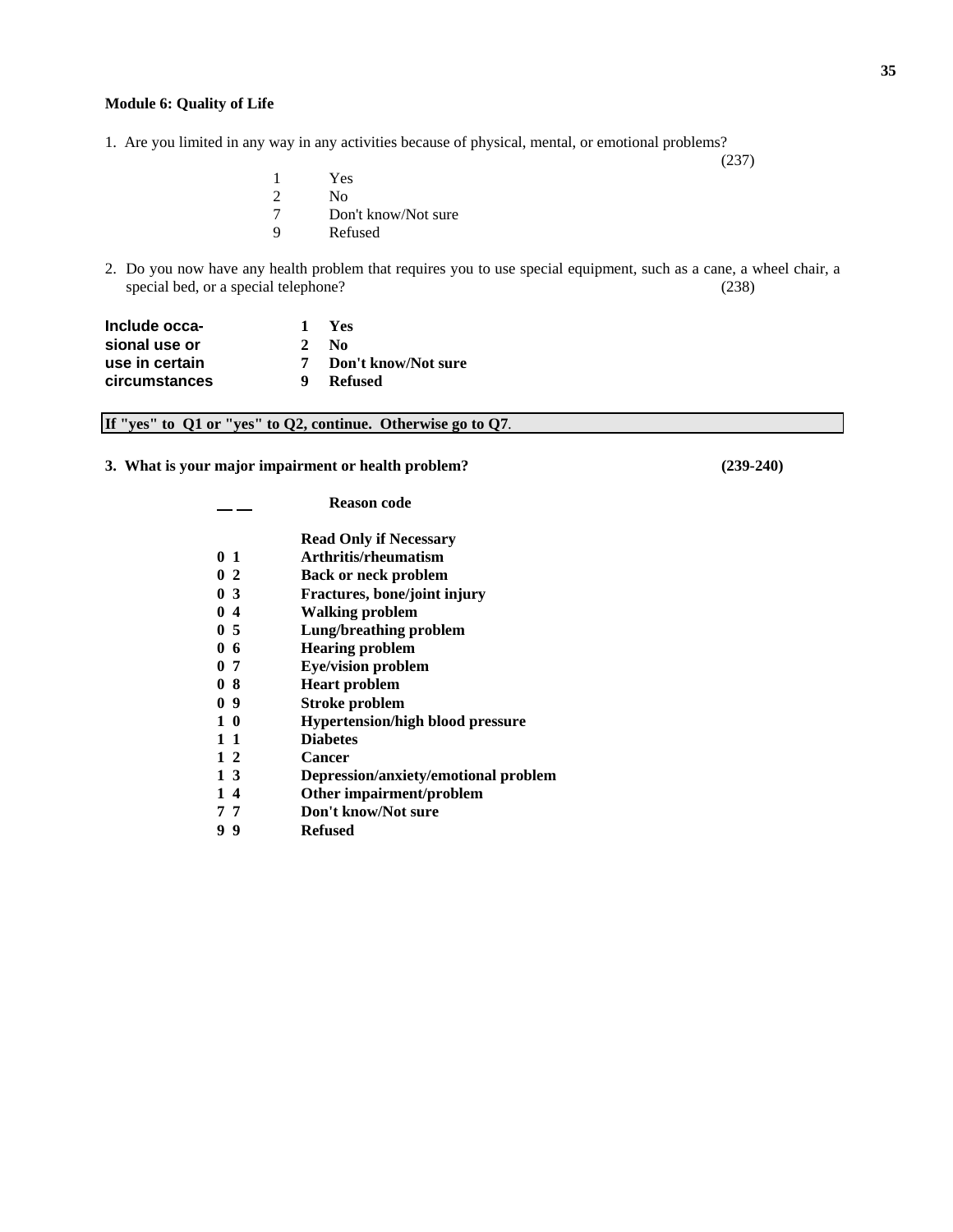**4. For how long have your activities been limited because of your major impairment or health problem? (241-243)** 

|     | Days                       |
|-----|----------------------------|
|     | Weeks                      |
| 3   | Months                     |
|     | <b>Years</b>               |
| 777 | <b>Don't know/Not Sure</b> |
| 999 | <b>Refused</b>             |

**5. Because of any impairment or health problem, do you need the help of other persons with your PERSONAL CARE needs, such as eating, bathing, dressing, or getting around the house? (244)** 

|   | Yes                 |
|---|---------------------|
|   | No                  |
| 7 | Don't know/Not sure |
| q | <b>Refused</b>      |

**6. Because of any impairment or health problem, do you need the help of other persons in handling your ROUTINE needs, such as everyday household chores, doing necessary business, shopping, or getting around for other purposes?** (245)

|   | Yes                 |
|---|---------------------|
|   | No                  |
| 7 | Don't know/Not sure |
| q | <b>Refused</b>      |

**7. During the past 30 days, for about how many days did pain make it hard for you to do your usual activities, such as self-care, work, or recreation? (246-247)** 

|    | <b>Number of days</b> |
|----|-----------------------|
| 88 | <b>None</b>           |
| 77 | Don't know/Not sure   |
| 99 | <b>Refused</b>        |

**8. During the past 30 days, for about how many days have you felt sad, blue, or depressed? (248-249)** 

|    | <b>Number of days</b> |
|----|-----------------------|
| 88 | <b>None</b>           |
| 77 | Don't know/Not sure   |
| 9Q | <b>Refused</b>        |
|    |                       |

**9. During the past 30 days, for about how many days have you felt worried, tense, or anxious? (250-251)** 

- **Number of days**
- **8 8 None**
- **7 7 Don't know/Not sure**
- **9 9 Refused**

**10. During the past 30 days, for about how many days have you felt you did not get enough rest or sleep? (252-253)** 

- **8 8 None**
- **7 7 Don't know/Not sure**
- **9 9 Refused**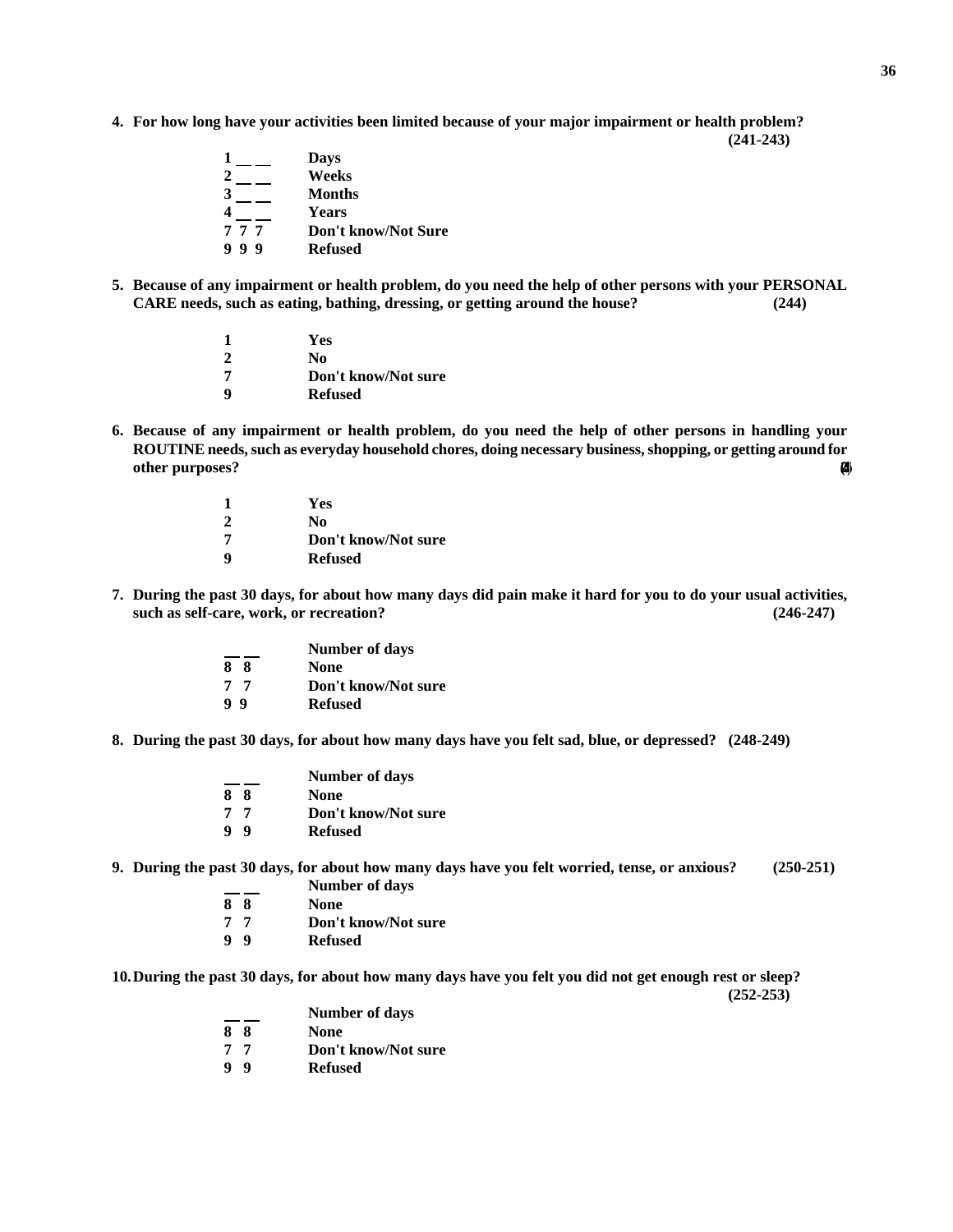**11. During the past 30 days, for about how many days have you felt very healthy and full of energy?** 

**(254-255)** 

|    |     | <b>Number of days</b> |
|----|-----|-----------------------|
| 8  | -8  | <b>None</b>           |
| 77 |     | Don't know/Not sure   |
| -9 | - 9 | <b>Refused</b>        |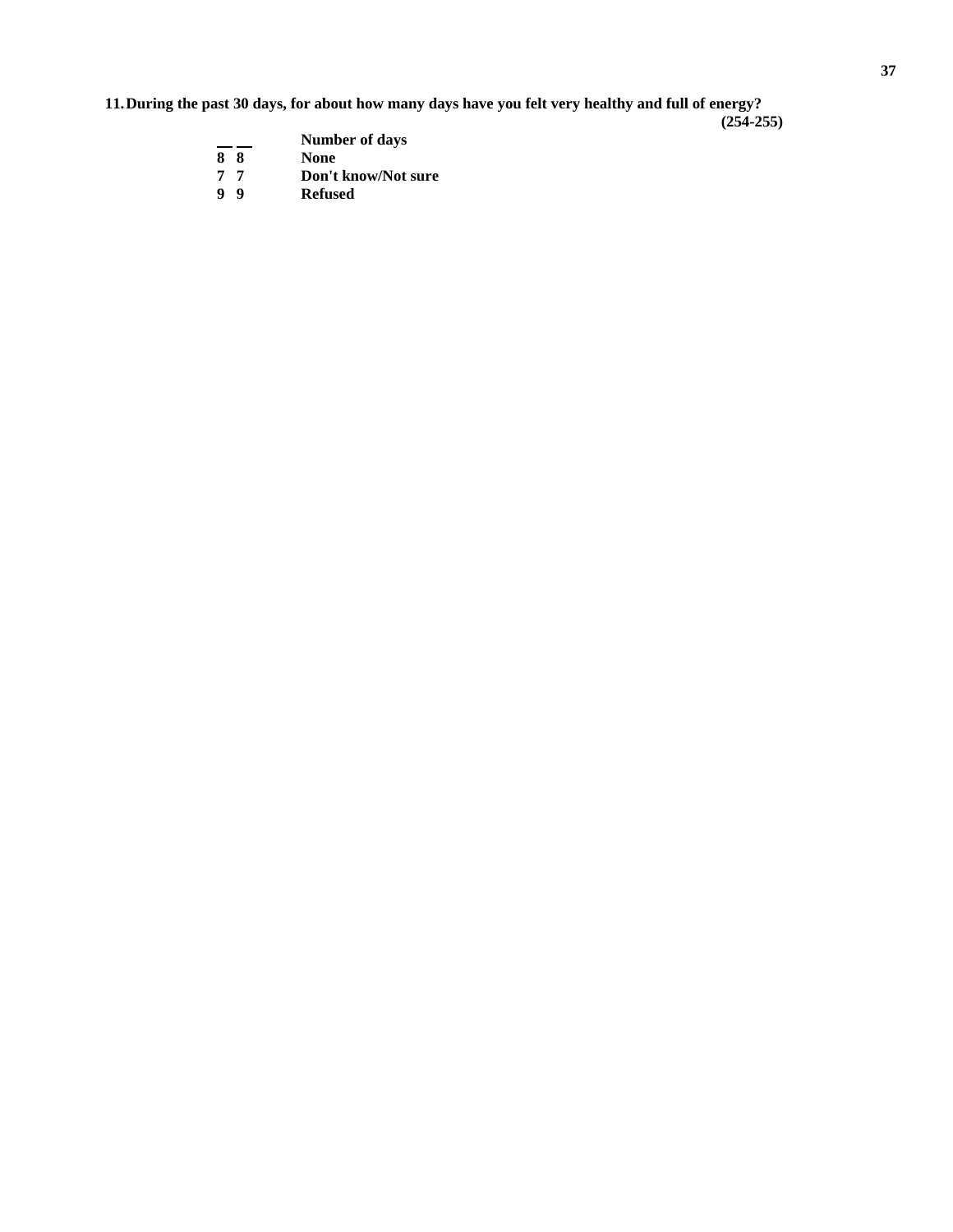#### **If "no children" to core Q12.6, go to next module**

**1. Earlier you said there were [fill in number from core Q12.6] children age 17 or younger living in your household. How many of these children have ever been diagnosed with asthma? (275-276)** 

|                | Number of children                  |
|----------------|-------------------------------------|
| 88             | <b>None Go to Next Module</b>       |
| 77             | <b>Don=t know Go to Next Module</b> |
| 9 <sub>9</sub> | <b>Refused Go to Next Module</b>    |

**2. [Fill in (Does this child/How many of these children) from Q1] still have asthma? (277-278)** 

 $\frac{1}{8}$  Number of children **None 8 8 None 7 7 Don**=**t know 9 9 Refused** 

**If only one child from Q1 and response is "yes" to Q2 code "01'. If response is "no' code '88'.**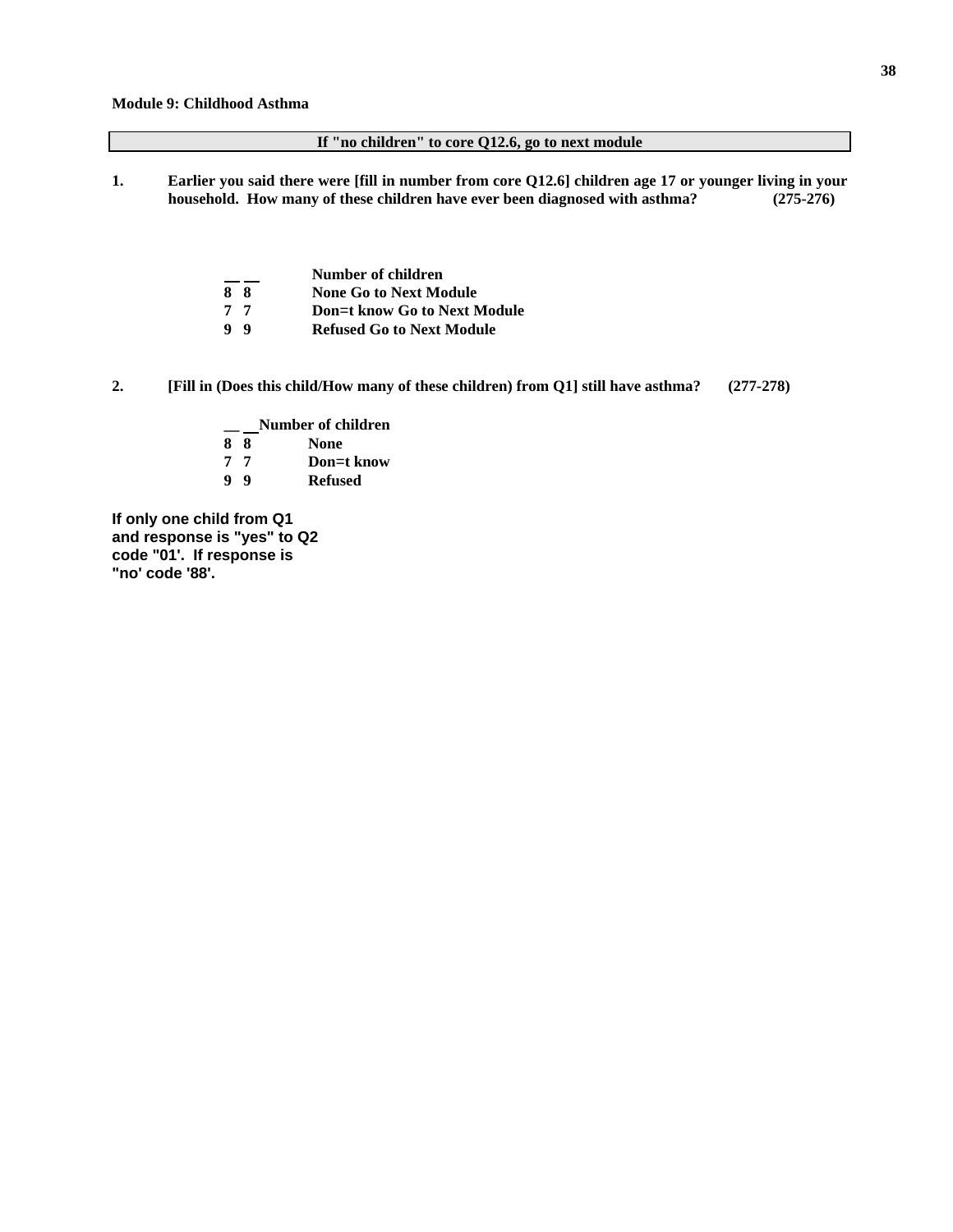**1 Yes Go to Q3 2 No 7 Don't know/Not sure 9 Refused 2. Are you now trying to maintain your current weight, that is to keep from gaining weight? (312) 1 Yes 2 No Go to Q6 7 Don't know/Not sure Go to Q6 9 Refused Go to Q6 3. Are you eating either fewer calories or less fat to... (313) lose weight? [if "Yes" on Q1] keep from gaining weight? [if "Yes" on Q2] Probe** 1 **Yes, fewer calories for**  $\begin{array}{ccc} 2 & \text{Yes, less fat} \\ 3 & \text{Yes, fewer ca} \end{array}$ which 3 Yes, fewer calories and less fat 4 No<br>7 Don Don't know/Not sure 9 Refused 4. Are you using physical activity or exercise to... (314) lose weight? **[if "Yes" on Q1]** keep from gaining weight? **[if "Yes" on Q2]**  1 Yes 2 No 7 Don't know/Not sure<br>9 Refused **Refused** 5. How much would you like to weigh? (315-317) Weight

**1. Are you now trying to lose weight? (311)** 

 pounds 7 7 7 Don't know/Not sure 9 9 9 Refused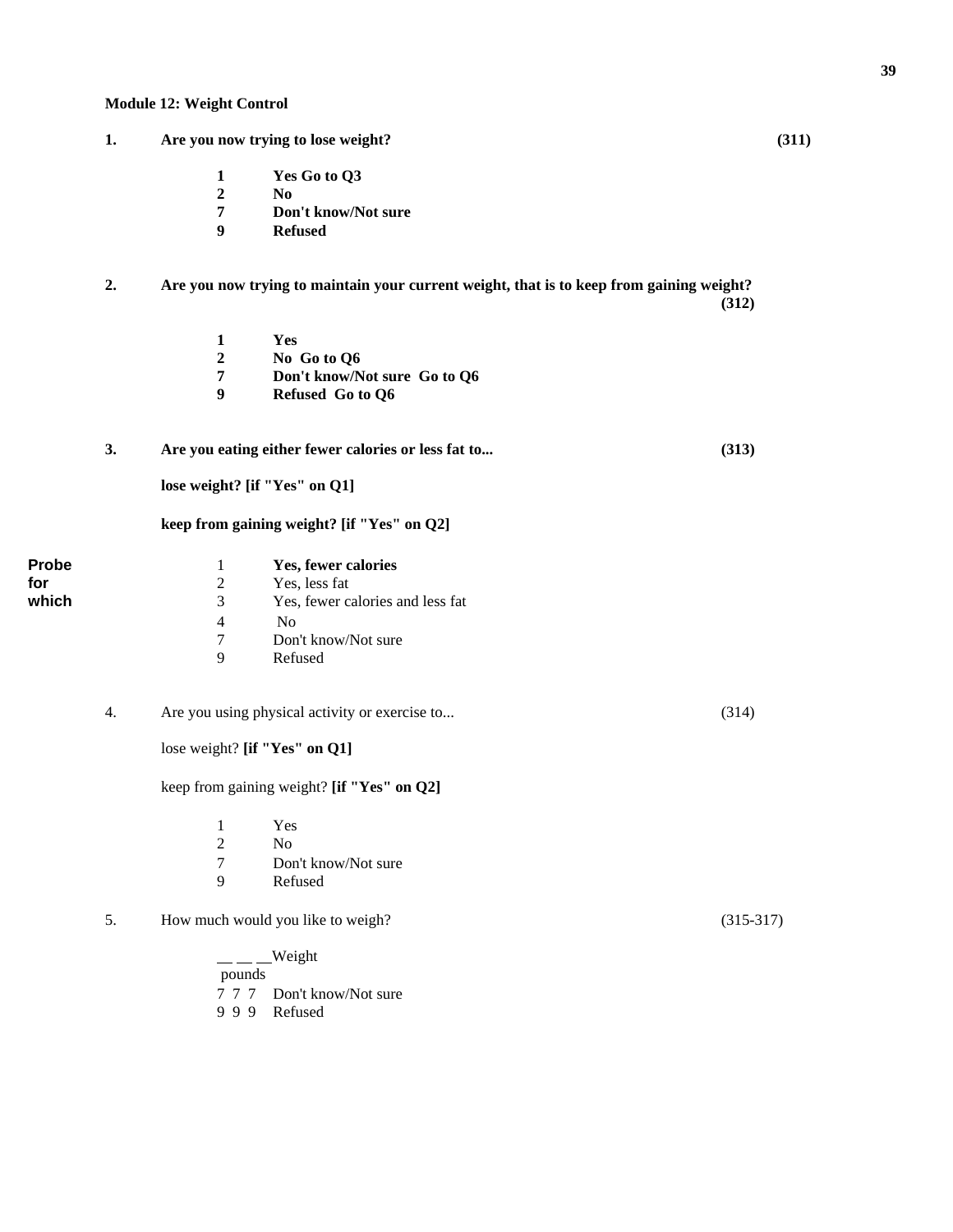#### 6. In the past 12 months, has a doctor, nurse or other health professional given you advice about your weight? (318)

| Probe |  |
|-------|--|
| for   |  |
| which |  |

- 1 Yes, lose weight<br>
2 Yes, gain weight<br>
3 Yes, maintain cu
- Yes, gain weight
	- <sup>3</sup> Yes, maintain current weight<br><sup>4</sup> No
	- 4 No
	- 7 Don't know/Not sure
		- **Refused**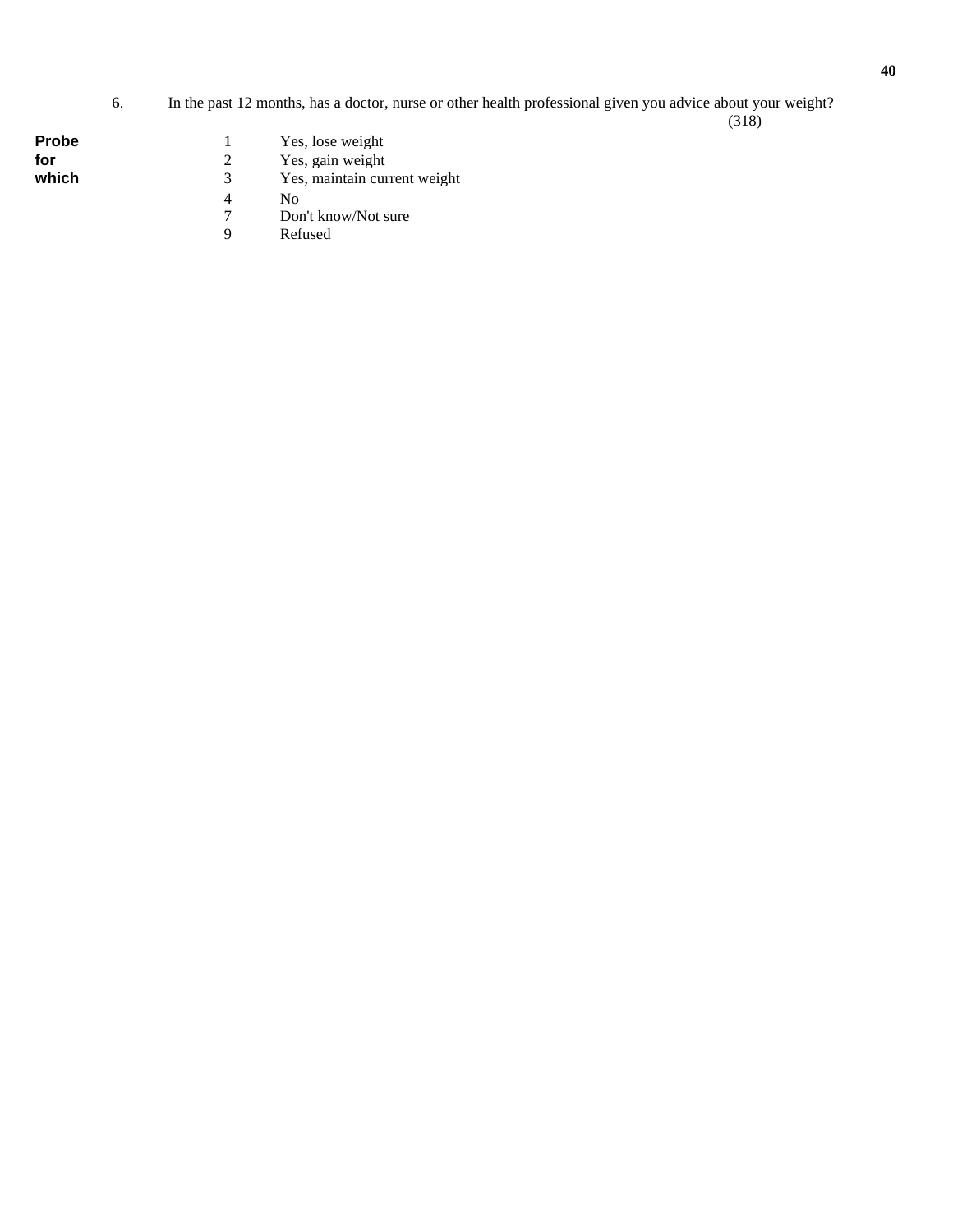#### **Module 16: Arthritis Module**

- 1. The next questions refer to your joints. Please do **NOT** include the back or neck. **DURING THE PAST 30 DAYS**, have you had any symptoms of pain, aching, or stiffness in or around a joint? (346)
	- 1 Yes

|   | Nο                  | Go to O4 |
|---|---------------------|----------|
|   | Don't Know/Not Sure | Go to O4 |
| Q | Refused             | Go to Q4 |

2. Did your joint symptoms **FIRST** begin more than 3 months ago? (347)

- 1 Yes<br>2 No
- N<sub>o</sub>
- 7 Don't Know/Not Sure
- 9 Refused
- 3. Have you ever seen a doctor or other health professional for these joint symptoms? (348)
	- $\frac{1}{2}$  Yes
	- N<sub>o</sub>
	- 7 Don't Know/Not Sure
	- 9 Refused
- 4. Have you **EVER** been told by a doctor or other health professional that you have some form of arthritis, rheumatoid arthritis, gout, lupus, or fibromyalgia? (349)
	- 1 Yes
	-
	- 2 No<br>7 Dol Don't Know/Not Sure
	- 9 Refused

**Interviewer note:** Arthritis diagnoses include

- \* rheumatism, polymyalgia rheumatica
- \* osteoarthritis (not osteoporosis)
- \* tendonitis, bursitis, bunion, tennis elbow
- \* carpal tunnel syndrome, tarsal tunnel syndrome
- \* joint infection, Reiter=s syndrome
- \* ankylosing spondylitis; spondylosis
- \* rotator cuff syndrome
- \* connective tissue disease, scleroderma, polymyositis, Raynaud=s syndrome
- \* vasculitis (giant cell arteritis, Henoch-Schonlein purpura, Wegener=s granulomatosis, polyarteritis nodosa)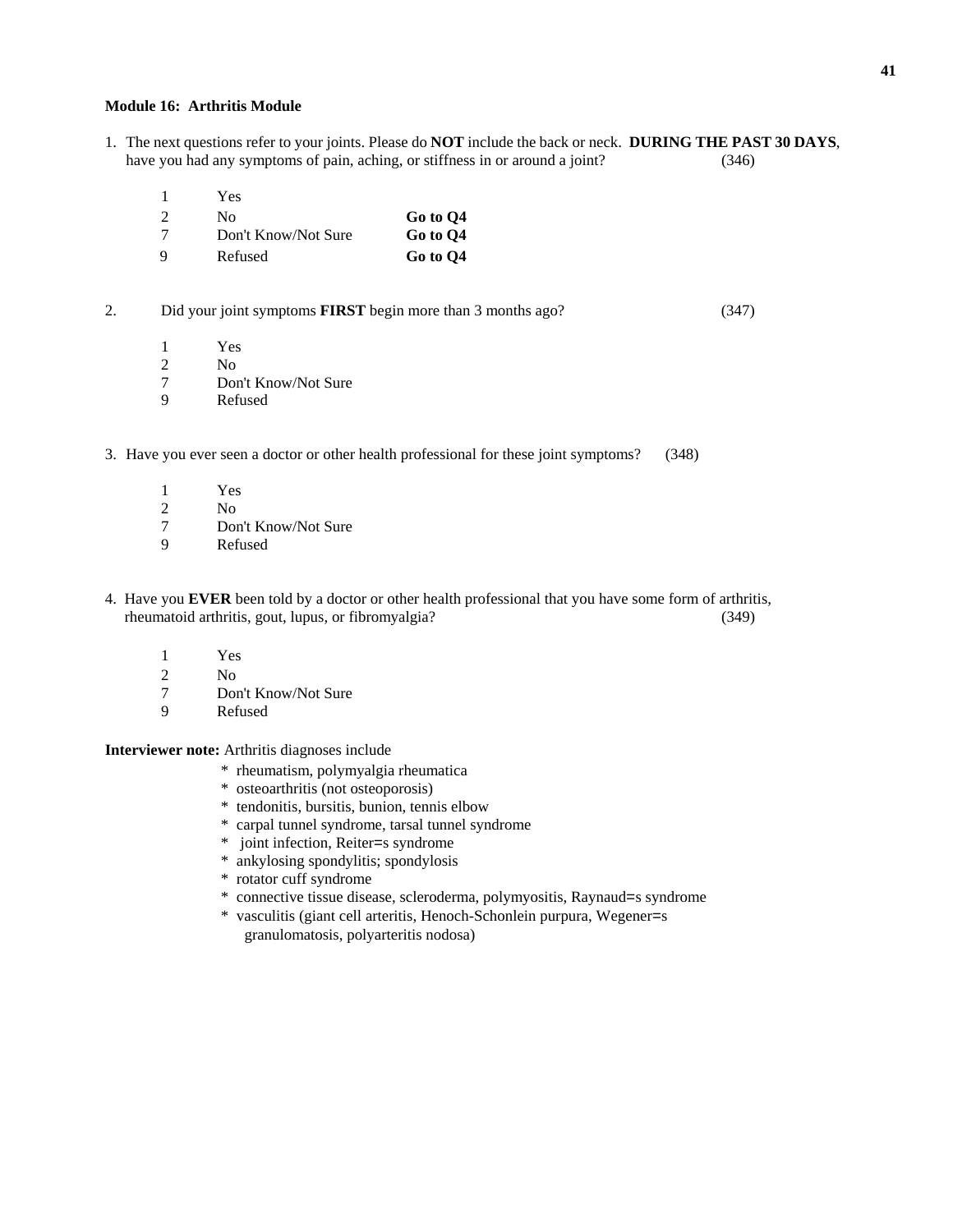### **IF EITHER Q1 = 1 OR Q4 = 1 THEN CONTINUE. OTHERWISE, GO TO NEXT SECTION.**

- 5. Are you now limited in any way in any of your usual activities because of arthritis or joint symptoms?
	- $\frac{1}{2}$  Yes
	- N<sub>o</sub>
	- 7 Don't Know/Not Sure
	- 9 Refused

**Note: If a respondent question arises about medication, then the interviewer** *should reply***: "Please answer the question based on how you are when you are taking any of the medications or treatments you might use."** 

#### **If age is between 18-64 continue, otherwise go to next section**.

6. In this next question we are referring to work for pay. Do arthritis or joint symptoms now affect whether you work, the type of work you do, or the amount of work you do? (351)

- 1 Yes
- $\frac{2}{7}$  No<br> $\frac{1}{2}$
- 7 Don't Know/Not Sure
- 9 Refused

(350)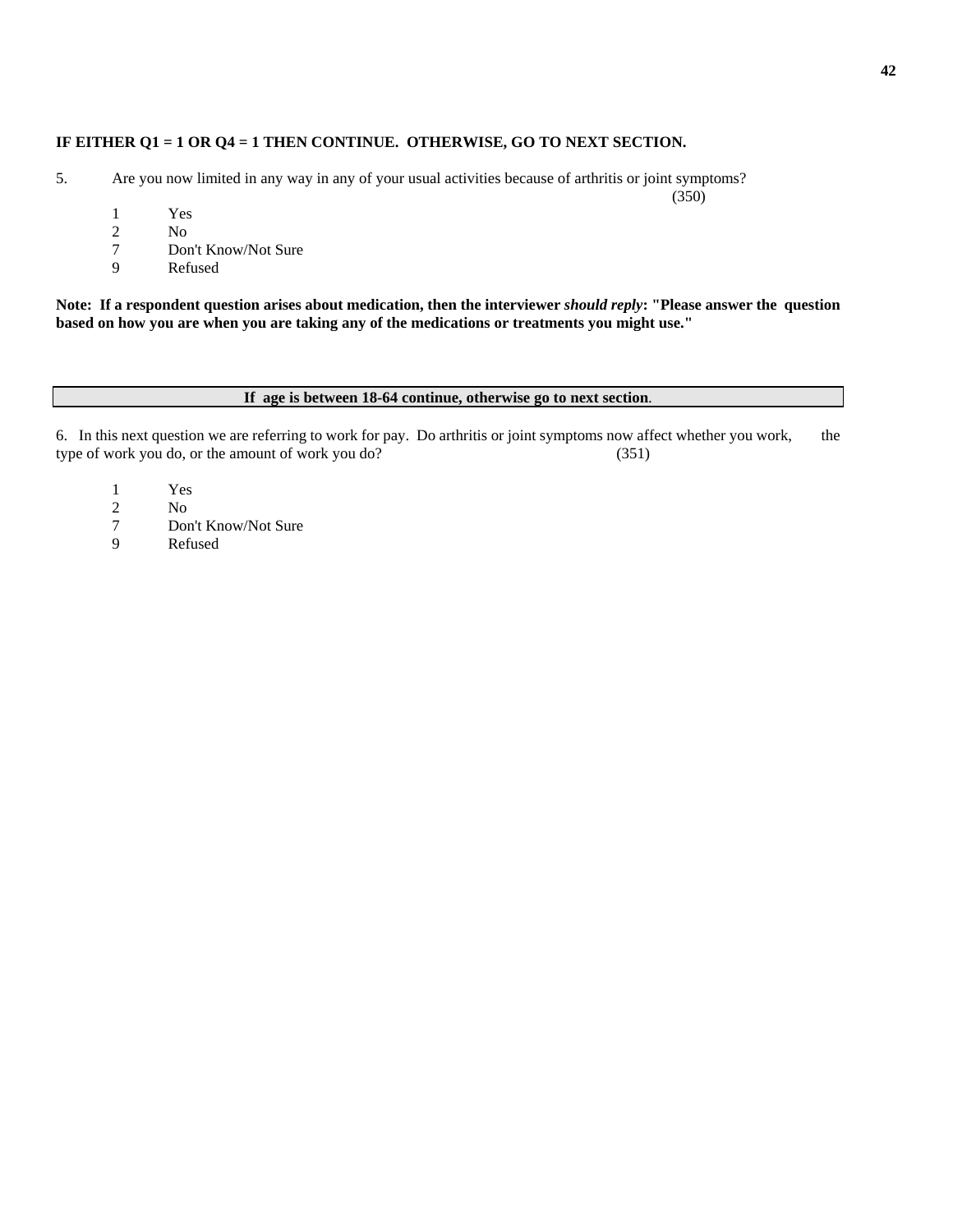#### **43**

# **SAQ from Module 14: Tobacco Indicators**

# **Ask everyone**

T1. Which statement best describes the rules about smoking inside your home?

 ( 352)

# **Please Read** 1 Smoking is not allowed anywhere inside your home 2 Smoking is allowed in some places or at some times 3 Smoking is allowed anywhere inside the home or 4 There are no rules about smoking inside the home **Do not read** 7 Don't know/Not sure

9 Refused

|            | If "not at all" (code 3) of core $Q9.2$ , continue. Otherwise (code 1 or 2 of core $Q9.2$ ), go to |
|------------|----------------------------------------------------------------------------------------------------|
| <b>T3.</b> |                                                                                                    |

T2. About how long has it been since you last smoked cigarettes regularly?

(353)

# **Read Only if Necessary**

- 1 Within the past month (anytime less than 1 month ago) **Continue to T3**
- 2 Within the past 3 months (1 month but less than 3 months ago) **Continue to T3**
- 3 Within the past 6 months (3 months but less than 6 months ago) **Continue to T3**
- 4 Within the past year (6 months but less than 1 year ago) **Continue to T3**
- 5 Within the past 5 years (1 year but less than 5 years ago) **Go to core Q10.1**
- 6 Within the past 10 years (5 years but less than 10 years ago) **Go to core Q10.1**
- 7 10 or more years ago **Go to core Q10.1**
- 8 Don't know/Not sure **Go to core Q10.1**
- 9 Refused **Go to core Q10.1**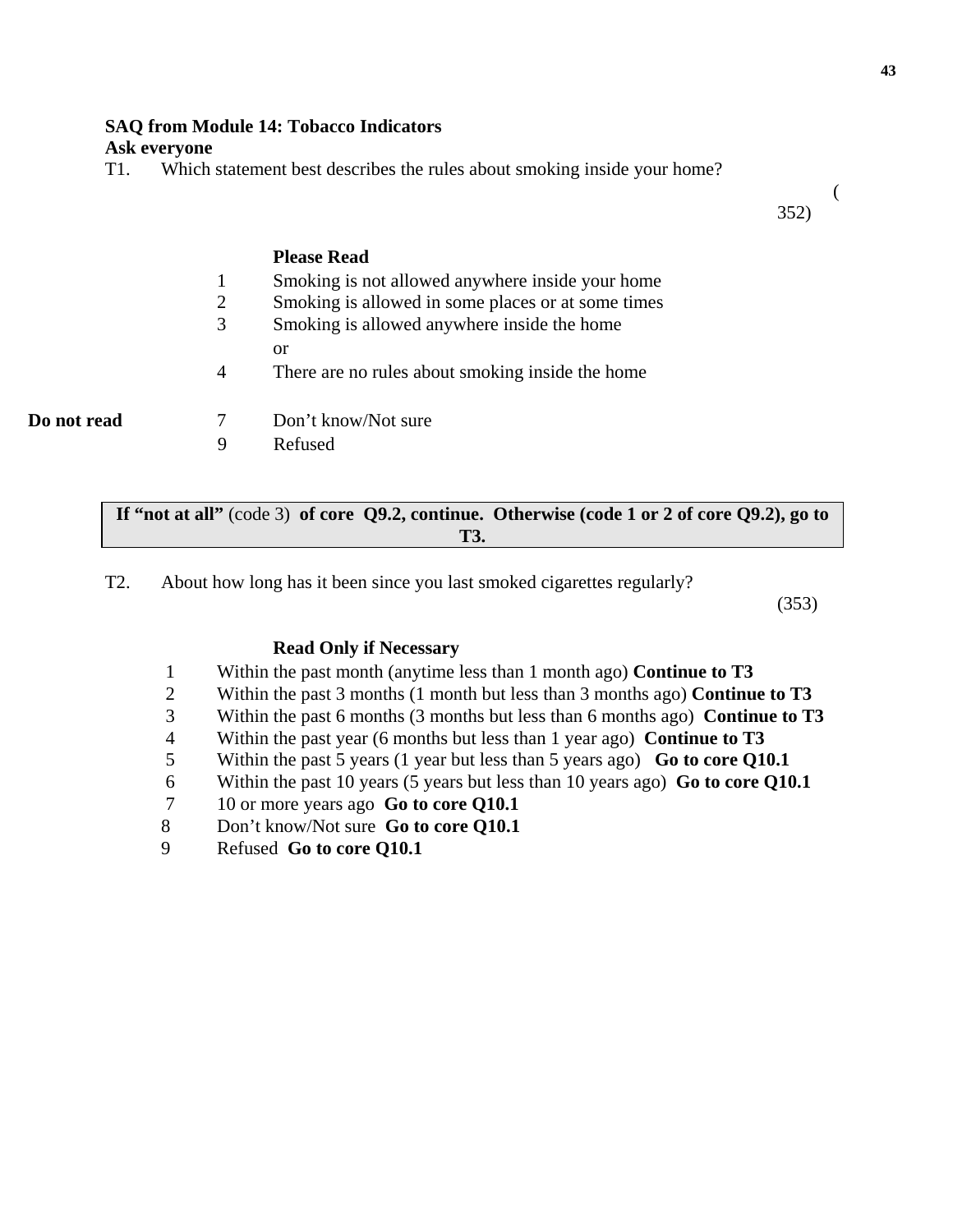- T3. In the past 12 months, have you seen a doctor or other health professional to get any kind of care for yourself?
	- (354)
	- 1 Yes
	- 2 No **Go to core Q10.1**<br>7 Don't know/Not sure
	- 7 Don't know/Not sure **Go to core Q10.1**
	- 9 Refused **Go to core Q10.1**
- T4. In the past 12 months, has a doctor or other health professional advised you to quit smoking?

(355)

- 1 Yes
- 2 No
- 7 Don't know/Not sure
- 9 Refused

**Go to core Q10.1**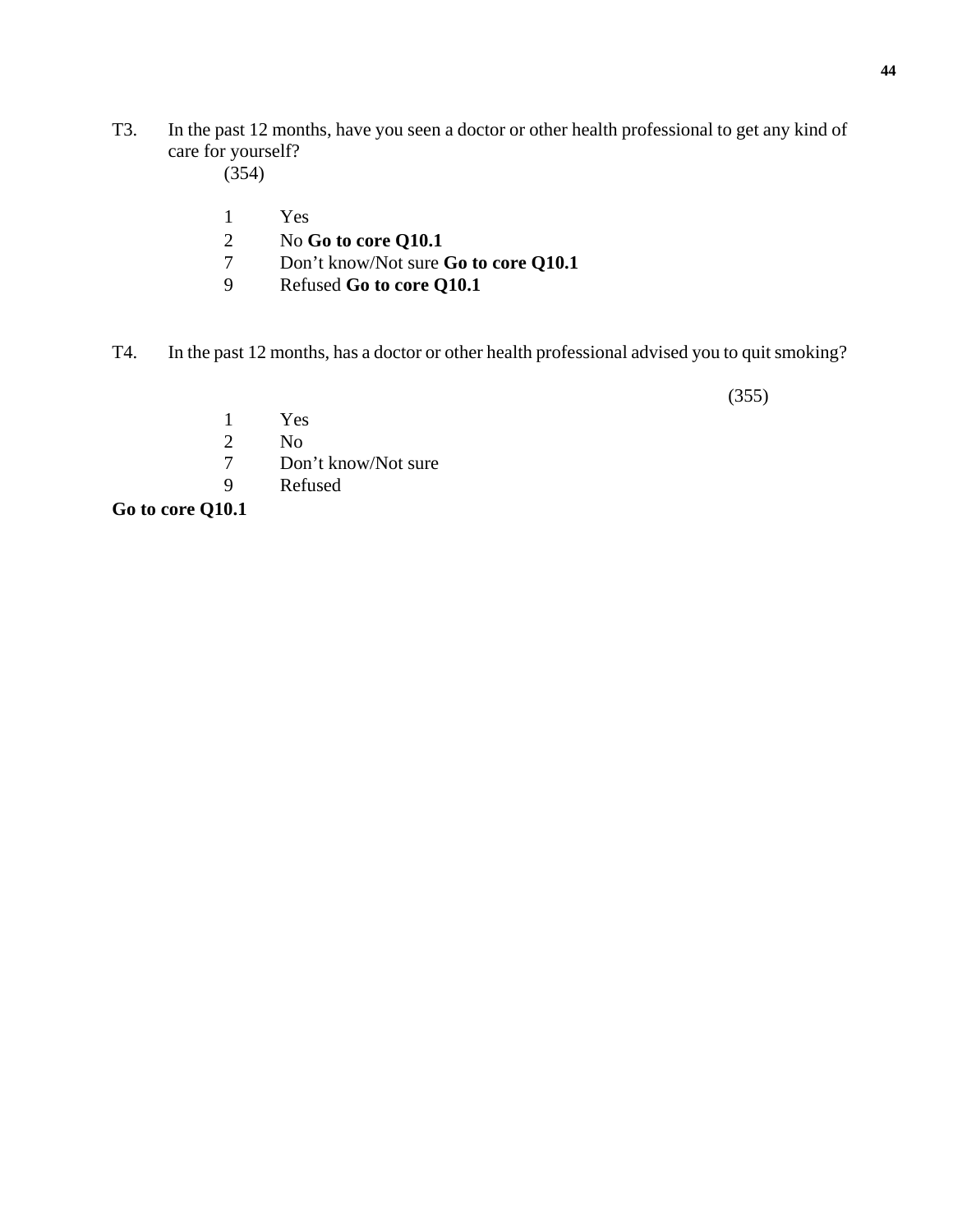# **SAQ Arrthritis**

If Module Q16.1 is code 1 or Q16.4 is code 1 "yes" then ask ART1. Do you use any complimentary healing practices to help manage your pain of arthritis?

(356)

1 Yes<br>2 No No. Do not read 7 Don't know/Not sure these responses 9 Refused Go back to Module 16.5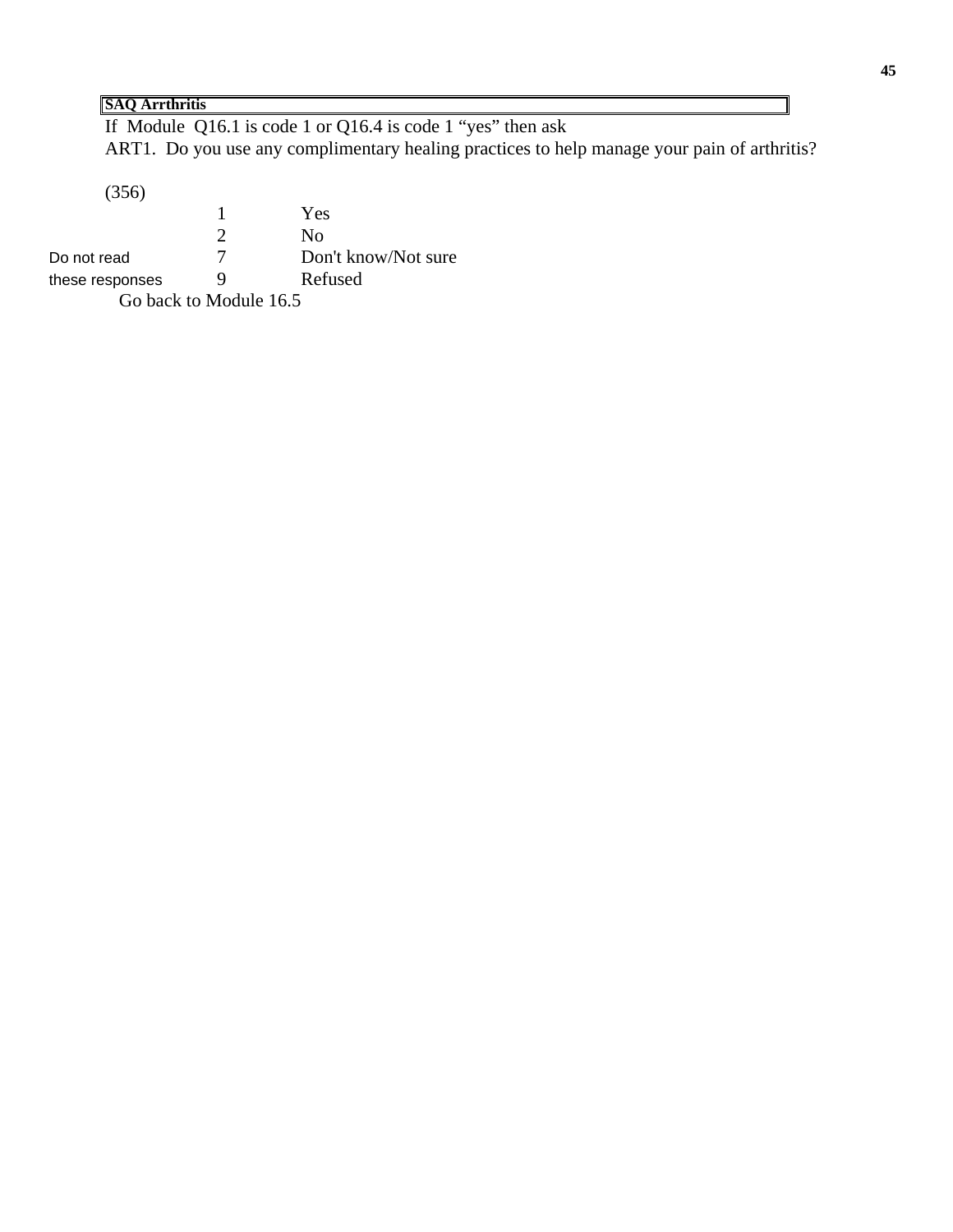# **SAQ Womens Health After Q14.2 has been asked and core Q14.1 is 'yes' or code 1 WHYDONE.** Was your last mammogram done as part of a routine checkup, because of a breast problem other than cancer, or because you've already had breast

cancer?

(357)

1=Routine checkup 2=Breast problem other than cancer 3=Had breast cancer 7=Don't know/Not sure 9=Refused

Go to core Q14.3

# **After Q14.4 has been asked and core Q14.3 is 'yes' or code 1**

REASEXAM. Was your last breast exam done as part of a routine checkup, because of a breast problem other than cancer, or because you've already had breast cancer?

(358)

1=Routine checkup 2=Breast problem other than cancer 3=Had breast cancer 7=Don't know/Not sure 9=Refused

Go to core Q14.5

# **After Q14.6 has been asked and core Q14.5 is 'yes' or code 1**

WHYPAP. Was your last Pap smear done as part of a routine exam, or to check a current or previous problem?

(359)

1=Routine exam 2=Check current or previous problem  $3=Other$ 7=Don't know/Not sure 9=Refused Go to core Q14.7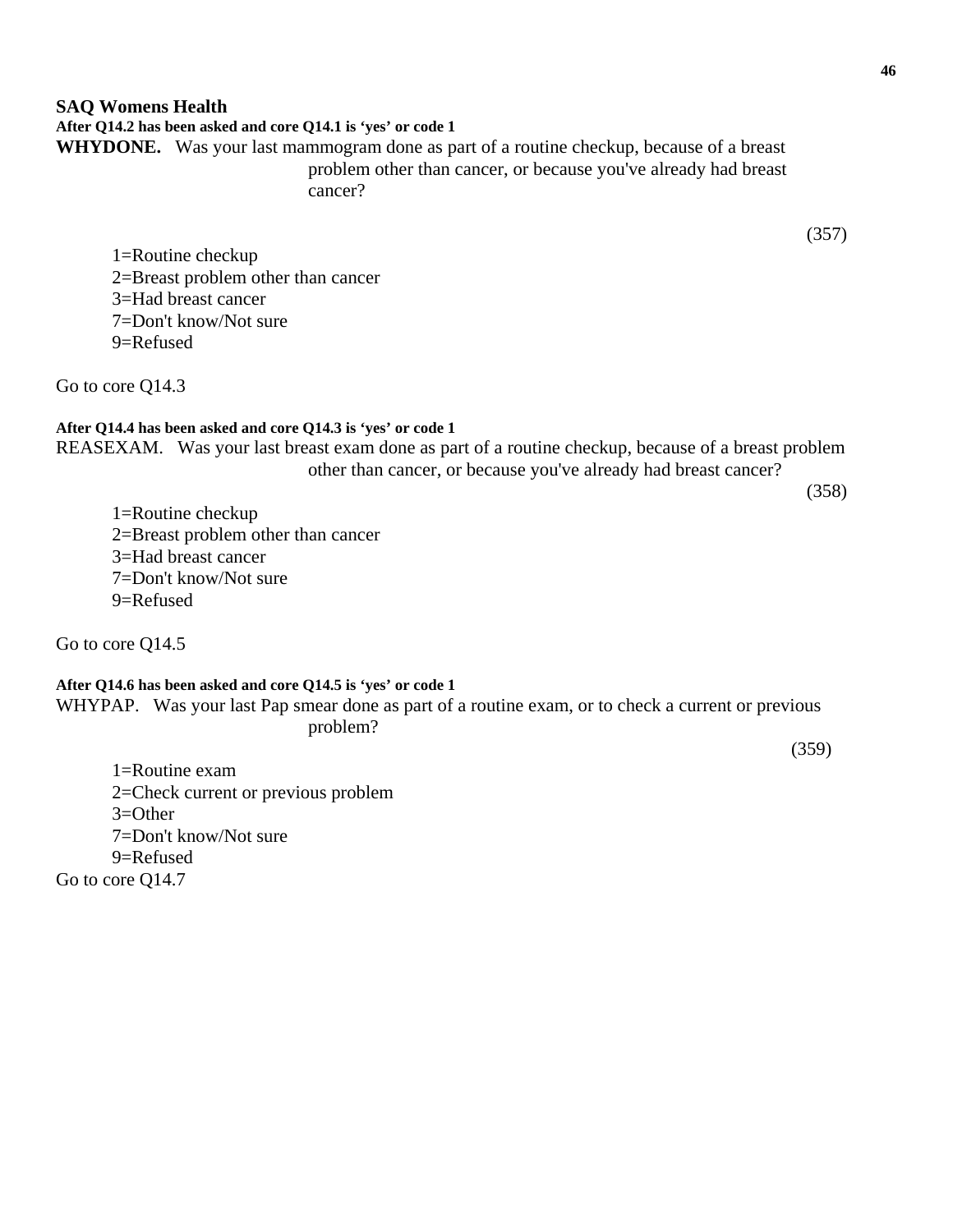SIPV1. Looking back on your childhood, did you ever have bruises, cuts, welts, a black eye, or broken bones as a result of being hit, slapped, punched, shoved, kicked, or otherwise physically hurt by an adult?

 $1=Yes$  $2=N<sub>0</sub>$ 7=Don't Know/Not Sure 9=Refused

SIPV2. As a child, did you ever see or hear one of your parents or guardians being hit, slapped,

punched, shoved, kicked or otherwise physically hurt by his/her spouse or partner?

 $1 = Yes$  $2=N<sub>0</sub>$ 7=Don't Know/Not Sure 9=Refused

SIPV3. In the past twelve months, have you been a victim of physical or sexual violence and/or emotional abuse by an intimate partner?

Answer all that applies

| $1 = Yes$ , I have been the victim of physical violence | (362) |
|---------------------------------------------------------|-------|
| $2 = Yes$ , I have been the victim of sexual violence   | (363) |
| $3 = Yes$ , I have been the victim of emotional abuse   | (364) |
| $4=N0$                                                  |       |
| 7=Don't know/Not Sure                                   |       |
| $9 =$ Refused                                           |       |

SIPV4. What was your relationship to the LAST person who physically, sexually and/or emotionally abused you in the past 12 months?

(365)

1=Spouse/Partner 2=Ex-Spouse/Ex-Partner 3=Boyfriend/Girlfriend 4=Ex-Boyfriend/Ex-Girlfriend 5=Date 7=Don't Know/Not Sure 9=Refused

(360)

(361)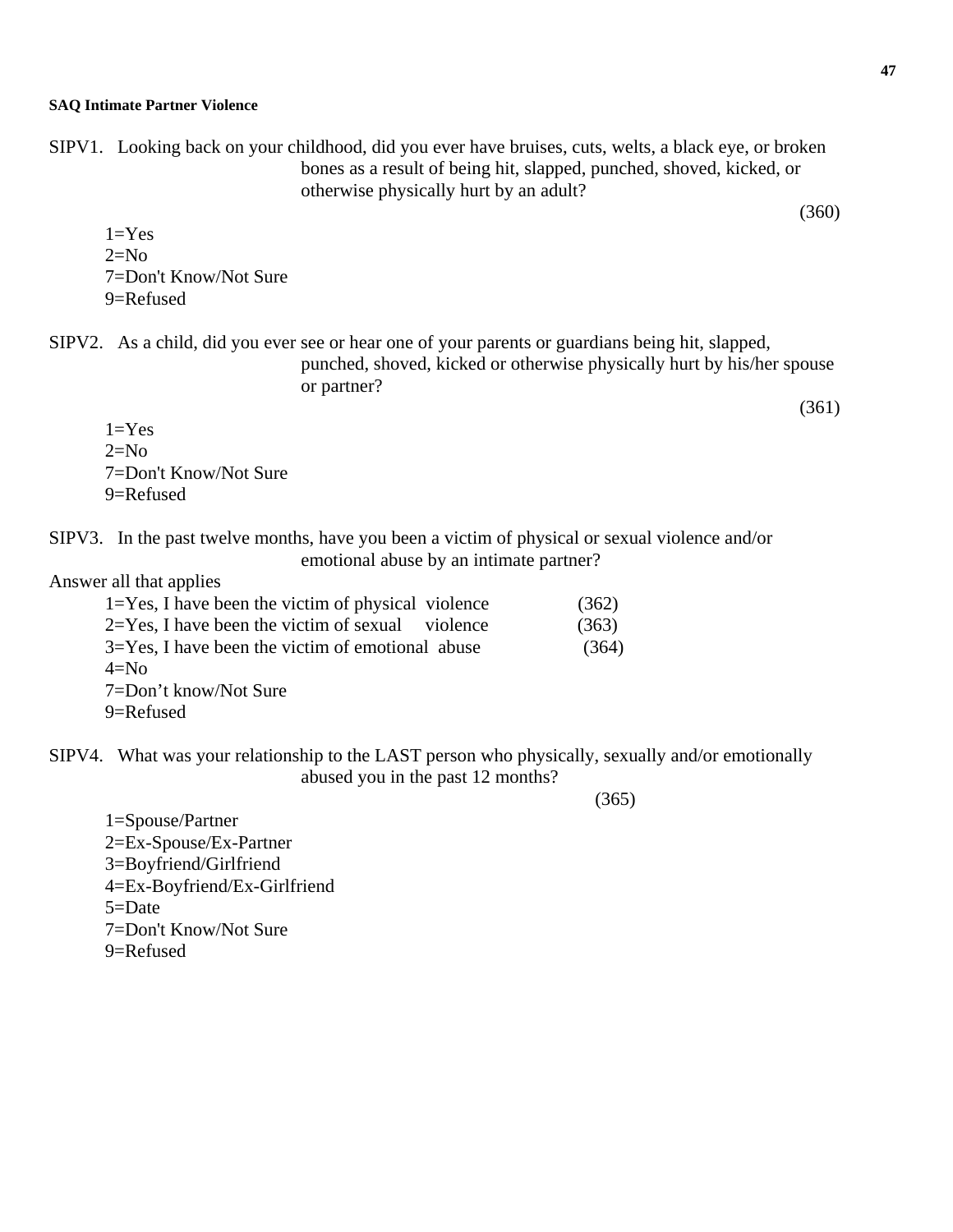|  |  | ISLAND. What island do you live on? |  |  |  |  | (366) |
|--|--|-------------------------------------|--|--|--|--|-------|
|--|--|-------------------------------------|--|--|--|--|-------|

Islandcode 1=Oahu 2=Hawaii 3=Kauai 4=Maui 5=Molokai 6=Lanai

ZIPCODE. What is your residential zip code? **(367-371)** 

9 6

MAILOUT. Do you recall receiving a letter from the Department of Health notifying you that this survey was being conducted and that your household could be contacted? **(372)**

If anyone in the household knows of the letter, then code as YES.

1 Yes 7 Don't know/not sure 9 Refused

The state of Hawaii has a very diverse population, meaning a person can be Chinese, Filipino, Hawaiian or some other race category.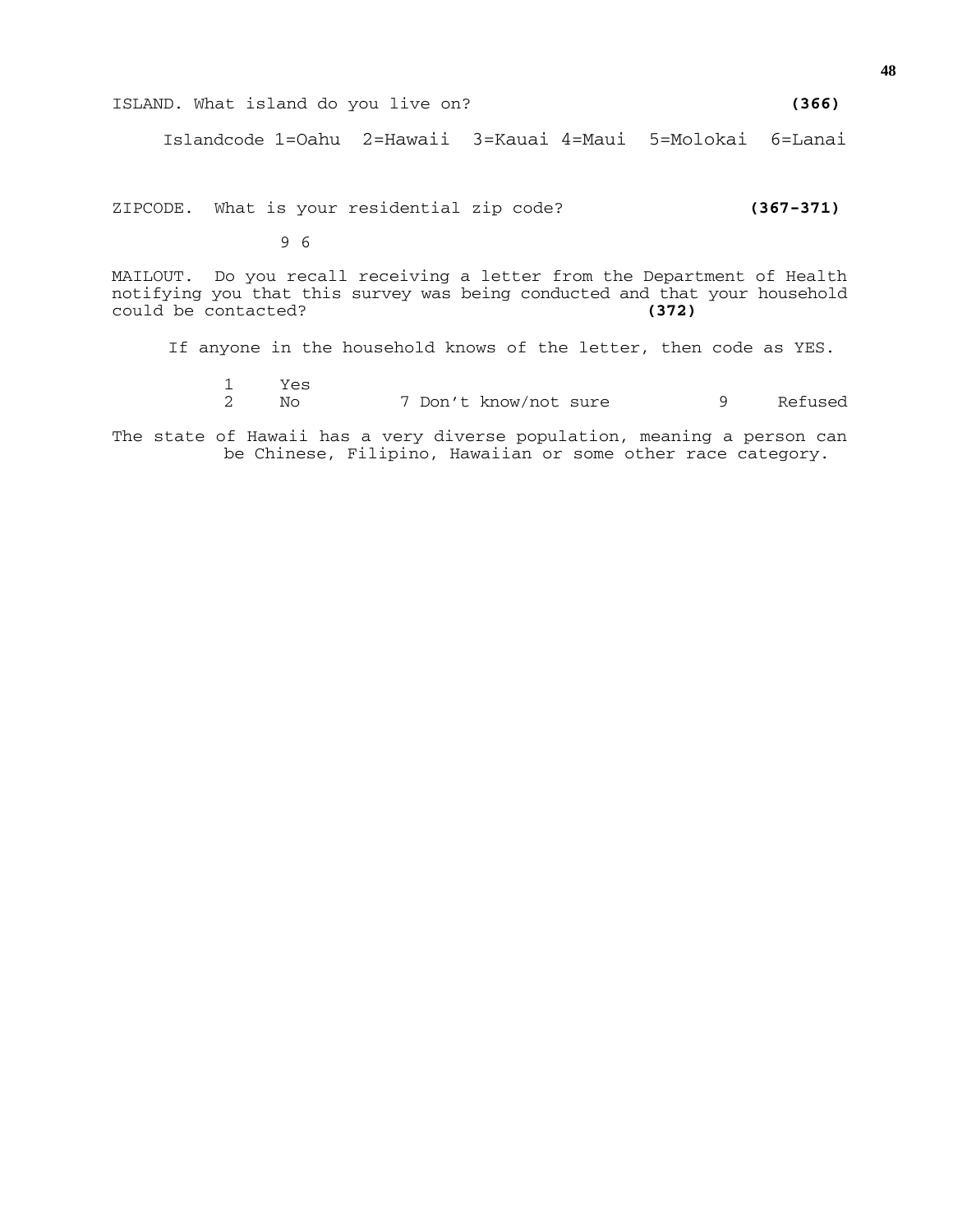SIRACE. What is your race? **(373-374)**  Read only when necessary. 1 Caucasian (includes European, German, Irish, Italian, English) 2 Hawaiian/Part 3 Chinese 4 Filipino 5 Japanese 6 Korean 7 Samoan 8 Black 9 American Indian/Alaska Native 10 Vietnamese 11 Asian Indian 12 Portuguese 13 Guamanian/Chamorro 14 Puerto Rican 15 Mexican 16 Tongan 17 Laotian 18 Cambodian 19 Malaysian 20 Fijian 21 Other Pacific Islander 22 Other Asian 23 Other specify 24 Don't know 25 Refused 77 Don't know 99 Refused SI\_OTH Populated for respondents who answered "other" to selfidentified race <SIRACE> **(375-394)** MRACE1-4. Of what race is your mother? (**395-402**) Accepts up to 4 answers If answer is "part" or "mixed", probe for all of the "parts". Read only when necessary. 1 Caucasian (includes European, German, Irish, Italian, English) 2 Hawaiian/Part 3 Chinese 4 Filipino 5 Japanese 6 Korean 7 Samoan 8 Black 9 American Indian/Alaska Native 10 Vietnamese 11 Asian Indian 12 Portuguese 13 Guamanian/Chamorro 14 Puerto Rican 15 Mexican 16 Tongan 17 Laotian 18 Cambodian 19 Malaysian 20 Fijian 21 Other Pacific Islander 22 Other Asian 23 Other specify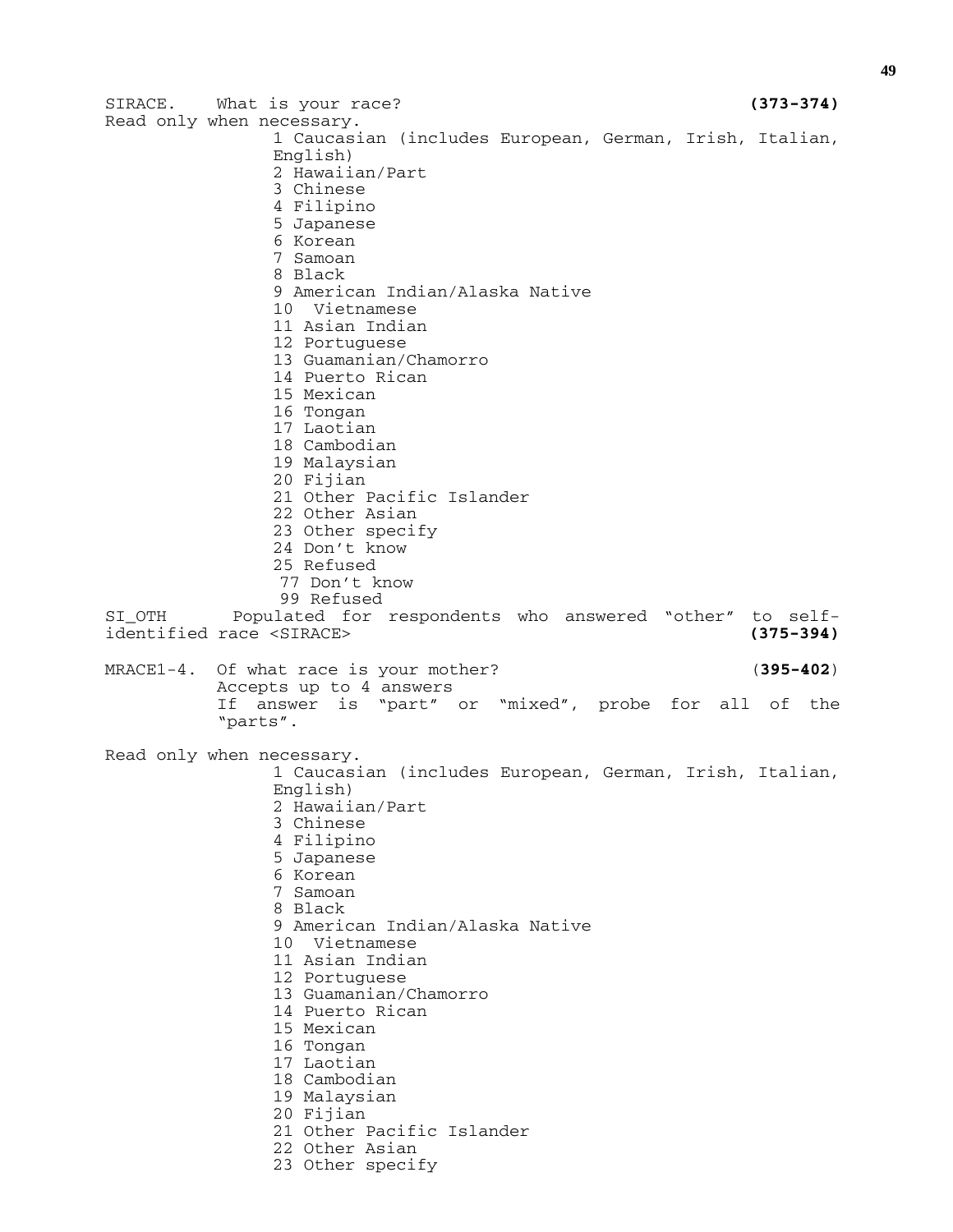24 Don't know 25 Refused 77 Don't know 99 Refused

MRACE\_O Populated for respondents who answered "other" as one of the four races of their mother four races of their mother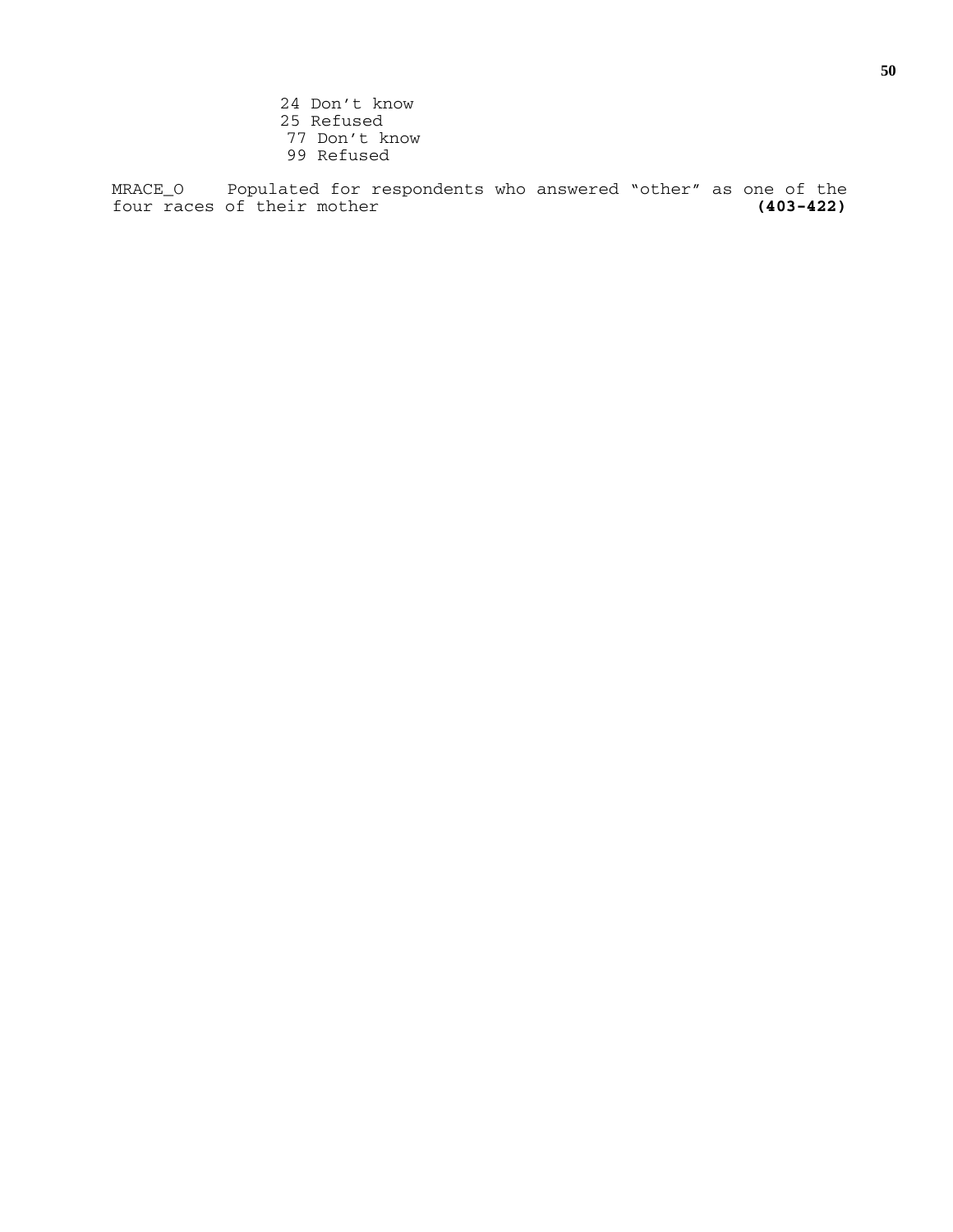FRACE1-4. Of what race is your father? **(423-430)** Accepts up to 4 answers If answer is "part" or "mixed", probe for all of the "parts". Read only when necessary. 1 Caucasian (includes European, German, Irish, Italian, English) 2 Hawaiian/Part 3 Chinese 4 Filipino 5 Japanese 6 Korean 7 Samoan 8 Black 9 American Indian/Alaska Native 10 Vietnamese 11 Asian Indian 12 Portuguese 13 Guamanian/Chamorro 14 Puerto Rican 15 Mexican 16 Tongan 17 Laotian 18 Cambodian 19 Malaysian 20 Fijian 21 Other Pacific Islander 22 Other Asian 23 Other specify 24 Don't know 25 Refused 77 Don't know 99 Refused<br>FRACE 0 Populated for Populated for respondents who answered "other" to self-<br>ce <FRACE1-4> (431-450) identified race <FRACE1-4> **(431-450)**